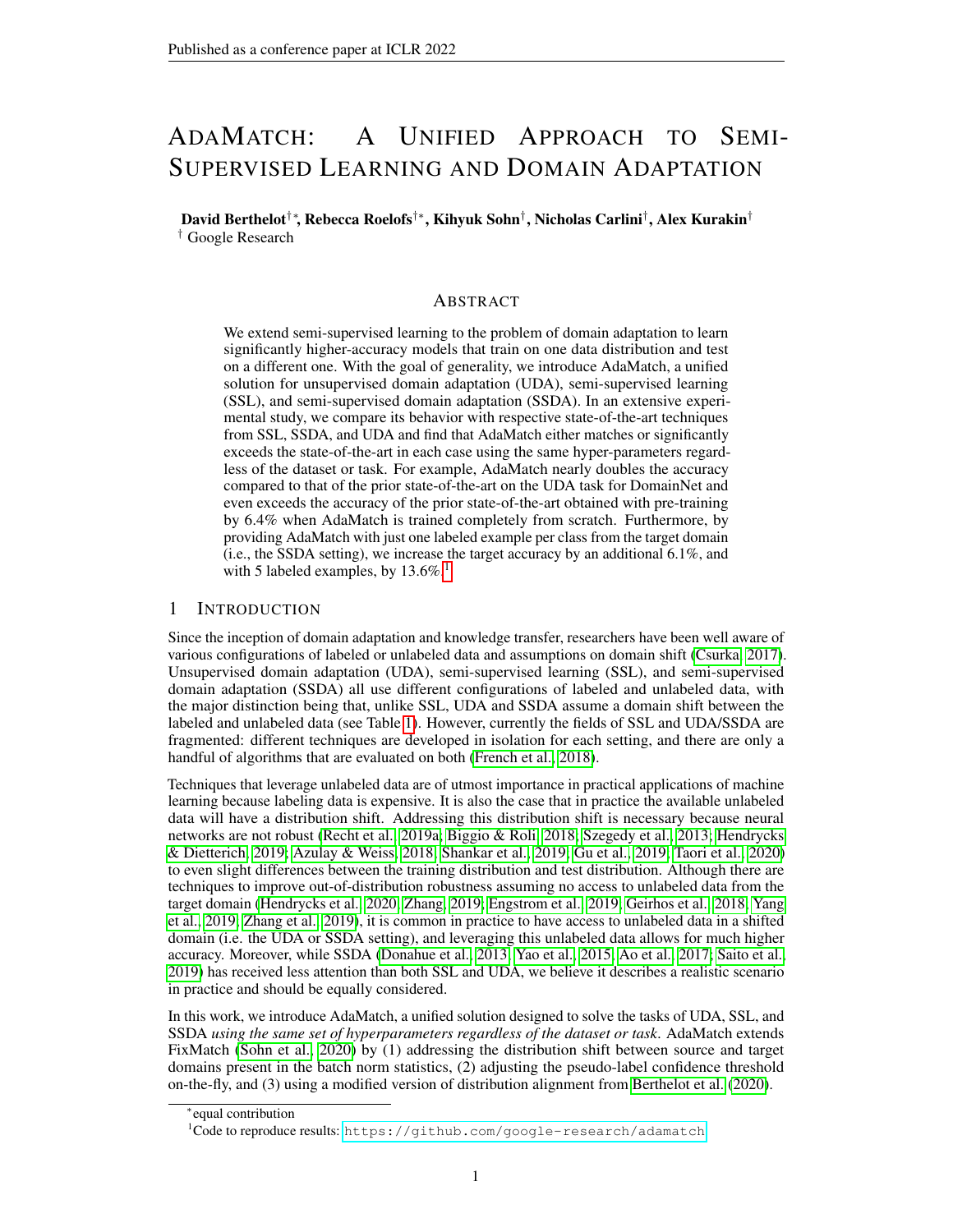<span id="page-1-0"></span>

| Task        | Labeled       | Unlabeled | <b>Distributions</b> |
|-------------|---------------|-----------|----------------------|
| SSL         | source        | target    | $source = target$    |
| <b>UDA</b>  | source        | target    | source $\neq$ target |
| <b>SSDA</b> | source+target | target    | source $\neq$ target |

Table 1: Relations between the settings of Semi-Supervised Learning (SSL), Unsupervised Domain Adaptation (UDA), and Semi-Supervised Domain Adaptation (SSDA).

AdaMatch sets a new state-of-the-art accuracy of 28.7% for UDA without pre-training and 33.4% with pre-training on DomainNet, an increase of 11.1% when compared on the same code base. With just one label per class on the target dataset, AdaMatch is more data efficient than other method, achieving a gain of 6.1% over UDA and 13.6% with 5 labels. We additionally promote democratic research by reporting results on a smaller  $64 \times 64$  DomainNet. This results in a minimal drop in accuracy compared to the full resolution, and compared to the practice of sub-selecting dataset pairs, does not bias the results towards easier or harder datasets. Finally, we perform an extensive ablation analysis to understand the importance of each improvement and modification that distinguishes AdaMatch from prior semi-supervised learning methods.

# <span id="page-1-1"></span>2 RELATED WORK

Unsupervised Domain Adaptation (UDA). UDA studies the performance of models trained on a labeled source domain and an unlabeled target domain with the goal of obtaining high accuracy on the target domain. Inspired by the theoretical analysis of domain adaptation [\(Ben-David et al.,](#page-9-5) [2010\)](#page-9-5), a major focus has been reducing the discrepancy of representations between domains, so that a classifier that is learned on the source features works well on the target features. UDA methods can be categorized by the technique they use to measure this discrepancy. For example, [\(Long et al., 2013;](#page-11-6) [Tzeng et al., 2014;](#page-12-4) [2015\)](#page-12-5) use the maximum mean discrepancy [\(Gretton et al., 2012\)](#page-10-7), [\(Sun & Saenko,](#page-11-7) [2016\)](#page-11-7) use correlation alignment across domains, and domain adversarial neural networks [\(Ajakan](#page-9-6) [et al., 2014;](#page-9-6) [Ganin et al., 2016;](#page-10-8) [Bousmalis et al., 2017;](#page-9-7) [Saito et al., 2018\)](#page-11-8) measure the domain discrepancy using a discriminator network. Maximum classifier discrepancy [\(Saito et al., 2018\)](#page-11-8) (MCD) measures the domain discrepancy via multiple task classifiers, achieving SOTA performance.

Semi-Supervised Learning (SSL). In SSL, a portion of the training dataset is labeled and the remaining portion is unlabeled. SSL has seen great progress in recent years, including temporal ensemble [\(Laine & Aila, 2017\)](#page-10-9), mean teacher [\(Tarvainen & Valpola, 2017\)](#page-12-6), MixMatch [\(Berthelot](#page-9-8) [et al., 2019\)](#page-9-8), ReMixMatch [\(Berthelot et al., 2020\)](#page-9-4), FixMatch [\(Sohn et al., 2020\)](#page-11-5), and unsupervised data augmentation [\(Xie et al., 2019\)](#page-12-7). While there is no technical barrier to applying SSL to UDA, only a few SSL methods have been applied to solve UDA problems; for example, on top of the discrepancy reduction techniques of UDA, several works [\(French et al., 2018;](#page-10-0) [Long et al., 2018;](#page-11-9) [Saito et al., 2019;](#page-11-4) [Tran et al., 2019\)](#page-12-8) propose to combine SSL techniques such as entropy minimization [\(Grandvalet &](#page-10-10) [Bengio, 2005\)](#page-10-10) or pseudo-labeling [\(Lee, 2013\)](#page-10-11). While NoisyStudent [\(Xie et al., 2020\)](#page-12-9) uses labeled data from ImageNet and unlabeled data from JFT in training, they do not leverage this distribution shift during training, and they only evaluate on the source domain (i.e., ImageNet).

Semi-Supervised Domain Adaptation (SSDA) has been studied in several settings, including vision [\(Donahue et al., 2013;](#page-10-6) [Yao et al., 2015;](#page-12-3) [Ao et al., 2017;](#page-9-3) [Saito et al., 2019\)](#page-11-4) and natural language processing [\(Jiang & Zhai, 2007;](#page-10-12) [Daumé III et al., 2010;](#page-9-9) [Guo & Xiao, 2012\)](#page-10-13). Since SSDA assumes access to labeled data from multiple domains, early works have used separate models for each domain and regularized them with constraints [\(Donahue et al., 2013;](#page-10-6) [Yao et al., 2015;](#page-12-3) [Ao et al.,](#page-9-3) [2017;](#page-9-3) [Daumé III et al., 2010;](#page-9-9) [Guo & Xiao, 2012\)](#page-10-13). However, such methods are difficult to adapt to the UDA setting where labeled data is only available in a single domain. One recent exception is minimax entropy (MME) regularization [\(Saito et al., 2019\)](#page-11-4), which can work in both the UDA and SSDA setting. However, unlike AdaMatch, MME requires a pre-trained network to work well.

**Transfer learning** is used to boost accuracy on small datasets by initializing model parameters with pre-trained weights first learned on a separate, larger dataset, which can compensate for the limited amount of labeled source data and boost the overall performance [\(Recht et al., 2019b;](#page-11-10) [Kolesnikov](#page-10-14) [et al., 2019\)](#page-10-14). For example, standard experimental protocols on several UDA benchmarks, including Office-31 [\(Saenko et al., 2010\)](#page-11-11), PACS [\(Li et al., 2017\)](#page-11-12), and DomainNet [\(Peng et al., 2019\)](#page-11-13), use ImageNet-pretrained models to initialize model parameters. Though useful for some cases in practice, it may not be the most general protocol to evaluate the advancement of UDA algorithms, especially in situations where no datasets exist for pre-training (for example, images with arbitrary number of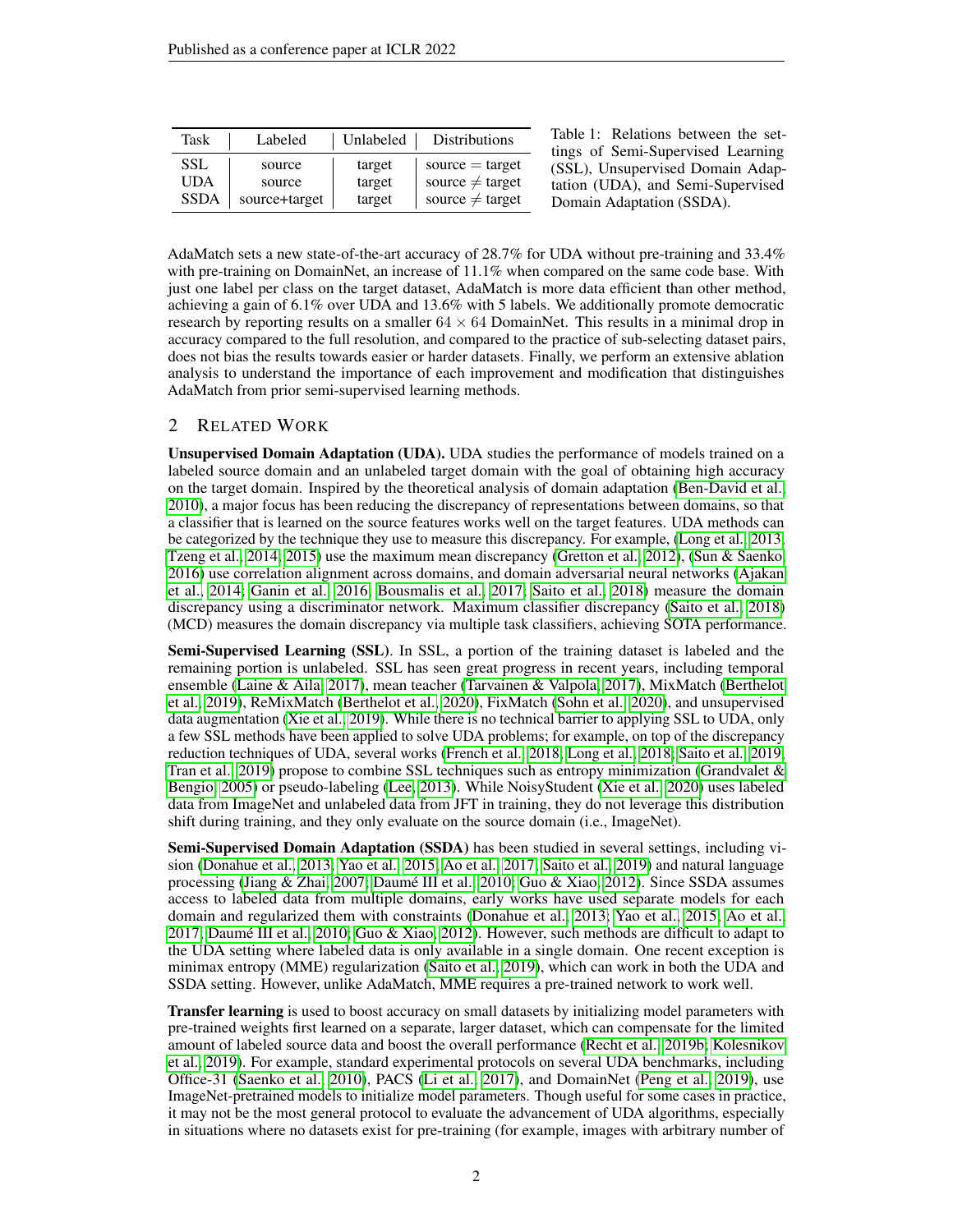<span id="page-2-0"></span>

Figure 1: AdaMatch diagram illustrating the loss computations.

channels), or for domains other than vision, where no pre-training datasets exist. Thus, in this work, we mainly focus on evaluating methods under a non-transfer learning setting, which we consider to be more general. Although we also achieve state of the art results with transfer learning, we only present them for historical reasons and to illustrate that our method can use that setting too.

# 3 ADAMATCH

We now introduce AdaMatch, a new algorithm inspired by modern semi-supervised learning techniques, aimed at solving UDA, SSL, and SSDA. As typical in SSL, AdaMatch takes both an unlabeled and labeled dataset as input. We assume that the labeled data is drawn from a source domain while the unlabeled data is drawn from a target domain (for the SSL task, these domains are the same).

**Notation.** We use capital letters  $X, Y, Z$  to denote minibatches of examples, labels and logits. Specifically,  $X_{SL} \subset \mathbb{R}^{n_{SL} \times d}$  and  $Y_{SL} \subset \{0,1\}^{n_{SL} \times k}$  denote the minibatch of source images and labels, respectively. Similarly, the minibatch of unlabeled target images is  $X_{TU} \subset \mathbb{R}^{n_{TU} \times d}$ . Here, k is the number of classes and d is the input dimension (for images  $d = h \cdot w \cdot c$ , where h is height, w is width, and c is the number of channels). The minibatch size for the labeled data is  $n_{SL}$  and the minibatch size of the unlabeled images is  $n_{TU}$ . Additionally, we use  $Y^{(i)}$  to refer to its *i*-th row, and  $Y^{(i,j)}$  to refer to the  $i, j$  – th element of Y. The model  $f: \mathbb{R}^d \to \mathbb{R}^k$  takes images as input and outputs logits for each of  $k$  classes. Importantly, the source and target domain are the same classification task, so the number of classes  $k$  and the image dimension  $d$  is the same for both domains.

#### 3.1 METHOD DESCRIPTION

AdaMatch introduces three new techniques to account for differences between the source and target distributions – random logit interpolation, a relative confidence threshold, and a modified distribution alignment from ReMixMatch [\(Berthelot et al., 2020\)](#page-9-4) – but builds upon the algorithmic backbone from FixMatch [\(Sohn et al., 2020\)](#page-11-5). We first provide a high-level overview of the algorithm and then discuss the implementation details of the various components. For a brief summary of how each component helps with distribution shift and accompanying motivational examples, see Appendix [A.](#page-13-0)

**Overview.** A high-level depiction of AdaMatch is in Figure [1.](#page-2-0) Two **augmentations** are made for each image: a weak and a strong one with the intent to make the class prediction harder on the strongly augmented image<sup>[2](#page-2-1)</sup>. Next, we obtain logits by running two batches through the model: a batch of the source images and batch composed of both the source and target images. Each of the resulting batches of logits are influenced by their respective batch norm statistics, i.e. the source batch is only influenced by the source data batch norm statistics while the batch that combines source and target is influenced by both domains batch norm statistics. Two loss terms are then computed:

• The source loss term is responsible for predicting correct source labels and for aligning source and target logit domains. We first combine logits for the source images using random logit interpolation, which encourages the model to produce the same label for the hyperspace connecting source logits obtained from 1) only source examples and 2) a combination of source and target examples. In practice, this creates an implicit constraint to align the source and target domains in logit space. The newly obtained source logits are then used to compute the cross-entropy loss for the source data.

<span id="page-2-1"></span><sup>&</sup>lt;sup>2</sup>We use the general "weak" and "strong" terms because they can be dependent on the task. For all of our results: Weak is shift and mirror about the  $x$  axis. Strong is weak augmentation plus the addition of cutout.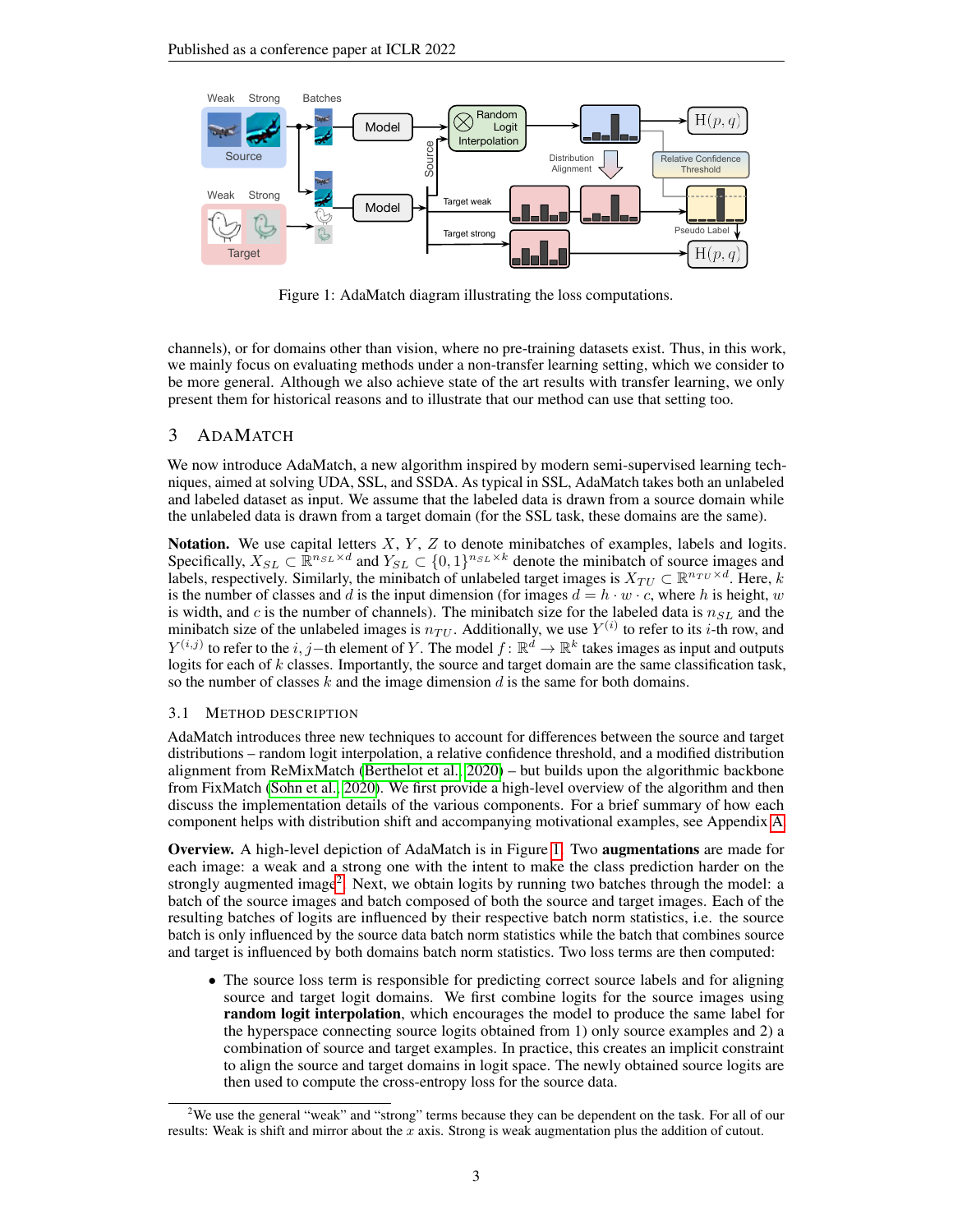• The target loss term is responsible for predicting the correct target labels and for aligning the target predictions to a desired class distribution. Since we don't assume access to labels for the target images, we create a pseudo-label for these images as follows. First, we rectify the class distribution obtained from weakly augmented target images to a desired class distribution using **distribution alignment**. If the target class distribution is known, it can be used directly. In the general case where it is not known, we use the source class distribution instead. We then select entries of the batch for which the rectified probabilities of the weakly augmented target image predictions are above a user-defined confidence threshold. A pseudo label is then made for these outputs by selecting the most confident class, and these pseudo-labels are used with a standard cross-entropy loss applied to the logits of the strongly augmented images.

**Augmentation.** For a dataset  $D \in \{SL, TU\}$ , we augment each image batch  $X_D$  fed into AdaMatch twice, once with a *weak* augmentation and once with a *strong* augmentation, using the same types of weak and strong augmentations as [\(Berthelot et al., 2020\)](#page-9-4). This forms a pair of batches  $X_{D,w}$ and  $X_{D,s}$  respectively, which we denote together as  $X_{D}^{aug} = \{X_{D,w}, X_{D,s}\}\.$  From these pairs of batches, we then compute logits  $Z'_{SL}$ ,  $Z''_{SL}$  and  $Z_{TU}$  as follows:

$$
\{Z'_{SL}, Z_{TU}\} = f(\{X_{SL}^{aug}, X_{TU}^{aug}\}; \theta)
$$
 (1)

$$
Z''_{SL} = f(X_{SL}^{aug}; \theta) \tag{2}
$$

That is, we compute logits by calling the model twice for both the strong and weakly augmented images. The first time we pass both source and target inputs together in the same batch so the batch normalization statistics are shared, and the second time we only pass the source label data. We only update batch normalization statistics when computing  $\{Z'_{SL}, Z_{TU}\} = f(\{X_{SL}^{aug}, X_{TU}^{aug}\}; \theta)$  to avoid double counting source labeled data. Note that without batch normalization, we would have  $Z'_{SL} \equiv Z''_{SL}$ . But batch normalization may make them slightly different.

Random logit interpolation. The role of random logit interpolation is to randomly combine the joint batch statistics from the source and target domains with the batch statistics from the source domain, which has the effect of producing batch statistics that are more representative of both domains. More precisely, during training, we obtain logits  $Z_{SL}$  by randomly interpolating the logits  $Z'_{SL}$  and  $Z''_{SL}$ computed with different batch statistics:

$$
Z_{SL} = \lambda \cdot Z'_{SL} + (1 - \lambda) \cdot Z''_{SL} \tag{3}
$$

where we sample  $\lambda \sim \mathcal{U}^{n_{SL} \cdot k}(0,1)$ . Note that each individual logit gets its own random factor.

Our underlying goal here is to minimize the loss for every point between  $Z'_{SL}$  and  $Z''_{SL}$ , which can be accomplished by either 1) having  $Z'_{SL}$  and  $Z''_{SL}$  be equal to each other, or 2) having the whole line between  $Z'_{SL}$  and  $Z''_{SL}$  be a minima. Rather than picking one of the two ways, we formulate the problem as minimizing the loss for all connecting points, which gives the model the freedom to find the best possible solution. The key point is that we randomly choose the interpolation value , and then minimize the loss on this randomly interpolated value. Because we randomly choose the point on the line each time, over the course of training we can ensure that the entire line segment between  $Z'_{SL}$ and  $Z''_{SL}$  reaches low loss. Another way to achieve the same result would be to divide the interval into  $N$  (a large number) of different segments, and then minimize the loss on all  $N$  points. However this would be computationally expensive and so by randomly choosing a new each time we achieve the same result without increasing the computation cost by a factor of  $N$ .

Distribution alignment. Distribution alignment [\(Berthelot et al., 2020\)](#page-9-4) can be seen as an additional form of model regularization that helps constrain the distribution of the class predictions to be more aligned with the true distribution. Without it, the classifier could just predict the most prevalent class or exhibit other failure modes. Ideally, if the target label distribution is known, we would use it directly. However, when the target label distribution is unknown, we approximate it using the only available distribution – the source label distribution. A limitation of this approach is that the more the source label distribution differs from the target distribution, the more incorrect the approximation will be, which may cause the model performance to degrade. However, in practice, we find that aligning the target pseudo-labels to match the source label distribution helps significantly.

Unlike ReMixMatch [\(Berthelot et al., 2020\)](#page-9-4), we estimate the source label distribution from the *output* of the model rather than using the true labels. We make this change since the model may not be capable of matching the ground truth source label distribution (particularly when source accuracy is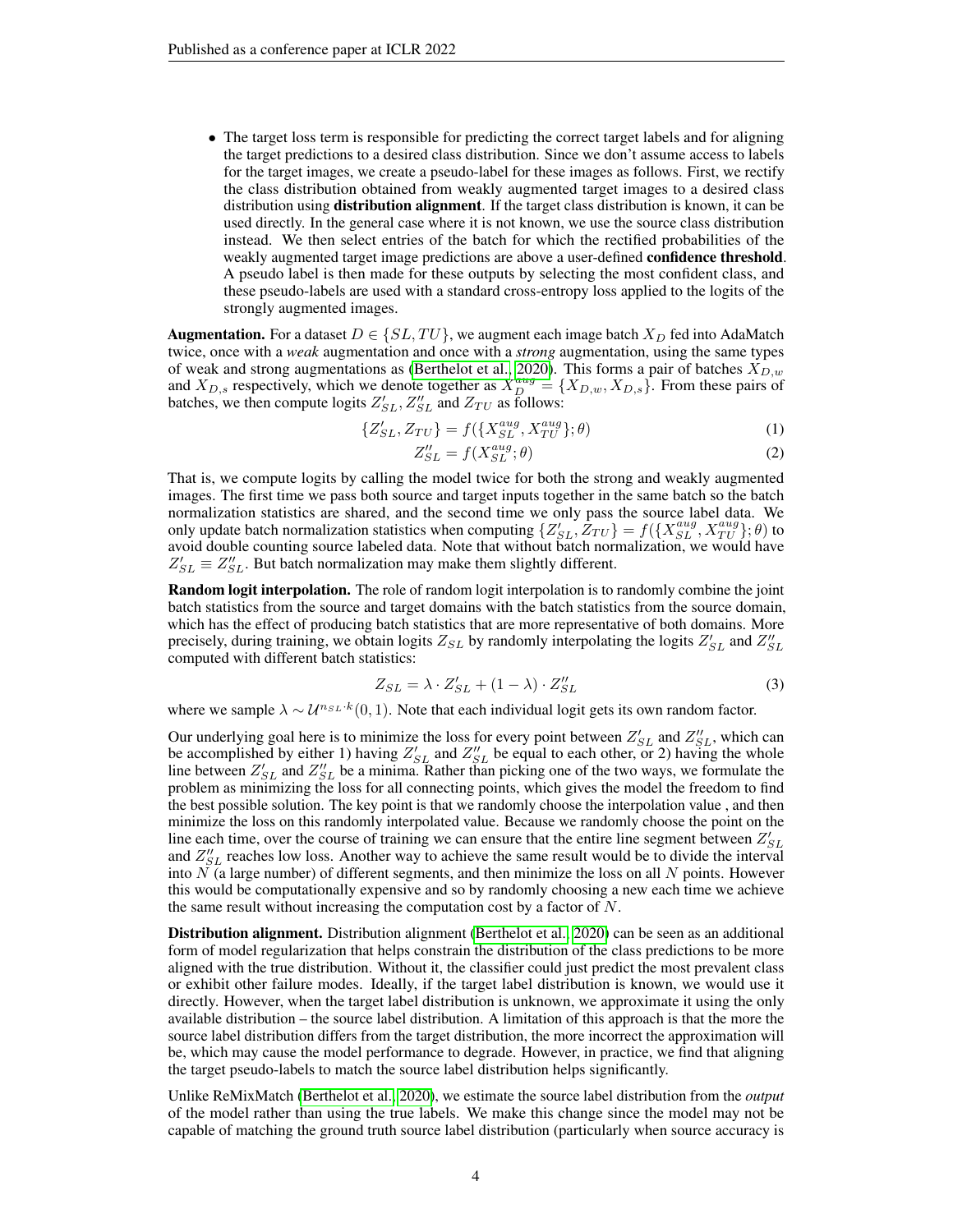low) but matching the source output distribution is a more attainable goal. To implement this, we first extract the logits for weakly and strongly augmented samples from the batch (by indexing):

$$
Z_{SL} = \{Z_{SL,w}, Z_{SL,s}\} \qquad Z_{TU} = \{Z_{TU,w}, Z_{TU,s}\}
$$
(4)

Then, we compute pseudo-labels for labeled sources and unlabeled targets:

$$
\hat{Y}_{SL,w} = \text{softmax}(Z_{SL,w}) \in \mathbb{R}^{n_{SL} \cdot k} \qquad \hat{Y}_{TU,w} = \text{softmax}(Z_{TU,w}) \in \mathbb{R}^{n_{TU} \cdot k} \tag{5}
$$

Using distribution alignment, we rectify the target unlabeled pseudo-labels by multiplying them by the ratio of the expected value of the weakly augmented source labels  $\mathbb{E}[\hat{Y}_{SL,w}] \in \mathbb{R}^k$  to the expected value of the target labels  $\mathbb{E}[\hat{Y}_{TU,w}] \in \mathbb{R}^k$ , obtaining the final pseudo-labels  $\tilde{Y}_{TU,w} \in \mathbb{R}^{n_{TU} \cdot k}$ :

$$
\tilde{Y}_{TU,w} = \text{normalize}\left(\hat{Y}_{TU,w} \frac{\mathbb{E}[\hat{Y}_{SL,w}]}{\mathbb{E}[\hat{Y}_{TU,w}]} \right)
$$
\n(6)

normalize ensures that the distribution still sums to 1. As could be seen  $\mathbb{E}[\tilde Y_{TU,w}]=\mathbb{E}[\hat Y_{SL,w}],$ which confirms that distribution alignment makes the target pseudo-labels follow the source label distribution. If the target label distribution is known, one can simply replace the term  $\mathbb{E}[\hat{Y}_{SL,w}]$  with it in the formula above.

Relative confidence threshold. A confidence threshold is typically used to select which predicted labels are confident enough to be used as pseudo-labels [\(Lee, 2013\)](#page-10-11). However, since machine learning models are poorly calibrated [\(Guo et al., 2017\)](#page-10-15), especially on out-of-distribution data [Ovadia et al.](#page-11-14) [\(2019\)](#page-11-14), the confidence varies from dataset to dataset depending on the ability of the model to learn its task. To address this issue, we introduce a relative confidence threshold which adjusts a user-provided confidence threshold relative to the confidence level of the classifier on the weakly augmented source data.

Specifically, we define the relative confidence threshold  $c<sub>\tau</sub>$  as the mean confidence of the top-1 prediction on the weakly augmented source data multiplied by a user provided threshold  $\tau$ :

$$
c_{\tau} = \frac{\tau}{n_{SL}} \sum_{i=1}^{n_{SL}} \max_{j \in [1..k]} (\hat{Y}_{SL,w}^{(i,j)})
$$
(7)

We then compute a binary  $mask \in \{0, 1\}^{n_{TU}}$  by thresholding the weakly augmented target images with the relative confidence threshold  $c_{\tau}$ :

$$
mask^{(i)} = \max_{j \in [1..k]} (\tilde{Y}_{TU,w}^{(i,j)}) \ge c_{\tau}
$$
 (8)

**Loss function.** The loss  $\mathcal{L}(\theta)$  sums  $\mathcal{L}_{source}(\theta)$  for the source and  $\mathcal{L}_{target}(\theta)$  for the target.

$$
\mathcal{L}_{\text{source}}(\theta) = \frac{1}{n_{SL}} \sum_{i=1}^{n_{SL}} H(Y_{SL}^{(i)}, Z_{SL,w}^{(i)}) + \frac{1}{n_{SL}} \sum_{i=1}^{n_{SL}} H(Y_{SL}^{(i)}, Z_{SL,s}^{(i)}) \tag{9}
$$

$$
\mathcal{L}_{\text{target}}(\theta) = \frac{1}{n_{TU}} \sum_{i=1}^{n_{TU}} H\left(\text{stop\_gradient}(\tilde{Y}_{TU,w}^{(i)}), Z_{TU,s}^{(i)}\right) \cdot mask^{(i)} \tag{10}
$$

$$
\mathcal{L}(\theta) = \mathcal{L}_{\text{source}}(\theta) + \mu(t)\mathcal{L}_{\text{target}}(\theta)
$$
\n(11)

where  $H(p,q) = -\sum p(x)\log q(x)$  is the cross-entropy loss and  $\texttt{stop\_gradient}$  is a function that prevents gradient from back-propagating on its argument. Prevention of gradient back-propagation on guessed labels is a standard practice in SSL works that favors convergence.  $\mu(t)$  is a warmup function that controls the unlabeled loss weight at every step of the training. The purpose is to shorten the convergence time for the model, and it should not significantly effect the model's final accuracy. In practice we use  $\mu(t) = 1/2 - \cos(\min(\pi, 2\pi t/T))/2$  where T is the total training steps. This particular function smoothly raises from 0 to 1 for the first half of the training and remains at 1 for the second half.

 $\mathcal{L}_{\text{source}}(\theta)$  is the typical cross-entropy loss with the nuance that we call it twice: once on weakly augmented samples and once on strongly augmented ones. Similarly,  $\mathcal{L}_{\text{target}}(\theta)$  is the masked crossentropy loss, where entries for which the confidence is less than  $c<sub>\tau</sub>$  are zeroed. This loss term is exactly the same as in FixMatch [\(Sohn et al., 2020\)](#page-11-5).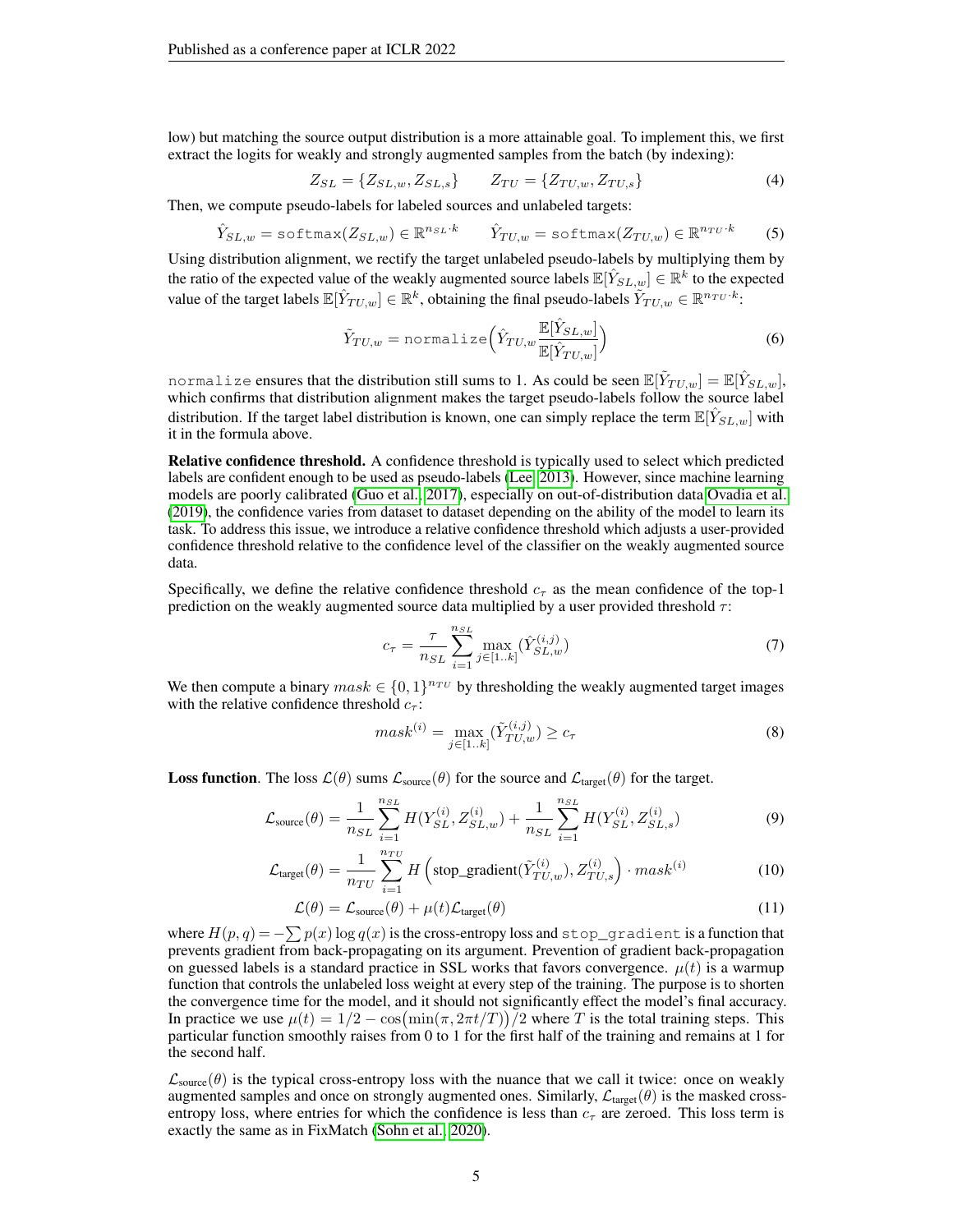#### 3.2 HYPER-PARAMETERS

AdaMatch only requires the following two hyper-parameters: (1) Confidence threshold  $\tau$  (set to 0.9 for all experiments). (2) Unlabeled target batch size ratio *uratio* (set to 3 for all experiments) which defines how much larger is the unlabeled batch, e.g.  $n_{tu} = n_{sl} \cdot \text{uration}$ .

#### 3.3 EXTENSION TO SSL AND SSDA

SSL takes as input two types of data: labeled samples and their labels  $X_L$  and unlabeled samples  $X_U$ . AdaMatch can be used without change for the SSL task by feeding  $X_L$  in place of  $X_{SL}$  and  $X_U$  in place of  $X_{TU}$ . The same trick is provided for other methods in the experimental study.

SSDA differs from UDA by the presence of targeted labeled data  $X_{TL}$ . AdaMatch can be used without change by feeding the concatenated batch  $X_{STL} = \{X_{SL}, X_{TL}\}\$  in place of  $X_{SL}$ . As in SSL, the same trick works for other methods. Note there's a subtle effect on the *uratio* which ends up being implicitly halved since the labeled batch is twice bigger in SSDA than in standard UDA.

### <span id="page-5-1"></span>4 EXPERIMENTAL SETUP

We evaluate AdaMatch on the SSL, UDA, and SSDA tasks using the standard DigitFive [\(Ganin et al.,](#page-10-8) [2016\)](#page-10-8) and DomainNet [\(Peng et al., 2019\)](#page-11-13) visual domain adaptation benchmarks and we compare to various existing methods. DigitFive experiments and ablation studies were run on a single V100 GPU, other experiments were run on a single TPU.

Datasets. *Digit-Five* is composed of 5 domains, USPS [\(Hull, 1994\)](#page-10-16), MNIST [\(LeCun et al., 1998\)](#page-10-17), MNIST-M [\(Ganin et al., 2016\)](#page-10-8), SVHN [\(Netzer et al., 2011\)](#page-11-15), and synthetic numbers [\(Ganin et al.,](#page-10-8) [2016\)](#page-10-8). We resize all images into  $32\times32^3$  $32\times32^3$  and convert them to RGB. *DomainNet* [\(Peng et al., 2019\)](#page-11-13) is composed of six domains from 345 object categories. Unlike prior work [\(Ganin et al., 2016;](#page-10-8) [Saito](#page-11-8) [et al., 2018;](#page-11-8) [Peng et al., 2019\)](#page-11-13), unless otherwise stated, we train models from scratch to focus on evaluating the efficacy of the algorithms themselves.

**Democratic research.** For DomainNet, we experiment with two image resolutions,  $64\times64$  and 224×224. Though [Peng et al.](#page-11-13) [\(2019\)](#page-11-13) only evaluate with resolution  $224 \times 224$ , we include  $64 \times 64$ to make future experiments using DomainNet more accessible to researchers with limited compute budget. Moreover, we find that AdaMatch can outperform the previous SOTA for DomainNet at  $224\times224$  resolution even when trained with  $64\times64$  resolution images.

Network and training hyperparameters. We use ResNetV2-101 [\(He et al., 2016\)](#page-10-18) for resolution  $224 \times 224$ , WRN-34-2 [\(Zagoruyko & Komodakis, 2016\)](#page-12-10) for 64 $\times$ 64, and WRN-28-2 for 32 $\times$ 32. We tried three confidence thresholds  $(0.8, 0.9, 0.95)$  on  $64\times64$  UDA clipart $\rightarrow$ infograph and picked the best. Additionally, we picked the largest *uratio* allowed on 8 GPUs for a batch size of 64 using  $224\times224$  images. We coarsely tuned (using 3 candidate values) the learning rate, learning rate decay, and weight decay using only the  $64\times64$  supervised source data. For weight decay, we used a empirical rule: halving it for  $32\times32$  neural networks and doubling it for the  $224\times224$  to coarsely adapt the regularization to the capacity of the network (we used a weight decay of 0.0005 for WRN-28-2, 0.001 for WRN-34-2 and 0.002 for ResNetV2-101). We set learning rate to 0.03 and learning rate cosine decay to 0.25. We trained DigitFive for 32M images, and DomainNet for 8M.

Baselines. We compare against popular SOTA methods from UDA and SSL, including maximum classifier discrepancy (MCD) [\(Saito et al., 2018\)](#page-11-8), FixMatch with distribution alignment (FixMatch+), [\(Sohn et al., 2020\)](#page-11-5), and NoisyStudent [\(Xie et al., 2019\)](#page-12-7). For UDA, we include MCD since it is the current single-source SOTA on DomainNet [\(Peng et al., 2019\)](#page-11-13). For SSL, we include FixMatch+ since it achieves SOTA performance on standard SSL benchmarks and our algorithm borrows many components from it. We also include NoisyStudent since it is a popular approach to SSL that achieves competitive results on large-scale datasets like ImageNet [\(Deng et al., 2009\)](#page-9-10). Finally, we include our own baseline, BaselineBN, which uses fully supervised learning on the source domain but additionally feeds unlabeled target data through the network to update batch norm statistics (see Appendix [B\)](#page-13-1).

Evaluation. For each source and target dataset pair, we calculate the final accuracy as the median accuracy reported over the last ten checkpoints (we save a checkpoint every  $2^{16}$  samples). In summary tables, we report the average final accuracy over all *target* datasets. Unlike SSL, most prior work

<span id="page-5-0"></span><sup>&</sup>lt;sup>3</sup> Images of USPS are resized from  $16\times16$  with bi-cubic interpolation. For MNIST, we pad an image with two zero-valued pixels on all sides.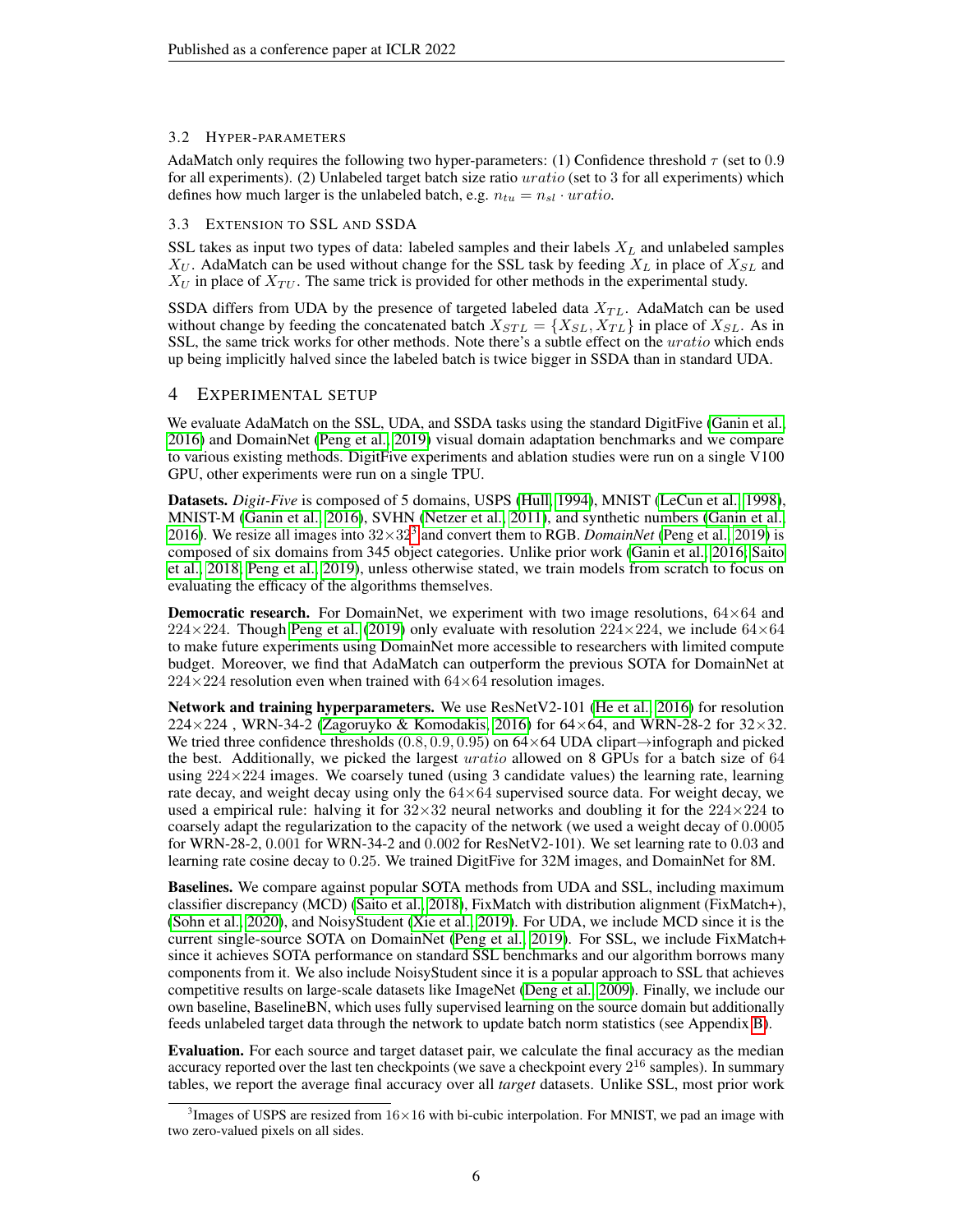in UDA evaluates using ImageNet pre-training. As explained in Section [2,](#page-1-1) we choose to report the majority of our results without pre-training. However, for easier comparison with prior work, we also evaluate ImageNet pre-trained AdaMatch, FixMatch+, and MCD for UDA in Section [5.1.1.](#page-6-0)

# 5 RESULTS

We now summarize our results for the UDA, SSL, and SSDA tasks. We ran *all five algorithms on all source-target pairs for every dataset* (20 for DigitFive and 30 for DomainNet64/224), varying the number for labels in SSL/SSDA tasks, for a comprehensive total of 2,420 experiments. This represents a major experimental undertaking and we hope that the results (especially the finer grained results on individual dataset pairs in Appendix [E](#page-16-0) and the democratized setting) will serve future work.

<span id="page-6-1"></span>

|                   | DigitFive |      | DomainNet64 DomainNet224 | Table 2:<br><b>AdaMatc</b> |
|-------------------|-----------|------|--------------------------|----------------------------|
| <b>BaselineBN</b> | 62.5      | 15.8 | 18.9                     | other bas                  |
| <b>MCD</b>        | 52.1      | 14.9 | 14.9                     | the Digit                  |
| NoisyStudent      | 73.3      | 21.4 | 23.9                     | and Dor                    |
| FixMatch+         | 95.6      | 20.1 | 20.8                     | marks. Fo                  |
| AdaMatch          | 97.8      | 26.1 | 28.7                     | benchmar                   |
| Oracle            | 98.8      | 60.5 | 65.9                     | age targe.                 |
|                   |           |      |                          | source $\rightarrow$ t     |

|  |  |  | 5.1 UNSUPERVISED DOMAIN ADAPTATION (UDA) |  |
|--|--|--|------------------------------------------|--|
|--|--|--|------------------------------------------|--|

For the UDA task, h outperforms all seline algorithms on Five, DomainNet64, mainNet224 benchor each algorithm and k, we report the aver*t* accuracy across all target pairs.

Table [2](#page-6-1) shows the average target accuracy achieved by each algorithm for the UDA task on the DigitFive, DomainNet64, and DomainNet224 benchmarks. For the UDA task, we additionally compare to a fully-supervised learning setup that uses an oracle model that has access to all labels from both the source and target datasets (Oracle).

We find that AdaMatch outperforms all other algorithms we compare against, and the improvement is highest for the larger dataset size, DomainNet224, where AdaMatch achieves an average target accuracy of 28.7% compared to 23.9% for NoisyStudent. Additionally, on all three benchmark datasets, AdaMatch, FixMatch+, and NoisyStudent all significantly outperform both MCD and BaselineBN. This success illustrates that SSL methods can be applied out-of-the-box on UDA problems, but we can also significantly improve upon them if, as in AdaMatch, the distributional differences between the source and target data are accounted for.

For DomainNet64, we also observe that both AdaMatch and FixMatch+ *without pre-training on DomainNet64* are able to out-perform the previous state-of-the-art accuracy of 21.9% set by MCD *with pre-training on DomainNet224* [\(Peng et al., 2019\)](#page-11-13). Overall, the accuracy gap between AdaMatch on DomainNet64 and DomainNet224 is relatively low – only 2% – and, for the purposes of democratizing research, we encourage future UDA research to evaluate on DomainNet64 since it is significantly less computationally intensive to run experiments on the smaller image size.

<span id="page-6-2"></span><span id="page-6-0"></span>

|          | random init (8M)   pre-train (8M)   pre-train (2M)   pre-train (max) |      |      |      |
|----------|----------------------------------------------------------------------|------|------|------|
| MCD      | 14.9                                                                 | 22.3 | 21.9 |      |
| AdaMatch | 28.7                                                                 | 28.2 | 33.4 | 35.6 |

Table 3: DomainNet224: In the pre-training UDA setting, AdaMatch also outperforms prior work.. We report the target accuracy achieved after training for 8 million images (8M) (our standard training protocol), after early stopping at 2 million images (2M), and the maximum medium target accuracy (over a window of 10 checkpoints) achieved across the entire run (MAX).

In order to compare with prior UDA work which uses ImageNet pre-training, in Table [3](#page-6-2) we evaluate AdaMatch versus MCD on the DomainNet224 benchmark when initializing from pre-trained ImageNet ResNet101 weights. As is typical with pre-training, we also found in our experiments that early stopping is necessary to get the best results for AdaMatch. Thus, for the pre-training results in Table [3,](#page-6-2) we report the final target accuracy achieved after training for 8 million images (our standard training protocol), the final accuracy achieved after early stopping at 2 million images, and the maximum median accuracy (over a window of 10 checkpoints) achieved across the entire run.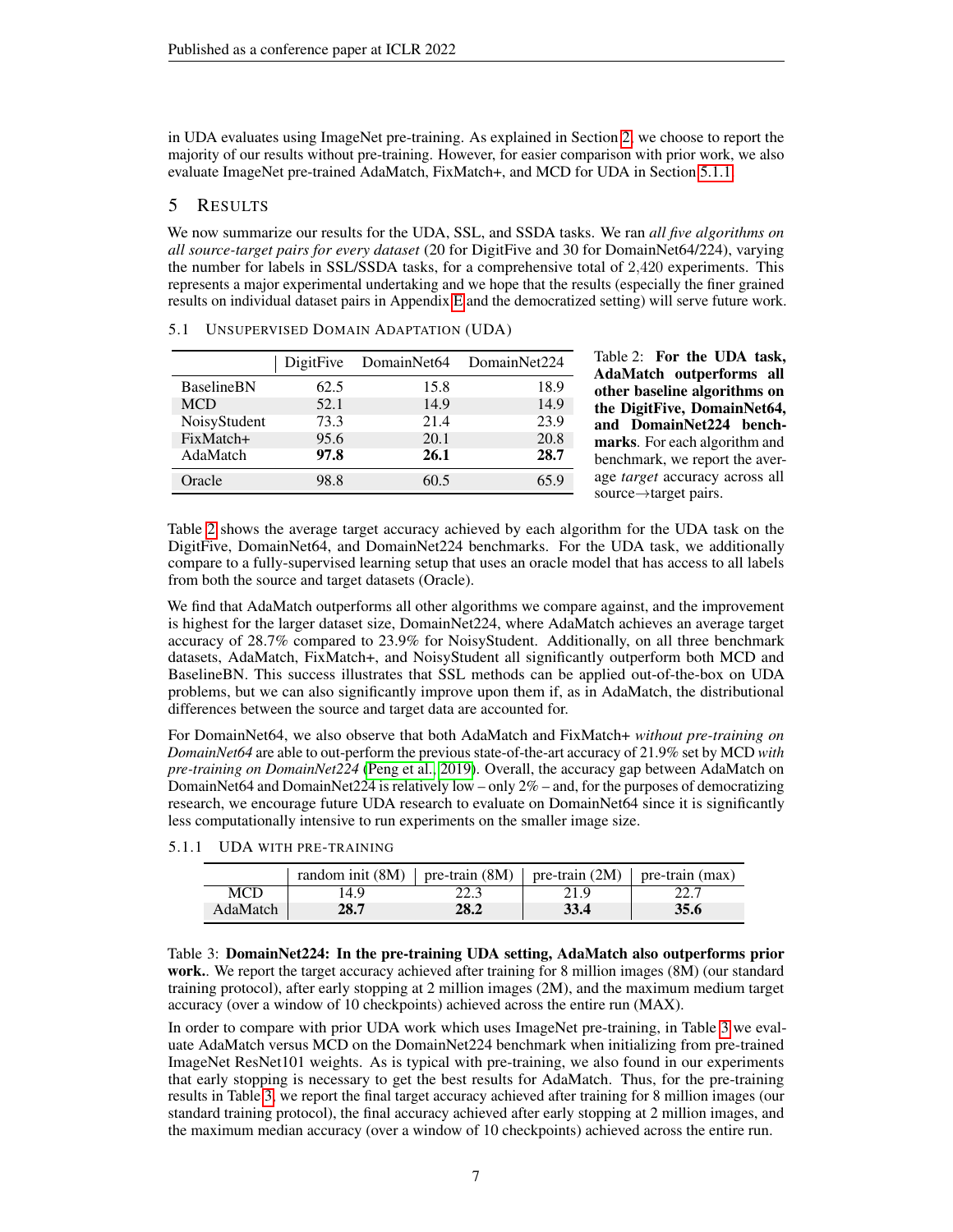Using the standard training protocol of 8 million images, AdaMatch with pre-training is able to outperform MCD with pre-training, a difference of 28.2% versus 22.3%, respectively (we also confirm that the accuracy we are able to achieve on MCD closely matches the reported accuracy of 21.9% from [\(Peng et al., 2019\)](#page-11-13)). However, we also observe that pre-trained AdaMatch peaks early on in training, and a significantly higher accuracy of 35.6% is achievable if an Oracle were to tell when to stop training. To account for this, we recommend early-stopping AdaMatch in the pre-trained setting.



<span id="page-7-0"></span>

Figure 2: Adamatch achieves state-of-the-art or competitive accuracy for the SSL task. We evaluate on the DomainNet224, DomainNet64 and DigitFive benchmarks and vary the number of target labels. We report the average *target* accuracy across all source→target pairs. Average accuracy on the target datasets generally increases as we increase the number of target labels.

In the SSL setting, we only train on a single dataset (since there is no notion of source nor target) which we randomly divide into two groups: labeled and unlabeled. Figure [2](#page-7-0) shows the average target accuracy for each algorithm on the SSL task as we vary the number of target labels (we also include the corresponding numerical results in Appendix [D\)](#page-15-0). We find that AdaMatch achieves state-of-the-art performance for DomainNet224, and competitive performance to FixMatch+ on the DigitFive and DomainNet64 benchmarks. Additionally, we observe that increasing the number of target labels generally results in better accuracy for all methods, and on the DomainNet224 dataset in particular, the gap in performance between AdaMatch and FixMatch+ widens as we increase the number labels.

Overall, AdaMatch's improvement over FixMatch+ is smaller on the SSL task compared to the SSDA or DA tasks, which is expected since AdaMatch by design is an extension of FixMatch+ to handle distribution shifts. This also suggests that the additional components of AdaMatch, i.e. random logit interpolation and relative confidence thresholding, improve accuracy more in settings where the unlabeled and labeled data are not drawn from the same distribution.

<span id="page-7-1"></span>

Figure 3: Adamatch achieves state-of-the-art or competitive accuracy for the SSDA task. We report the average *target* accuracy across all source→target pairs. Average accuracy on the target datasets generally increases as we increase the number of target labels.

In the SSDA setting, we randomly sample a subset of the target dataset and treat it as labeled. Figure [3](#page-7-1) shows the performance of AdaMatch compared to all other algorithms on the SSDA task as we vary the number of target labels (corresponding numerical results are in Appendix [D\)](#page-15-0). AdaMatch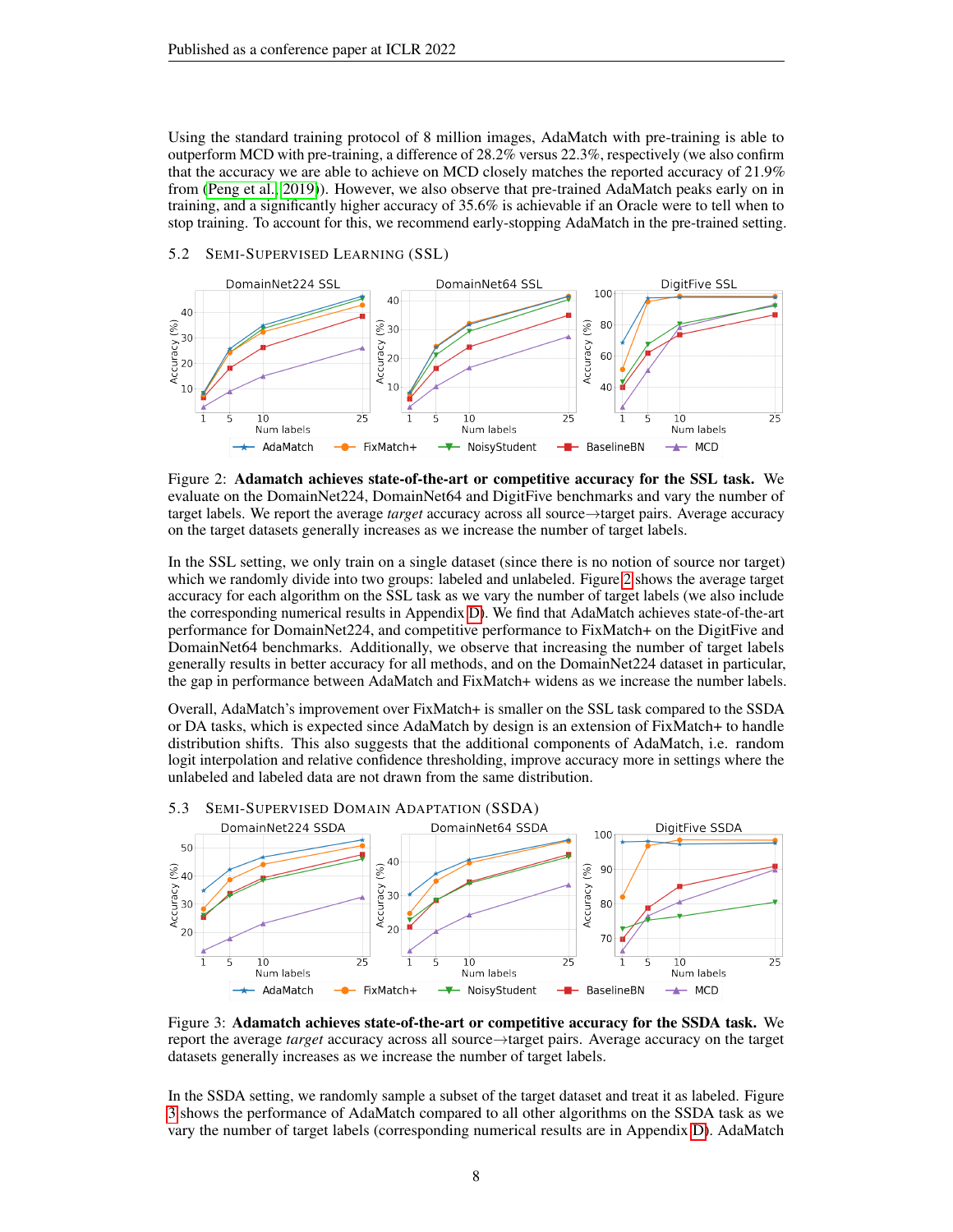<span id="page-8-1"></span>

| Method                            | Accuracy |
|-----------------------------------|----------|
| AdaMatch                          | 26.3     |
| w/o random logit interpolation    | 25.2     |
| w/o distribution alignment        | 17.7     |
| w/o relative confidence threshold | 23.2     |

Table 4: Ablation study on each component of AdaMatch on 6 UDA protocols of DomainNet. We evaluate algorithms by excluding the components one at a time.

outperforms all other algorithms on both DomainNet64 and DomainNet224. As expected, increasing the number of target labels improves the accuracy for all methods. In very low label regime, AdaMatch further improves its lead over other methods.

# 6 ABLATION STUDY

In this section, we perform an ablation analysis on each component of AdaMatch to better understand their importance and we provide a sensitivity analysis of hyperparameters, such as uratio, weight decay, confidence threshold, or augmentation strategies. We conduct our study on DomainNet using  $64\times64$  $64\times64$  $64\times64$  as input and report the average accuracy across 6 domain adaptation protocols.<sup>4</sup>

Exclude-One-Out Analysis. AdaMatch improves upon FixMatch with several innovative techniques: random logit interpolation, adaptive confidence thresholding and distribution alignment (initially introduced by ReMixMatch and discussed in FixMatch as an extension but not per-se part of it). To better understand the role of each component, we conduct experiments by excluding one component at a time from AdaMatch. As we see in Table [4](#page-8-1) all components contribute to the success of AdaMatch.

Sensitivity Analysis. AdaMatch only has two hyper-parameters to tune: uratio and confidence threshold. While it is not specific to AdaMatch, we also measure the sensitivity to weight decay as it was shown to be important to achieve a good performance in [\(Sohn et al., 2020\)](#page-11-5). Results are in Figure [4.](#page-8-2) Similarly to the findings from FixMatch [\(Sohn et al., 2020\)](#page-11-5), AdaMatch requires high confidence threshold. Also, we observe improved accuracy with higher *uratio* at the expense of more compute. (As a reminder, *uratio* defines the ratio of unlabeled to labeled data within a mini-batch, and not the ratio between the total number of unlabeled and labeled examples seen over the course of training.) For L2 weight decay, we find fairly reliable performance between 0.0001 and 0.001.

<span id="page-8-2"></span>

Figure 4: Ablation studies of AdaMatch on 6 DA protocols of DomainNet.

## 7 CONCLUSION

Machine learning models still suffer a drop in accuracy on out-of-distribution data. However, if we have access to unlabeled data from a shifted domain (the UDA setting) or even a small amount of labeled data from the shifted domain (the SSDA setting), we can greatly improve accuracy. In this work, we present AdaMatch, a general method designed to boost accuracy on domain shifts when given access to unlabeled data from the new domain. AdaMatch unifies the domains of UDA, SSL, and SSDA, demonstrating that one method can perform well at all three.

Overall, our work shows that it is possible to apply SSL algorithms out-of-the-box to the domain adaptation problem. By taking into account the distribution shift, AdaMatch can significantly improve upon SSL methods. This suggests that a promising direction for future work is to take new advances from SSL and translate or modify them for the domain adaptation setting. While AdaMatch outperforms prior work by a large margin, there is still an even larger margin left for improvement on out-of-distribution shifts. This leaves open an important question: which is more important for future progress, making use of unlabeled data more efficiently, or attempting to better model domain shifts?

<span id="page-8-0"></span><sup>4</sup>The 6 protocols include clipart→infograph, infograph→painting, painting→quickdraw, quickdraw→real, real→sketch, and sketch→clipart.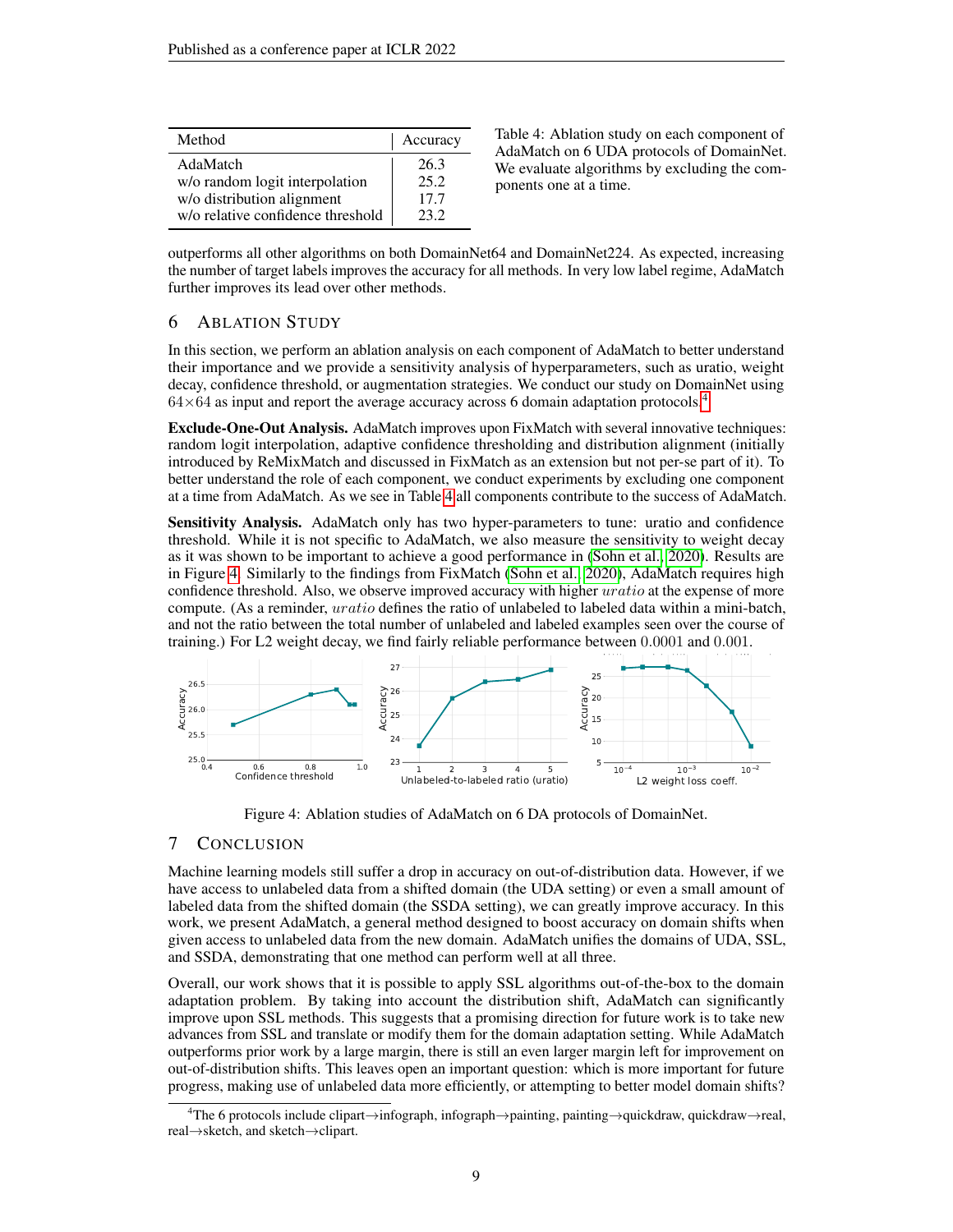#### ACKNOWLEDGEMENTS

We would like to thank Ekin Dogus Cubuk and Colin Raffel for helpful feedback on this work.

### ETHICS STATEMENT

AdaMatch is designed to make ML models robust to a domain shift between train and test time using a limited amount of labeled data and a large amount of unlabeled data. The development of data efficient ML algorithms are of utmost importance in democratization of ML methods. However, the confirmation bias of self-training [\(Arazo et al., 2019\)](#page-9-11) could be a concern for building a fair ML model across major and minor classes. AdaMatch partially resolves the issue with the distribution alignment, but more in-depth investigation on the fairness and robustness of data-efficient ML algorithms should be done in the future.

#### REPRODUCIBILITY

We wrote our experimental codes using the open-source Objax library [\(Objax Developers, 2020\)](#page-11-16) and used the same hyperparameters for most of our experiments, which we specify in Section [4.](#page-5-1) Moreover, we released the open source code publicly at [https://github.com/google-research/](https://github.com/google-research/adamatch) [adamatch](https://github.com/google-research/adamatch).

#### **REFERENCES**

- <span id="page-9-6"></span>Hana Ajakan, Pascal Germain, Hugo Larochelle, François Laviolette, and Mario Marchand. Domainadversarial neural networks. *arXiv preprint arXiv:1412.4446*, 2014.
- <span id="page-9-3"></span>Shuang Ao, Xiang Li, and Charles Ling. Fast generalized distillation for semi-supervised domain adaptation. In *Proceedings of the AAAI Conference on Artificial Intelligence*, volume 31, 2017.
- <span id="page-9-11"></span>Eric Arazo, Diego Ortego, Paul Albert, Noel E. O'Connor, and Kevin McGuinness. Pseudo-labeling and confirmation bias in deep semi-supervised learning. *arXiv preprint arXiv:1908.02983*, 2019.
- <span id="page-9-2"></span>Aharon Azulay and Yair Weiss. Why do deep convolutional networks generalize so poorly to small image transformations? *arXiv preprint arXiv:1805.12177*, 2018.
- <span id="page-9-5"></span>Shai Ben-David, John Blitzer, Koby Crammer, Alex Kulesza, Fernando Pereira, and Jennifer Wortman Vaughan. A theory of learning from different domains. *Machine learning*, 79(1):151–175, 2010.
- <span id="page-9-8"></span>David Berthelot, Nicholas Carlini, Ian Goodfellow, Nicolas Papernot, Avital Oliver, and Colin A Raffel. Mixmatch: A holistic approach to semi-supervised learning. In *Advances in Neural Information Processing Systems*, pp. 5050–5060, 2019.
- <span id="page-9-4"></span>David Berthelot, Nicholas Carlini, Ekin D. Cubuk, Alex Kurakin, Kihyuk Sohn, Han Zhang, and Colin Raffel. Remixmatch: Semi-supervised learning with distribution matching and augmentation anchoring. In *Eighth International Conference on Learning Representations*, 2020.
- <span id="page-9-1"></span>Battista Biggio and Fabio Roli. Wild patterns: Ten years after the rise of adversarial machine learning. *Pattern Recognition*, 84:317–331, 2018.
- <span id="page-9-7"></span>Konstantinos Bousmalis, Nathan Silberman, David Dohan, Dumitru Erhan, and Dilip Krishnan. Unsupervised pixel-level domain adaptation with generative adversarial networks. In *Proceedings of the IEEE conference on computer vision and pattern recognition*, pp. 3722–3731, 2017.
- <span id="page-9-0"></span>Gabriela Csurka. *Domain adaptation in computer vision applications*. Springer, 2017.
- <span id="page-9-9"></span>Hal Daumé III, Abhishek Kumar, and Avishek Saha. Frustratingly easy semi-supervised domain adaptation. In *Proceedings of the 2010 Workshop on Domain Adaptation for Natural Language Processing*, pp. 53–59, 2010.
- <span id="page-9-10"></span>Jia Deng, Wei Dong, Richard Socher, Li-Jia Li, Kai Li, and Li Fei-Fei. ImageNet: A large-scale hierarchical image database. In *IEEE Conference on Computer Vision and Pattern Recognition*, 2009.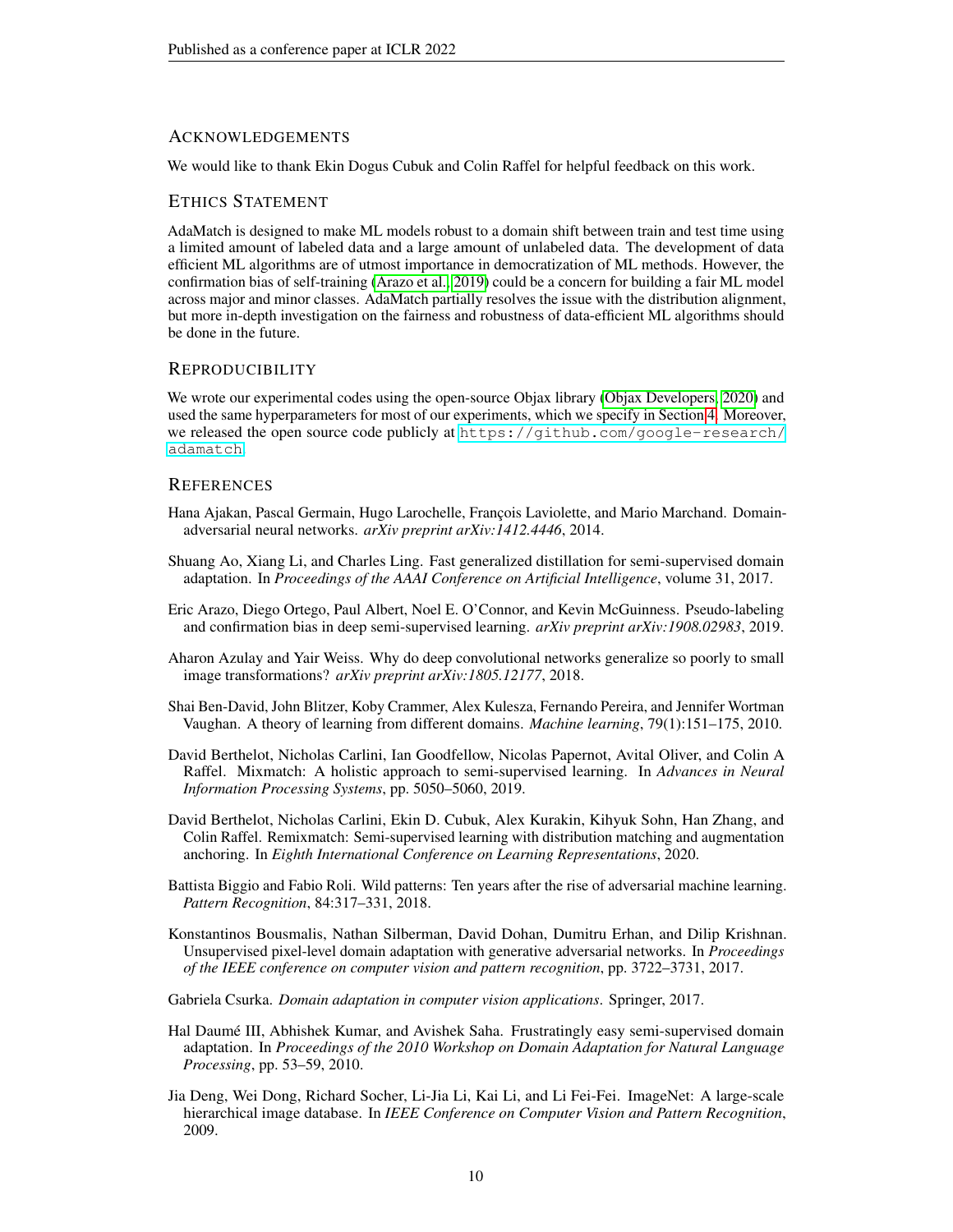- <span id="page-10-6"></span>Jeff Donahue, Judy Hoffman, Erik Rodner, Kate Saenko, and Trevor Darrell. Semi-supervised domain adaptation with instance constraints. In *Proceedings of the IEEE conference on computer vision and pattern recognition*, pp. 668–675, 2013.
- <span id="page-10-4"></span>Logan Engstrom, Brandon Tran, Dimitris Tsipras, Ludwig Schmidt, and Aleksander Madry. Exploring the landscape of spatial robustness. In *International Conference on Machine Learning*, pp. 1802– 1811. PMLR, 2019.
- <span id="page-10-0"></span>Geoffrey French, Michal Mackiewicz, and Mark Fisher. Self-ensembling for visual domain adaptation. In *Sixth International Conference on Learning Representations*, 2018.
- <span id="page-10-8"></span>Yaroslav Ganin, Evgeniya Ustinova, Hana Ajakan, Pascal Germain, Hugo Larochelle, François Laviolette, Mario Marchand, and Victor Lempitsky. Domain-adversarial training of neural networks. *The journal of machine learning research*, 17(1):2096–2030, 2016.
- <span id="page-10-5"></span>Robert Geirhos, Patricia Rubisch, Claudio Michaelis, Matthias Bethge, Felix A Wichmann, and Wieland Brendel. Imagenet-trained cnns are biased towards texture; increasing shape bias improves accuracy and robustness. *arXiv preprint arXiv:1811.12231*, 2018.
- <span id="page-10-10"></span>Yves Grandvalet and Yoshua Bengio. Semi-supervised learning by entropy minimization. In *Advances in neural information processing systems*, 2005.
- <span id="page-10-7"></span>Arthur Gretton, Karsten M Borgwardt, Malte J Rasch, Bernhard Schölkopf, and Alexander Smola. A kernel two-sample test. *The Journal of Machine Learning Research*, 13(1):723–773, 2012.
- <span id="page-10-2"></span>Keren Gu, Brandon Yang, Jiquan Ngiam, Quoc Le, and Jonathon Shlens. Using videos to evaluate image model robustness. *arXiv preprint arXiv:1904.10076*, 2019.
- <span id="page-10-15"></span>Chuan Guo, Geoff Pleiss, Yu Sun, and Kilian Q Weinberger. On calibration of modern neural networks. In *International Conference on Machine Learning*, pp. 1321–1330. PMLR, 2017.
- <span id="page-10-13"></span>Yuhong Guo and Min Xiao. Cross language text classification via subspace co-regularized multi-view learning. In *Proceedings of the 29th International Coference on International Conference on Machine Learning*, pp. 915–922, 2012.
- <span id="page-10-18"></span>Kaiming He, Xiangyu Zhang, Shaoqing Ren, and Jian Sun. Identity mappings in deep residual networks. In *European Conference on Computer Vision*, 2016.
- <span id="page-10-1"></span>Dan Hendrycks and Thomas Dietterich. Benchmarking neural network robustness to common corruptions and perturbations. In *International Conference on Learning Representations (ICLR)*, 2019. <https://arxiv.org/abs/1807.01697>.
- <span id="page-10-3"></span>Dan Hendrycks, Steven Basart, Norman Mu, Saurav Kadavath, Frank Wang, Evan Dorundo, Rahul Desai, Tyler Zhu, Samyak Parajuli, Mike Guo, et al. The many faces of robustness: A critical analysis of out-of-distribution generalization. *arXiv preprint arXiv:2006.16241*, 2020.
- <span id="page-10-16"></span>Jonathan J. Hull. A database for handwritten text recognition research. *IEEE Transactions on pattern analysis and machine intelligence*, 16(5):550–554, 1994.

<span id="page-10-12"></span>Jing Jiang and ChengXiang Zhai. Instance weighting for domain adaptation in nlp. ACL, 2007.

- <span id="page-10-14"></span>Alexander Kolesnikov, Lucas Beyer, Xiaohua Zhai, Joan Puigcerver, Jessica Yung, Sylvain Gelly, and Neil Houlsby. Big transfer (bit): General visual representation learning. *arXiv preprint arXiv:1912.11370*, 6(2):8, 2019.
- <span id="page-10-9"></span>Samuli Laine and Timo Aila. Temporal ensembling for semi-supervised learning. In *Fifth International Conference on Learning Representations*, 2017.
- <span id="page-10-17"></span>Yann LeCun, Léon Bottou, Yoshua Bengio, and Patrick Haffner. Gradient-based learning applied to document recognition. *Proceedings of the IEEE*, 86(11):2278–2324, 1998.
- <span id="page-10-11"></span>Dong-Hyun Lee. Pseudo-label: The simple and efficient semi-supervised learning method for deep neural networks. In *ICML Workshop on Challenges in Representation Learning*, 2013.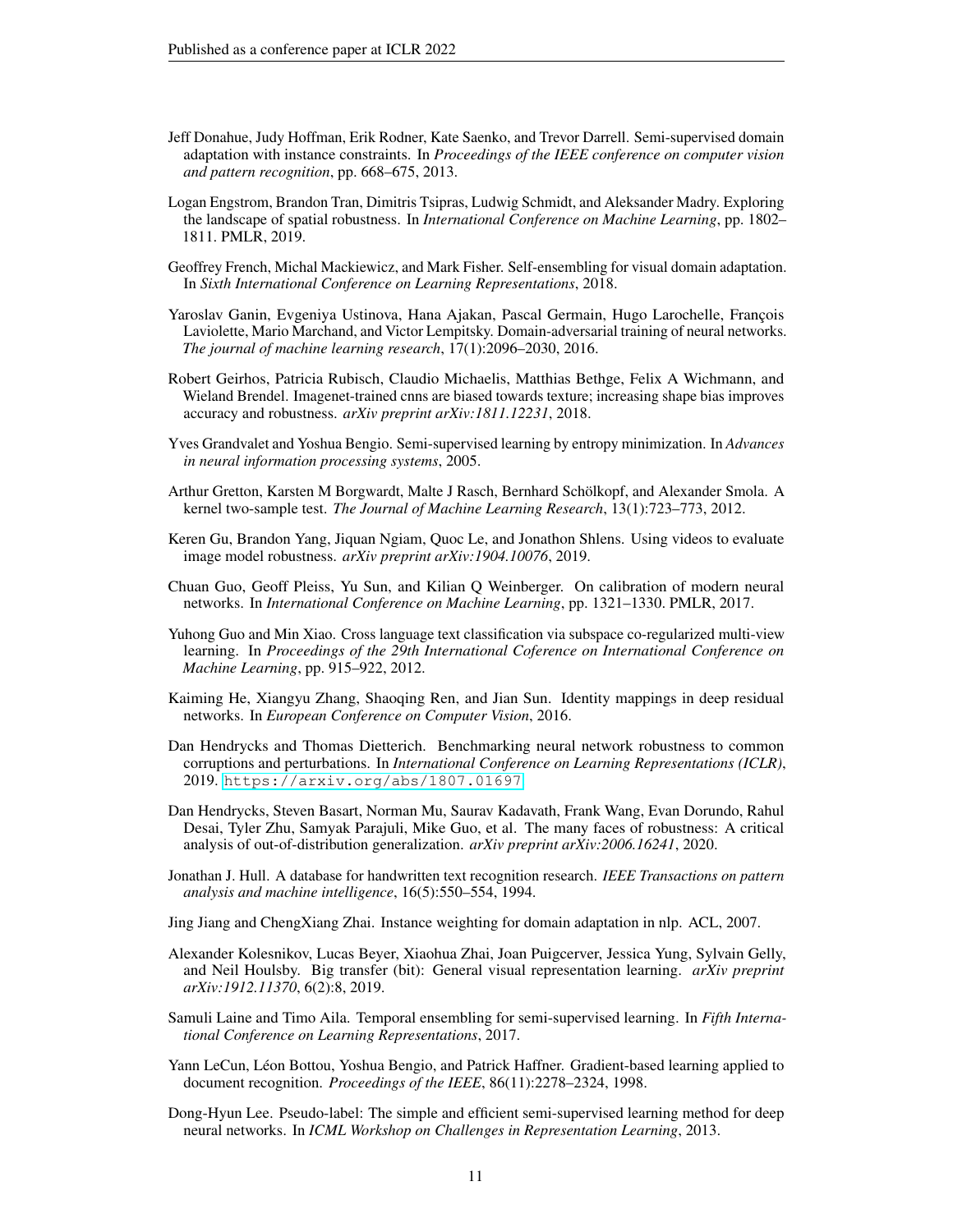- <span id="page-11-12"></span>Da Li, Yongxin Yang, Yi-Zhe Song, and Timothy M Hospedales. Deeper, broader and artier domain generalization. In *Proceedings of the IEEE international conference on computer vision*, pp. 5542–5550, 2017.
- <span id="page-11-6"></span>Mingsheng Long, Jianmin Wang, Guiguang Ding, Jiaguang Sun, and Philip S Yu. Transfer feature learning with joint distribution adaptation. In *Proceedings of the IEEE international conference on computer vision*, pp. 2200–2207, 2013.
- <span id="page-11-9"></span>Mingsheng Long, Zhangjie Cao, Jianmin Wang, and Michael I Jordan. Conditional adversarial domain adaptation. In *Proceedings of the 32nd International Conference on Neural Information Processing Systems*, pp. 1647–1657, 2018.
- <span id="page-11-15"></span>Yuval Netzer, Tao Wang, Adam Coates, Alessandro Bissacco, Bo Wu, and Andrew Y. Ng. Reading digits in natural images with unsupervised feature learning. In *NIPS Workshop on Deep Learning and Unsupervised Feature Learning*, 2011.
- <span id="page-11-16"></span>Objax Developers. Objax, 2020. URL <https://github.com/google/objax>.
- <span id="page-11-14"></span>Yaniv Ovadia, Emily Fertig, Jie Ren, Zachary Nado, David Sculley, Sebastian Nowozin, Joshua V Dillon, Balaji Lakshminarayanan, and Jasper Snoek. Can you trust your model's uncertainty? evaluating predictive uncertainty under dataset shift. *arXiv preprint arXiv:1906.02530*, 2019.
- <span id="page-11-13"></span>Xingchao Peng, Qinxun Bai, Xide Xia, Zijun Huang, Kate Saenko, and Bo Wang. Moment matching for multi-source domain adaptation. In *Proceedings of the IEEE/CVF International Conference on Computer Vision*, pp. 1406–1415, 2019.
- <span id="page-11-0"></span>Benjamin Recht, Rebecca Roelofs, Ludwig Schmidt, and Vaishaal Shankar. Do imagenet classifiers generalize to imagenet? 2019a. URL <http://arxiv.org/abs/1902.10811>.
- <span id="page-11-10"></span>Benjamin Recht, Rebecca Roelofs, Ludwig Schmidt, and Vaishaal Shankar. Do imagenet classifiers generalize to imagenet? In *International Conference on Machine Learning*, pp. 5389–5400. PMLR, 2019b.
- <span id="page-11-11"></span>Kate Saenko, Brian Kulis, Mario Fritz, and Trevor Darrell. Adapting visual category models to new domains. In *European conference on computer vision*, pp. 213–226. Springer, 2010.
- <span id="page-11-8"></span>Kuniaki Saito, Kohei Watanabe, Yoshitaka Ushiku, and Tatsuya Harada. Maximum classifier discrepancy for unsupervised domain adaptation. In *Proceedings of the IEEE conference on computer vision and pattern recognition*, pp. 3723–3732, 2018.
- <span id="page-11-4"></span>Kuniaki Saito, Donghyun Kim, Stan Sclaroff, Trevor Darrell, and Kate Saenko. Semi-supervised domain adaptation via minimax entropy. In *Proceedings of the IEEE/CVF International Conference on Computer Vision*, pp. 8050–8058, 2019.
- <span id="page-11-2"></span>Vaishaal Shankar, Achal Dave, Rebecca Roelofs, Deva Ramanan, Benjamin Recht, and Ludwig Schmidt. A systematic framework for natural perturbations from videos. *CoRR*, abs/1906.02168, 2019. URL <http://arxiv.org/abs/1906.02168>.
- <span id="page-11-5"></span>Kihyuk Sohn, David Berthelot, Nicholas Carlini, Zizhao Zhang, Han Zhang, Colin A Raffel, Ekin Dogus Cubuk, Alexey Kurakin, and Chun-Liang Li. Fixmatch: Simplifying semi-supervised learning with consistency and confidence. *Advances in Neural Information Processing Systems*, 33, 2020.
- <span id="page-11-7"></span>Baochen Sun and Kate Saenko. Deep coral: Correlation alignment for deep domain adaptation. In *European conference on computer vision*, pp. 443–450. Springer, 2016.
- <span id="page-11-1"></span>Christian Szegedy, Wojciech Zaremba, Ilya Sutskever, Joan Bruna, Dumitru Erhan, Ian J. Goodfellow, and Rob Fergus. Intriguing properties of neural networks. In *International Conference on Learning Representations (ICLR)*, 2013. <http://arxiv.org/abs/1312.6199>.
- <span id="page-11-3"></span>Rohan Taori, Achal Dave, Vaishaal Shankar, Nicholas Carlini, Benjamin Recht, and Ludwig Schmidt. When robustness doesn't promote robustness: Synthetic vs. natural distribution shifts on imagenet, 2020. URL <https://openreview.net/forum?id=HyxPIyrFvH>.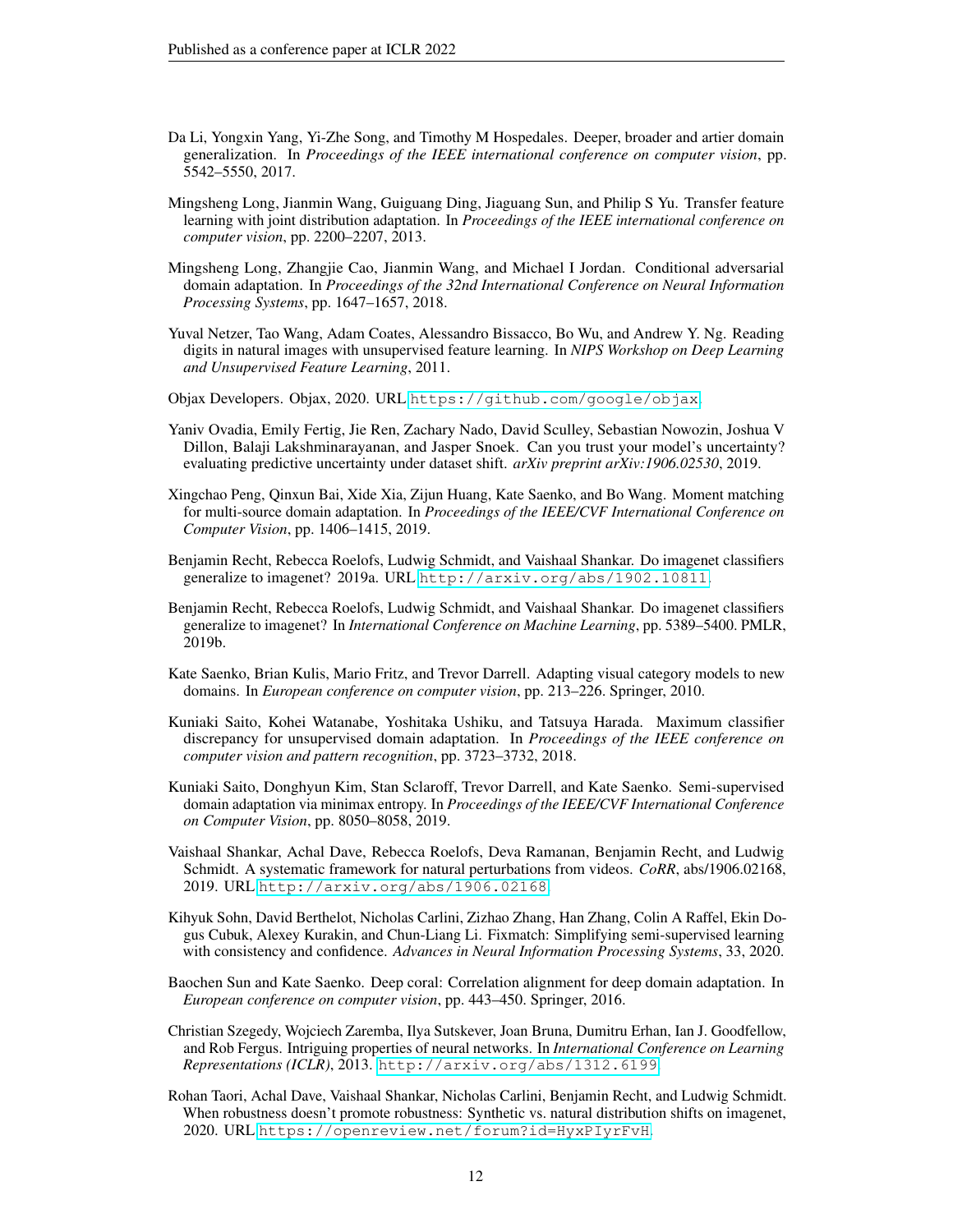- <span id="page-12-6"></span>Antti Tarvainen and Harri Valpola. Mean teachers are better role models: Weight-averaged consistency targets improve semi-supervised deep learning results. In *Advances in neural information processing systems*, 2017.
- <span id="page-12-8"></span>Luan Tran, Kihyuk Sohn, Xiang Yu, Xiaoming Liu, and Manmohan Chandraker. Gotta adapt'em all: Joint pixel and feature-level domain adaptation for recognition in the wild. In *Proceedings of the IEEE/CVF Conference on Computer Vision and Pattern Recognition*, pp. 2672–2681, 2019.
- <span id="page-12-4"></span>Eric Tzeng, Judy Hoffman, Ning Zhang, Kate Saenko, and Trevor Darrell. Deep domain confusion: Maximizing for domain invariance. *arXiv preprint arXiv:1412.3474*, 2014.
- <span id="page-12-5"></span>Eric Tzeng, Judy Hoffman, Trevor Darrell, and Kate Saenko. Simultaneous deep transfer across domains and tasks. In *Proceedings of the IEEE international conference on computer vision*, pp. 4068–4076, 2015.
- <span id="page-12-7"></span>Qizhe Xie, Zihang Dai, Eduard Hovy, Minh-Thang Luong, and Quoc V. Le. Unsupervised data augmentation for consistency training. *arXiv preprint arXiv:1904.12848*, 2019.
- <span id="page-12-9"></span>Qizhe Xie, Minh-Thang Luong, Eduard Hovy, and Quoc V Le. Self-training with noisy student improves imagenet classification. In *Proceedings of the IEEE/CVF Conference on Computer Vision and Pattern Recognition*, pp. 10687–10698, 2020.
- <span id="page-12-1"></span>Fanny Yang, Zuowen Wang, and Christina Heinze-Deml. Invariance-inducing regularization using worst-case transformations suffices to boost accuracy and spatial robustness. *arXiv preprint arXiv:1906.11235*, 2019.
- <span id="page-12-3"></span>Ting Yao, Yingwei Pan, Chong-Wah Ngo, Houqiang Li, and Tao Mei. Semi-supervised domain adaptation with subspace learning for visual recognition. In *Proceedings of the IEEE conference on Computer Vision and Pattern Recognition*, pp. 2142–2150, 2015.
- <span id="page-12-10"></span>Sergey Zagoruyko and Nikos Komodakis. Wide residual networks. In *Proceedings of the British Machine Vision Conference (BMVC)*, 2016.
- <span id="page-12-2"></span>Hongyang Zhang, Yaodong Yu, Jiantao Jiao, Eric Xing, Laurent El Ghaoui, and Michael Jordan. Theoretically principled trade-off between robustness and accuracy. In *International Conference on Machine Learning*, pp. 7472–7482. PMLR, 2019.
- <span id="page-12-0"></span>Richard Zhang. Making convolutional networks shift-invariant again. In *International Conference on Machine Learning*, pp. 7324–7334. PMLR, 2019.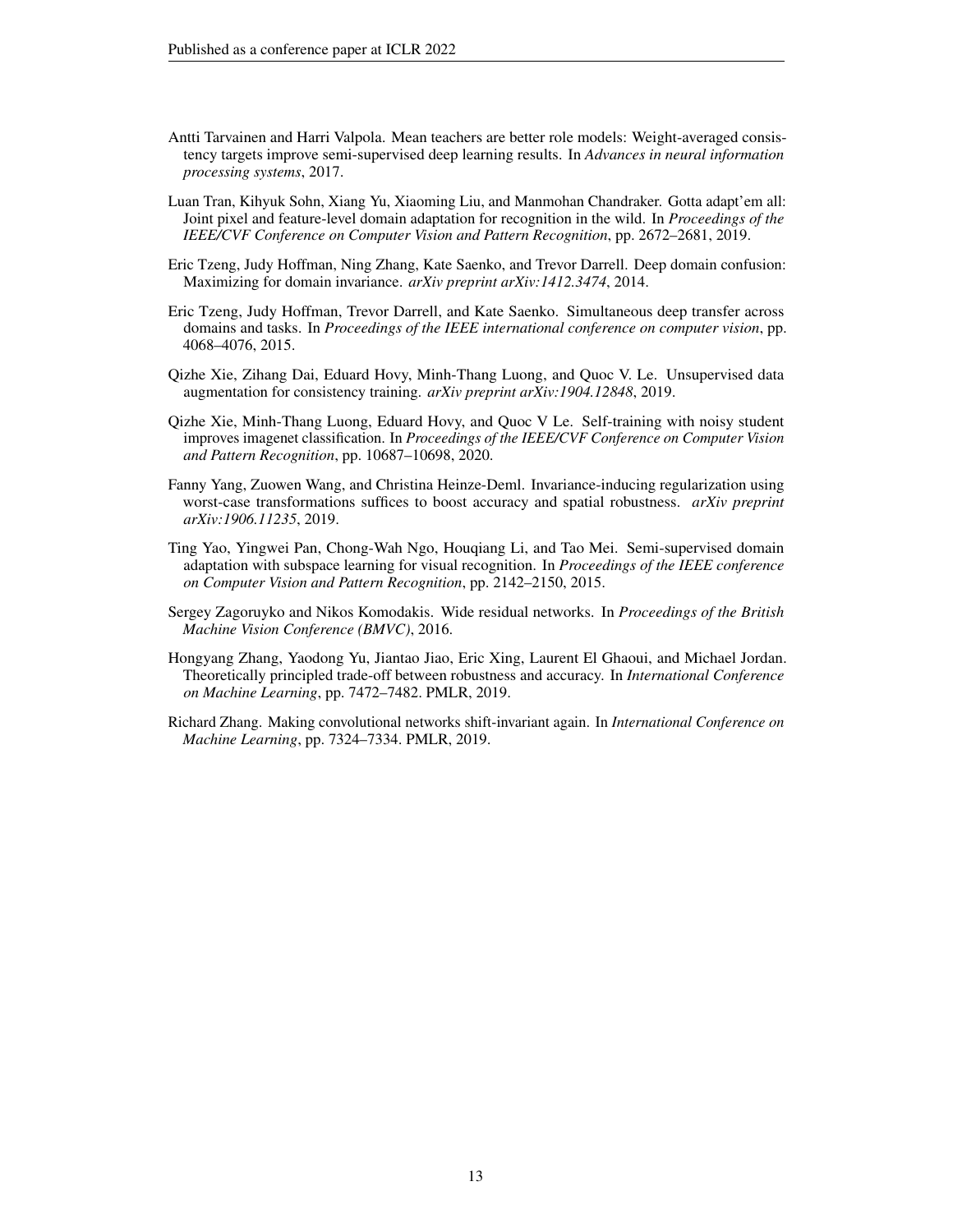## <span id="page-13-0"></span>A MOTIVATION AND ILLUSTRATING EXAMPLES

We first briefly summarize the motivation for each of the components we introduce and explain how they help with distribution shift:

- 1. Random logit has the effect of producing batch statistics that are more representative of both domains (Section 3.1: Random Logit Interpolation) and creates an implicit constraint to align the source and target domains in logit space (Section 3.1: Overview).
- 2. Distribution alignment helps constrain the distribution of the class predictions to be more aligned with the true distribution (Section 3.1: Distribution Alignment). If we left it out, then the model would have no incentive to match the target distribution to the source distribution.
- 3. Relative confidence thresholding addresses the issue that models are poorly calibrated on out-of-distribution data. (Section 3.1: Relative Confidence Threshold) By including relative confidence thresholding, we can ensure that the target data is used as pseudo labels as often as it should be.

We next provide some illustrating examples to clarify the concepts of distribution alignment and relative confidence thresholding.

Distribution alignment example: Assume we have a source dataset that has two classes that should follow a frequency distribution of  $\{0.4, 0.6\}$ , e.g. 40% of samples are from class 1 and 60% from class 2. Let's say the model for the weakly augmented source data currently predicts an empirical frequency distribution of  $\{0.3, 0.7\}$ , e.g. 30% for class 1 and 70% for class 2. However, for the weakly augmented *target* data the model predicts on average {0.6, 0.4}.

We rectify a new prediction  $P_{TU,w}$  by multiplying it elementwise by  $\frac{\{0.3,0.7\}}{\{0.6,0.4\}}$ , which has the effect of making the first class of  $P_{TU,w}$  half as likely and the second class (roughly) twice as likely. In other words, it changes the class distribution on the weakly augmented unlabeled target domain from  $\{0.6, 0.4\}$  to  $\{0.3, 0.7\}$ .

Relative confidence thresholding example: Confidence thresholding determines what is a confident pseudo-label for unlabeled data. However, since machine learning models are poorly calibrated [\(Guo](#page-10-15) [et al., 2017\)](#page-10-15), especially on out-of-distribution data, the confidence varies from dataset to dataset depending on the ability of the model to learn its task.

Suppose that we have a dataset X where a given model's average top-1 confidence is 0.7 on labeled data. Using a default confidence threshold of  $\tau = 0.9$  for pseudo-labels will exclude almost all unlabeled data since they are unlikely to exceed the maximum labeled data confidence. In this scenario, relative confidence thresholding is particularly useful. By multiplying the default confidence threshold  $\tau$  by the average top-1 labeled confidence, we can obtain a relative confidence ratio of  $c_{\tau} = 0.9 \times 0.7 = 0.63$  which is more likely to capture a meaningful fraction of the unlabeled data.

In the case of CIFAR-10, typically the softmax of most if not all labeled training examples will reach 1.0. When the average top-1 confidence on the labeled data is 1.0, the relative confidence threshold  $c_{\tau}$  and the default confidence threshold  $\tau$  are the same. Therefore, one can see relative confidence thresholding as a generalization of the confidence thresholding concept.

### <span id="page-13-1"></span>B BASELINEBN

For BaselineBN, the same model and hyper-parameters are used, but the loss is computed differently. Both source and target are concatenated as a batch, and the loss is only computed on the (source) labeled logits for both weak and strong augmentations.

$$
\{Z_{SL}, Z_{TU}\} = f(\{X_{SL}, X_{TU}\}; \theta)
$$

$$
\mathcal{L}_{\text{baseline}}(\theta) = \frac{1}{n_{SL}} \sum_{i=1}^{n_{SL}} H(Y_{SL}^{(i)}, Z_{SL,w}^{(i)}) + \frac{1}{n_{SL}} \sum_{i=1}^{n_{SL}} H(Y_{SL}^{(i)}, Z_{SL,s}^{(i)})
$$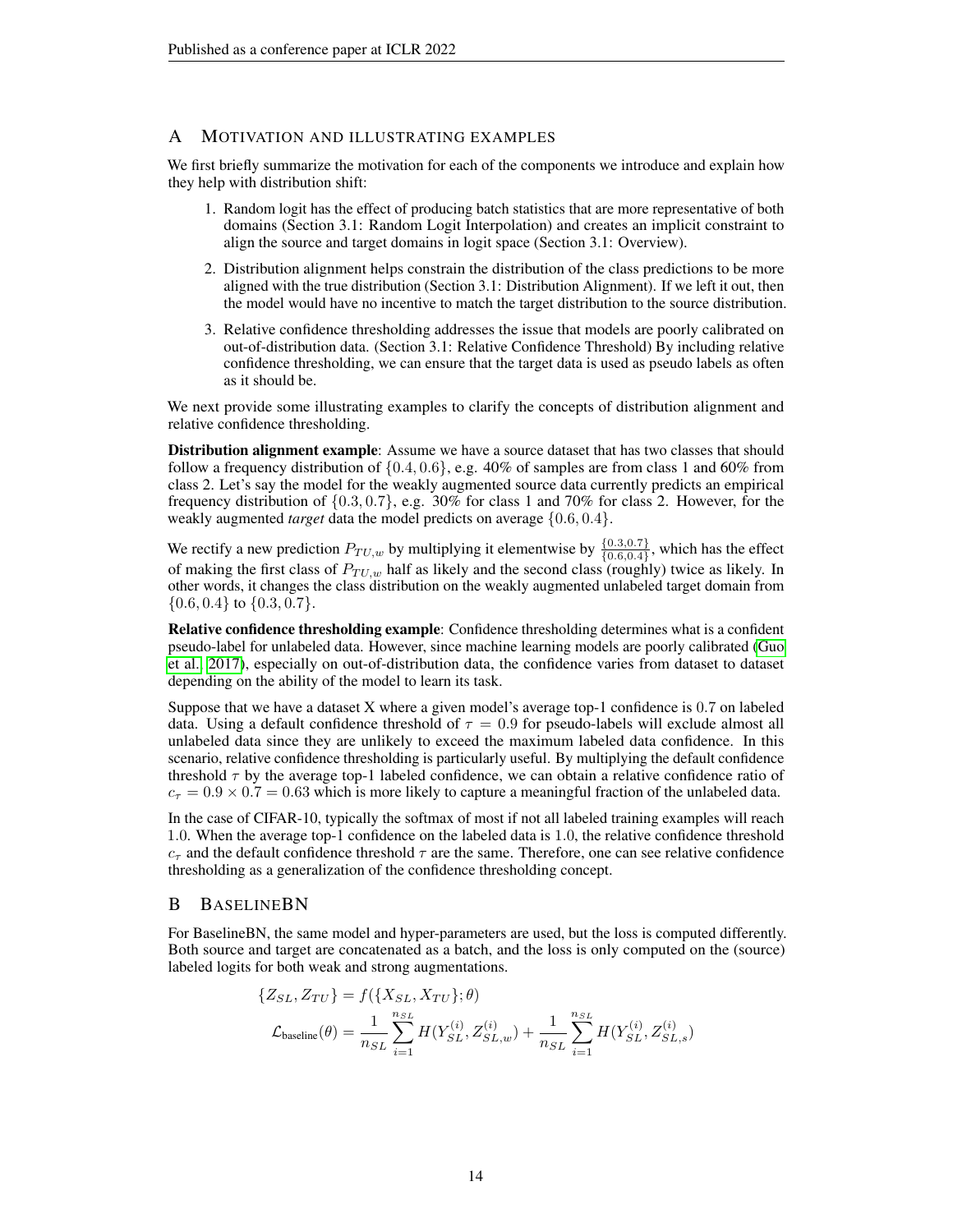# C UDA MODEL EVAL CURVES WITH AND WITHOUT PRE-TRAINED WEIGHTS

We randomly select a dataset pair from DomainNet224 (Sketch→Clipart) and plot the target accuracy versus the number of training images for both pre-trained and randomly initialized AdaMatch and MCD in Figure [5.](#page-14-0) For all pre-trained runs, we set weight decay to 0 and initialize model weights using an ImageNet pre-trained ResNet101 architecture.

<span id="page-14-0"></span>Figure [5](#page-14-0) shows that AdaMatch benefits significantly from early stopping. Although not plotted, we observe a similar pattern in other dataset pairs. Using a consistent early stopping rule of 2 million images, we found that, on average across all dataset pairs, AdaMatch with pre-training and early stopping outperforms randomly initialized AdaMatch by 4.7% (see Table [3\)](#page-6-2).



Figure 5: When using pre-training, AdaMatch benefits significantly from early stopping. We compare AdaMatch and MCD with and without pre-training in the UDA setting on a randomly selected dataset pair from DomainNet224, Sketch→Clipart.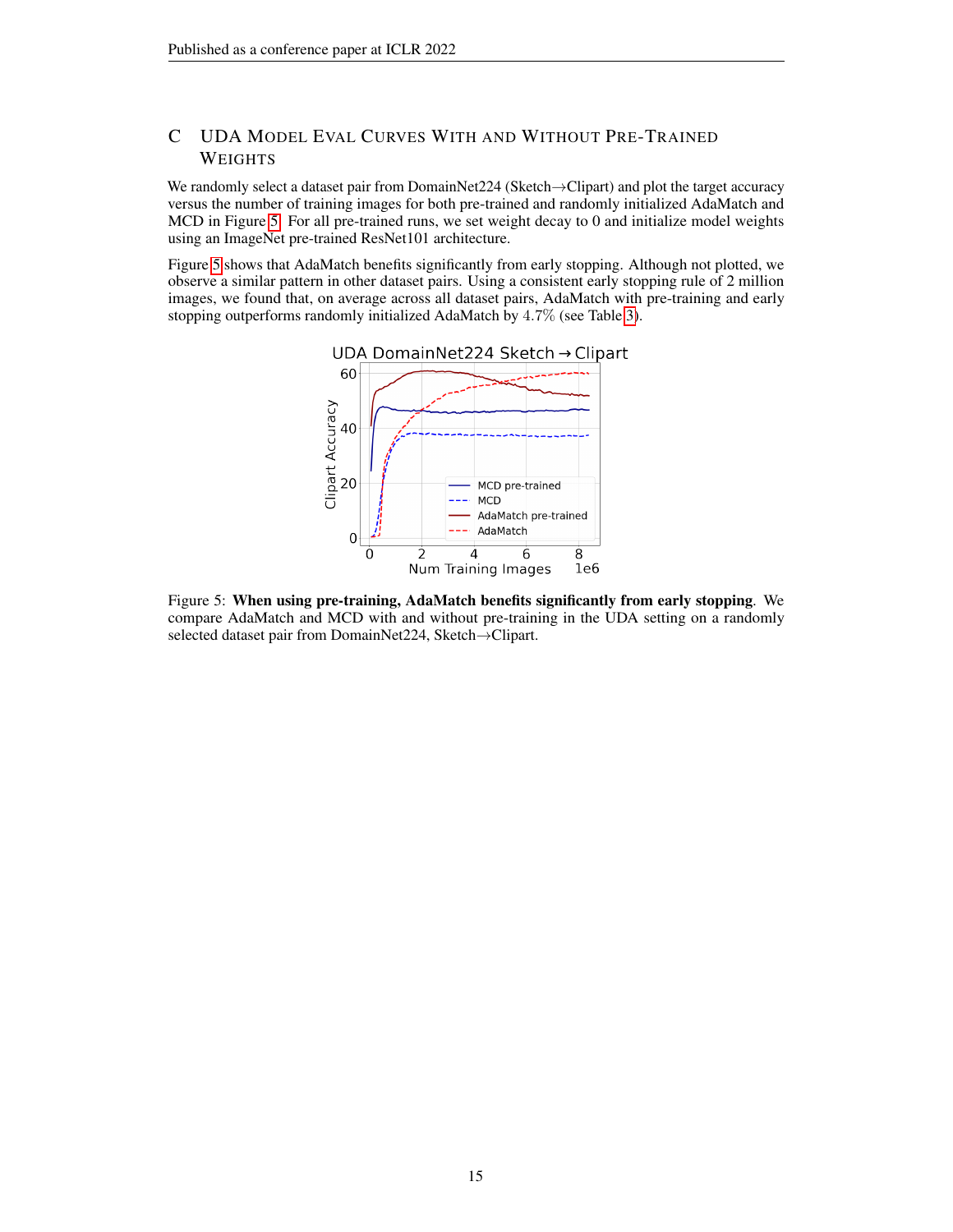# <span id="page-15-0"></span>D SUMMARY RESULTS

In this section, we include the corresponding tables for the SSL and SSDA summary figures (Figure [2](#page-7-0) and [3,](#page-7-1) respectively).

D.1 SSL

|                   |      | DigitFive           |           |        |  | DomainNet64                                       |     |      | DomainNet224 |                                                     |                                                       | Avg  |      |
|-------------------|------|---------------------|-----------|--------|--|---------------------------------------------------|-----|------|--------------|-----------------------------------------------------|-------------------------------------------------------|------|------|
|                   |      |                     | 10        | $25-1$ |  | 5                                                 | -10 | 25 l |              |                                                     | 10                                                    | 25   |      |
| <b>BaselineBN</b> | 40.0 |                     | 61.9 73.7 |        |  | $86.4$   5.9 16.5 23.9                            |     |      |              |                                                     | $34.9 \mid 6.5 \quad 18.1 \quad 26.2 \quad 38.5 \mid$ |      | 36.0 |
| <b>MCD</b>        | 27.4 | 50.8                | 78.4      | 93.0   |  | 3.1 10.2 16.7 27.5 2.8                            |     |      |              | 8.9                                                 | 14.9                                                  | 26.0 | 30.0 |
| NoisyStudent      |      | 43.3 67.4 80.5 92.1 |           |        |  | $\begin{bmatrix} 7.3 & 21.1 & 29.3 \end{bmatrix}$ |     |      |              |                                                     | $40.3$   8.1 24.2 33.6 45.4                           |      | 41.0 |
| FixMatch+         | 51.5 | 94.8                | 98.3      | 98.1   |  | 7.6 24.1 32.1                                     |     | 41.5 |              | $\begin{array}{cccc} 7.6 & 24.2 & 32.3 \end{array}$ |                                                       | 42.9 | 46.3 |
| AdaMatch          |      | 68.6 97.2 97.6 97.6 |           |        |  | $\vert 8.1 \, 23.8 \, 31.7 \,$                    |     |      |              | $41.4$   8.2 25.7 34.9                              |                                                       | 46.4 | 48.4 |

Table 5: SSL summary. Adamatch achieves state-of-the-art or competitive accuracy for the SSL task. We evaluate on the DomainNet224, DomainNet64 and DigitFive benchmarks and vary the number of available labels. We report the average *target* accuracy across all source→target pairs. Average accuracy on the target datasets generally increases as we increase the number of target labels. See Figure [2](#page-7-0) for the corresponding plot of accuracy versus number of target labels.

## D.2 SSDA

|                   | DigitFive |      |      |      | DomainNet64 |      |                | DomainNet224 |                         |      | Avg  |      |      |
|-------------------|-----------|------|------|------|-------------|------|----------------|--------------|-------------------------|------|------|------|------|
|                   |           |      | 10   | 25   |             |      | 10             | 25           |                         |      | 10   | 25   |      |
| <b>BaselineBN</b> | 69.8      | 78.8 | 85.1 | 90.9 | 20.8        |      | 28.6 34.0      |              | $42.1$   25.3 33.8 39.3 |      |      | 47.6 | 49.7 |
| MCD               | 66.5      | 76.5 | 80.6 | 89.9 | 13.8        | 19.5 | 24.3           | 33.2         | 13.5                    | 17.8 | 23.1 | 32.5 | 40.9 |
| NoisyStudent      | 72.8      | 75.3 | 76.4 | 80.5 | 22.8        |      | 28.6 33.6 41.4 |              | 26.0                    | 33.0 | 38.4 | 46.0 | 47.9 |
| FixMatch+         | 82.0      | 96.8 | 98.5 | 98.4 | 24.8        | 34.2 | 39.6           | 46.1         | 28.3                    | 38.7 | 44.1 | 50.8 | 56.9 |
| AdaMatch          | 97.9      | 98.1 | 97.3 | 97.6 | 30.4        | 36.5 | 40.6           | 46.4         | 34.8                    | 42.3 | 46.7 | 52.8 | 60.1 |

Table 6: SSDA summary. Adamatch achieves state-of-the-art or competitive accuracy for the SSDA task. We evaluate on the DomainNet224, DomainNet64 and DigitFive benchmarks and vary the number of target labels. We report the average *target* accuracy across all source→target pairs. Average accuracy on the target datasets generally increases as we increase the number of target labels. See Figure [3](#page-7-1) for the corresponding plot of accuracy versus number of target labels.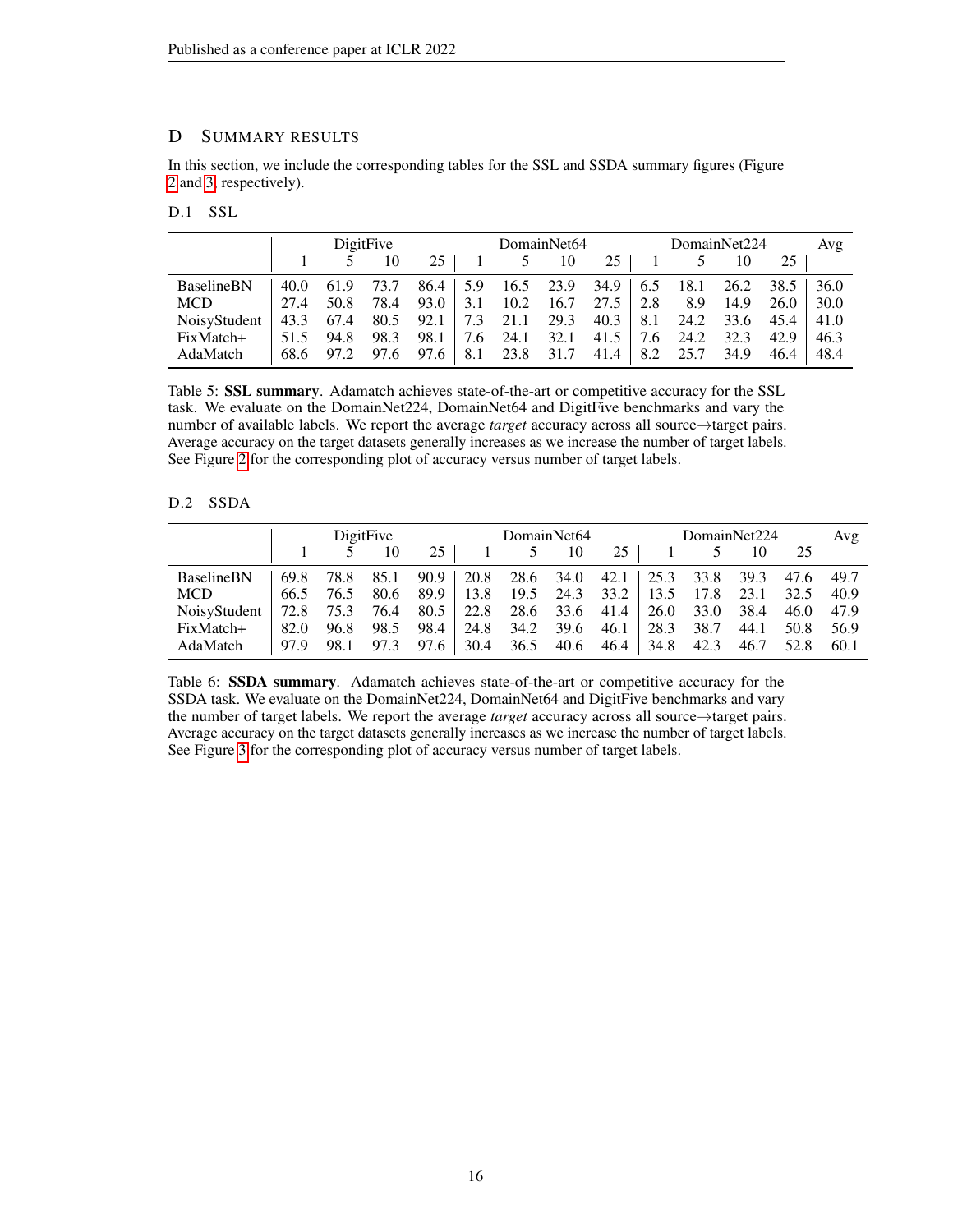# <span id="page-16-0"></span>E INDIVIDUAL DATASET RESULTS

In this section, we evaluate all methods on the individual dataset pairs from the DigitFive, Domain-Net64, and DomainNet224 benchmarks for the UDA, SSL, and SSDA tasks.

| <b>SSDA DigitFive AdaMatch (num_target_labels=1)</b> |       |        |      |          |      |      |  |  |  |
|------------------------------------------------------|-------|--------|------|----------|------|------|--|--|--|
|                                                      | mnist | mnistm | svhn | syndigit | usps | Avg  |  |  |  |
| mnist                                                |       | 99.1   | 96.7 | 99.4     | 97.8 | 98.3 |  |  |  |
| mnistm                                               | 99.5  |        | 96.8 | 99.7     | 97.9 | 98.5 |  |  |  |
| svhn                                                 | 99.2  | 98.9   |      | 99.6     | 90.7 | 97.1 |  |  |  |
| syndigit                                             | 99.3  | 98.9   | 97.0 |          | 97.1 | 98.1 |  |  |  |
| usps                                                 | 99.3  | 98.9   | 96.6 | 95.0     |      | 97.4 |  |  |  |
| Avg                                                  | 99.3  | 98.9   | 96.8 | 98.4     | 95.9 | 979  |  |  |  |

Table 7: Individual results for each dataset pair for DigitFive in the SSDA setting using AdaMatch.

| SSDA DigitFive AdaMatch (num_target_labels=5) |       |        |      |          |                              |      |  |  |  |
|-----------------------------------------------|-------|--------|------|----------|------------------------------|------|--|--|--|
|                                               | mnist | mnistm | svhn | syndigit | usps                         | Avg  |  |  |  |
| mnist                                         |       | 99.2   | 96.7 | 99.5     | 97.8                         | 98.3 |  |  |  |
| mnistm                                        | 99.5  |        | 96.7 | 99.7     | 97.7                         | 98.4 |  |  |  |
| svhn                                          | 99.3  | 98.9   |      | 99.5     | 94.5                         | 98.0 |  |  |  |
| syndigit                                      | 99.3  | 98.9   | 96.8 |          | 97.0                         | 98.0 |  |  |  |
| usps                                          | 99.4  | 99.0   | 96.1 | 95.5     | $\qquad \qquad \blacksquare$ | 97.5 |  |  |  |
| Avg                                           | 99.4  | 99.0   | 96.6 | 98.5     | 96.8                         | 98.0 |  |  |  |

Table 8: Individual results for each dataset pair for DigitFive in the SSDA setting using AdaMatch.

| SSDA DigitFive AdaMatch (num_target_labels=10) |       |        |      |          |      |      |  |  |  |
|------------------------------------------------|-------|--------|------|----------|------|------|--|--|--|
|                                                | mnist | mnistm | svhn | syndigit | usps | Avg  |  |  |  |
| mnist                                          |       | 99.2   | 96.7 | 99.7     | 97.7 | 98.3 |  |  |  |
| mnistm                                         | 99.4  |        | 96.6 | 99.7     | 97.7 | 98.3 |  |  |  |
| syhn                                           | 99.3  | 98.8   |      | 99.6     | 91.5 | 97.3 |  |  |  |
| syndigit                                       | 99.3  | 99.0   | 96.9 |          | 97.4 | 98.2 |  |  |  |
| usps                                           | 99.4  | 98.9   | 83.5 | 95.6     |      | 94.3 |  |  |  |
| Avg                                            | 99.3  | 99.0   | 93.4 | 98.7     | 96.1 | 97 3 |  |  |  |

Table 9: Individual results for each dataset pair for DigitFive in the SSDA setting using AdaMatch.

| SSDA DigitFive AdaMatch (num_target_labels=25) |       |        |      |          |      |      |  |  |  |
|------------------------------------------------|-------|--------|------|----------|------|------|--|--|--|
|                                                | mnist | mnistm | svhn | syndigit | usps | Avg  |  |  |  |
| mnist                                          |       | 99.2   | 96.1 | 99.4     | 97.9 | 98.2 |  |  |  |
| mnistm                                         | 99.4  |        | 96.4 | 98.7     | 97.9 | 98.1 |  |  |  |
| syhn                                           | 99.3  | 98.7   |      | 99.6     | 96.8 | 98.6 |  |  |  |
| syndigit                                       | 99.3  | 98.8   | 96.4 |          | 97.6 | 98.0 |  |  |  |
| usps                                           | 99.3  | 98.9   | 83.8 | 99.3     |      | 95.3 |  |  |  |
| Avg                                            | 99.3  | 98.9   | 93.2 | 99.3     | 97.6 | 97.6 |  |  |  |

Table 10: Individual results for each dataset pair for DigitFive in the SSDA setting using AdaMatch.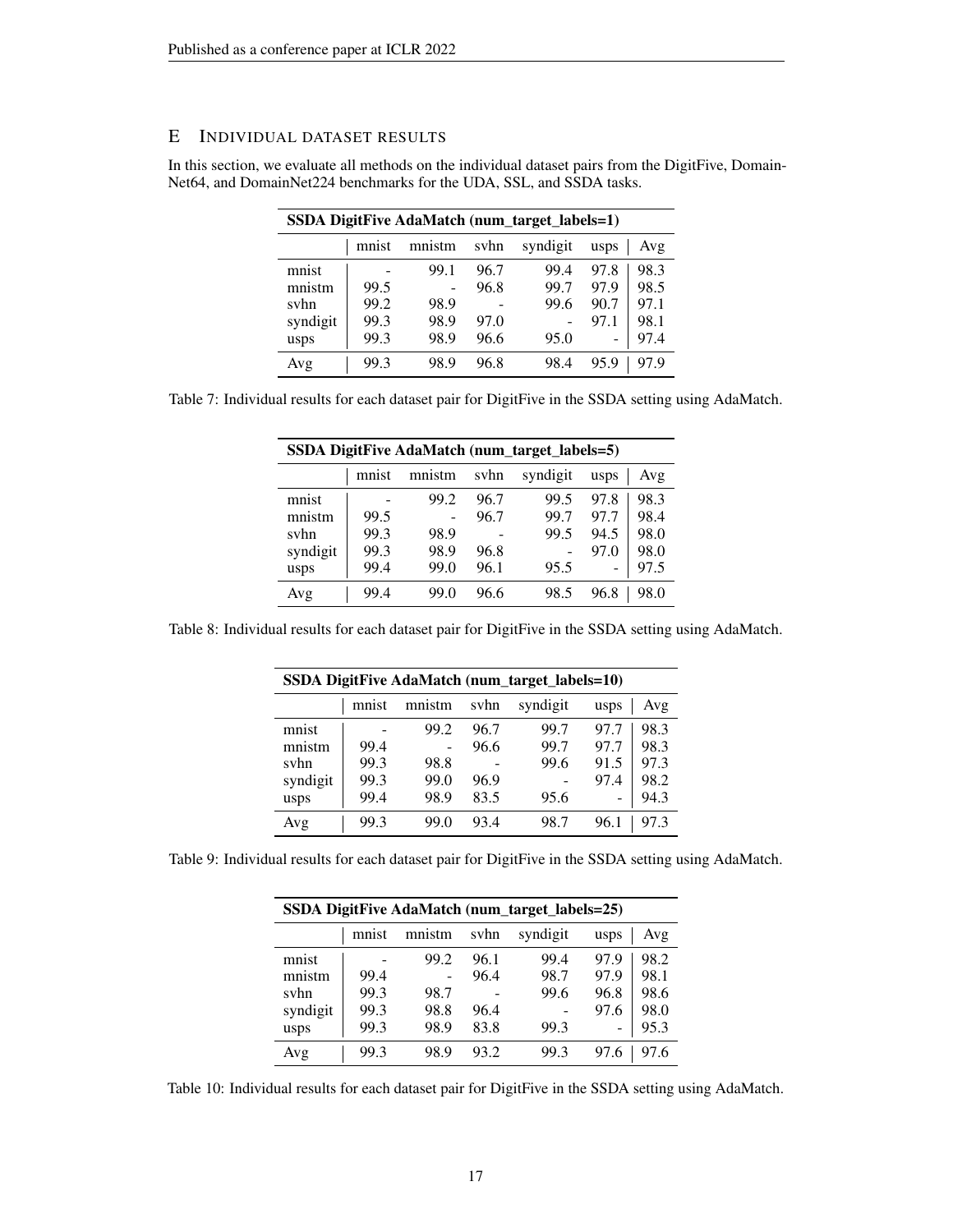| <b>SSDA DigitFive BaselineBN</b> (num_target_labels=1) |       |        |      |          |      |      |  |
|--------------------------------------------------------|-------|--------|------|----------|------|------|--|
|                                                        | mnist | mnistm | svhn | syndigit | usps | Avg  |  |
| mnist                                                  |       | 72.8   | 42.1 | 78.3     | 95.8 | 72.2 |  |
| mnistm                                                 | 97.1  |        | 60.6 | 86.5     | 94.8 | 84.8 |  |
| svhn                                                   | 76.5  | 37.0   |      | 97.3     | 63.6 | 68.6 |  |
| syndigit                                               | 85.7  | 31.1   | 77.0 |          | 80.3 | 68.5 |  |
| usps                                                   | 83.5  | 33.0   | 31.7 | 70.3     | -    | 54.6 |  |
| Avg                                                    | 85.7  | 43.5   | 52.8 | 83.1     | 83.6 | 69.8 |  |

Table 11: Individual results for each dataset pair for DigitFive in the SSDA setting using BaselineBN.

| <b>SSDA DigitFive BaselineBN</b> (num_target_labels=5) |       |        |      |          |      |      |  |  |
|--------------------------------------------------------|-------|--------|------|----------|------|------|--|--|
|                                                        | mnist | mnistm | svhn | syndigit | usps | Avg  |  |  |
| mnist                                                  |       | 79.7   | 59.4 | 90.0     | 96.4 | 81.4 |  |  |
| mnistm                                                 | 96.5  |        | 68.4 | 91.4     | 95.7 | 88.0 |  |  |
| svhn                                                   | 90.6  | 49.1   |      | 97.4     | 82.8 | 80.0 |  |  |
| syndigit                                               | 91.5  | 50.8   | 80.0 |          | 87.4 | 77.4 |  |  |
| usps                                                   | 91.3  | 45.5   | 48.0 | 84.8     | -    | 67.4 |  |  |
| Avg                                                    | 92.5  | 56.3   | 64.0 | 90.9     | 90.6 | 78.8 |  |  |

Table 12: Individual results for each dataset pair for DigitFive in the SSDA setting using BaselineBN.

| <b>SSDA DigitFive BaselineBN</b> (num_target_labels=10) |       |        |      |          |      |      |  |
|---------------------------------------------------------|-------|--------|------|----------|------|------|--|
|                                                         | mnist | mnistm | svhn | syndigit | usps | Avg  |  |
| mnist                                                   |       | 85.6   | 68.3 | 92.2     | 96.9 | 85.8 |  |
| mnistm                                                  | 98.2  |        | 75.6 | 93.0     | 95.2 | 90.5 |  |
| svhn                                                    | 94.8  | 65.3   |      | 97.4     | 89.4 | 86.7 |  |
| syndigit                                                | 95.9  | 68.1   | 83.5 |          | 92.2 | 84.9 |  |
| usps                                                    | 94.3  | 65.0   | 61.3 | 89.1     |      | 77.4 |  |
| Avg                                                     | 95.8  | 71.0   | 72.2 | 92.9     | 93.4 | 85.1 |  |

Table 13: Individual results for each dataset pair for DigitFive in the SSDA setting using BaselineBN.

| <b>SSDA DigitFive BaselineBN</b> (num_target_labels=25) |       |        |      |          |      |      |  |  |
|---------------------------------------------------------|-------|--------|------|----------|------|------|--|--|
|                                                         | mnist | mnistm | syhn | syndigit | usps | Avg  |  |  |
| mnist                                                   |       | 93.2   | 76.8 | 95.8     | 97.1 | 90.7 |  |  |
| mnistm                                                  | 98.8  |        | 79.3 | 95.8     | 96.8 | 92.7 |  |  |
| svhn                                                    | 96.8  | 83.2   |      | 98.2     | 94.9 | 93.3 |  |  |
| syndigit                                                | 97.0  | 84.7   | 86.4 |          | 95.6 | 90.9 |  |  |
| usps                                                    | 96.8  | 84.8   | 72.2 | 94.5     |      | 87.1 |  |  |
| Avg                                                     | 97.4  | 86.5   | 78.7 | 96.1     | 96.1 | 90.9 |  |  |

Table 14: Individual results for each dataset pair for DigitFive in the SSDA setting using BaselineBN.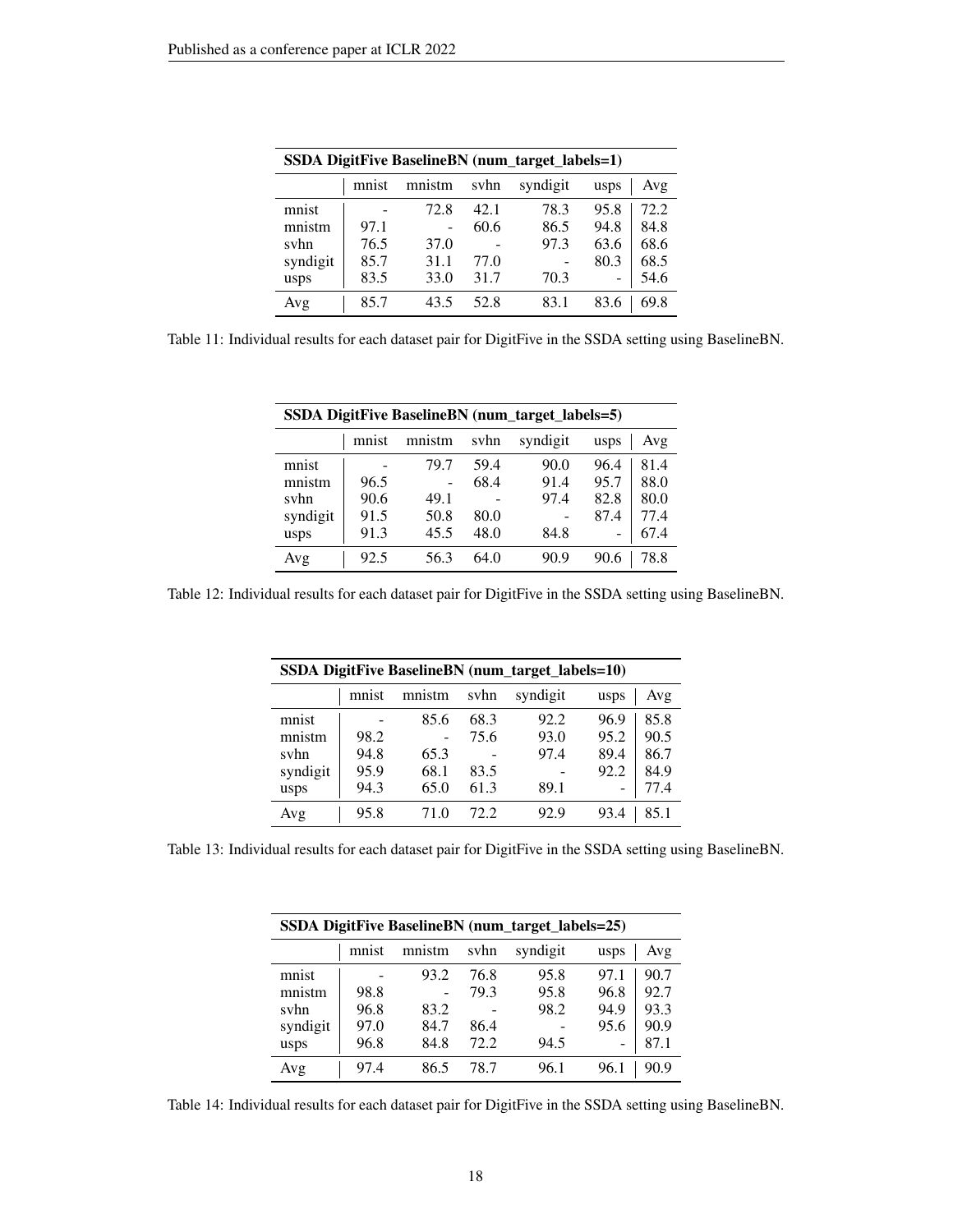| SSDA DigitFive FixMatch+ (num_target_labels=1) |       |        |      |          |      |      |  |  |
|------------------------------------------------|-------|--------|------|----------|------|------|--|--|
|                                                | mnist | mnistm | svhn | syndigit | usps | Avg  |  |  |
| mnist                                          |       | 99.2   | 54.5 | 99.7     | 98.1 | 87.9 |  |  |
| mnistm                                         | 99.4  |        | 54.7 | 99.7     | 97.8 | 87.9 |  |  |
| svhn                                           | 97.9  | 10.9   |      | 99.6     | 97.3 | 76.4 |  |  |
| syndigit                                       | 99.4  | 98.8   | 97.1 |          | 97.4 | 98.2 |  |  |
| usps                                           | 99.3  | 9.8    | 28.8 | 99.7     |      | 59.4 |  |  |
| Avg                                            | 99.0  | 54.7   | 58.8 | 99.7     |      | 82.0 |  |  |

Table 15: Individual results for each dataset pair for DigitFive in the SSDA setting using FixMatch+.

| SSDA DigitFive FixMatch+ (num_target_labels=5) |       |        |      |          |      |      |  |  |
|------------------------------------------------|-------|--------|------|----------|------|------|--|--|
|                                                | mnist | mnistm | svhn | syndigit | usps | Avg  |  |  |
| mnist                                          |       | 99.2   | 80.8 | 99.7     | 98.0 | 94.4 |  |  |
| mnistm                                         | 99.4  |        | 86.7 | 99.3     | 97.8 | 95.8 |  |  |
| svhn                                           | 97.9  | 97.4   |      | 99.6     | 93.2 | 97.0 |  |  |
| syndigit                                       | 99.3  | 98.9   | 96.9 |          | 97.7 | 98.2 |  |  |
| usps                                           | 99.3  | 99.0   | 96.8 | 99.7     |      | 98.7 |  |  |
| Avg                                            | 99.0  | 98.6   | 90.3 | 99.6     | 96.7 | 96.8 |  |  |

Table 16: Individual results for each dataset pair for DigitFive in the SSDA setting using FixMatch+.

| SSDA DigitFive FixMatch+ (num_target_labels=10) |       |        |      |          |      |      |  |  |
|-------------------------------------------------|-------|--------|------|----------|------|------|--|--|
|                                                 | mnist | mnistm | svhn | syndigit | usps | Avg  |  |  |
| mnist                                           |       | 99.2   | 96.7 | 99.7     | 97.9 | 98.4 |  |  |
| mnistm                                          | 99.5  |        | 97.0 | 99.8     | 97.7 | 98.5 |  |  |
| svhn                                            | 99.3  | 98.8   |      | 99.6     | 97.3 | 98.8 |  |  |
| syndigit                                        | 99.3  | 98.9   | 97.2 |          | 97.3 | 98.2 |  |  |
| usps                                            | 99.4  | 98.9   | 96.8 | 99.7     |      | 98.7 |  |  |
| Avg                                             | 99.4  | 98.9   | 96.9 | 99.7     | 97.6 | 98.5 |  |  |

Table 17: Individual results for each dataset pair for DigitFive in the SSDA setting using FixMatch+.

| SSDA DigitFive FixMatch+ (num_target_labels=25) |       |        |      |          |      |      |  |
|-------------------------------------------------|-------|--------|------|----------|------|------|--|
|                                                 | mnist | mnistm | svhn | syndigit | usps | Avg  |  |
| mnist                                           |       | 99.2   | 96.5 | 99.8     | 97.8 | 98.3 |  |
| mnistm                                          | 99.5  |        | 96.5 | 99.8     | 97.5 | 98.3 |  |
| svhn                                            | 99.2  | 98.7   |      | 99.6     | 97.5 | 98.8 |  |
| syndigit                                        | 99.4  | 98.8   | 96.6 |          | 97.5 | 98.1 |  |
| usps                                            | 99.3  | 98.9   | 96.4 | 99.8     |      | 98.6 |  |
| Avg                                             | 99.4  | 98.9   | 96.5 | 99.8     |      | 98.4 |  |

Table 18: Individual results for each dataset pair for DigitFive in the SSDA setting using FixMatch+.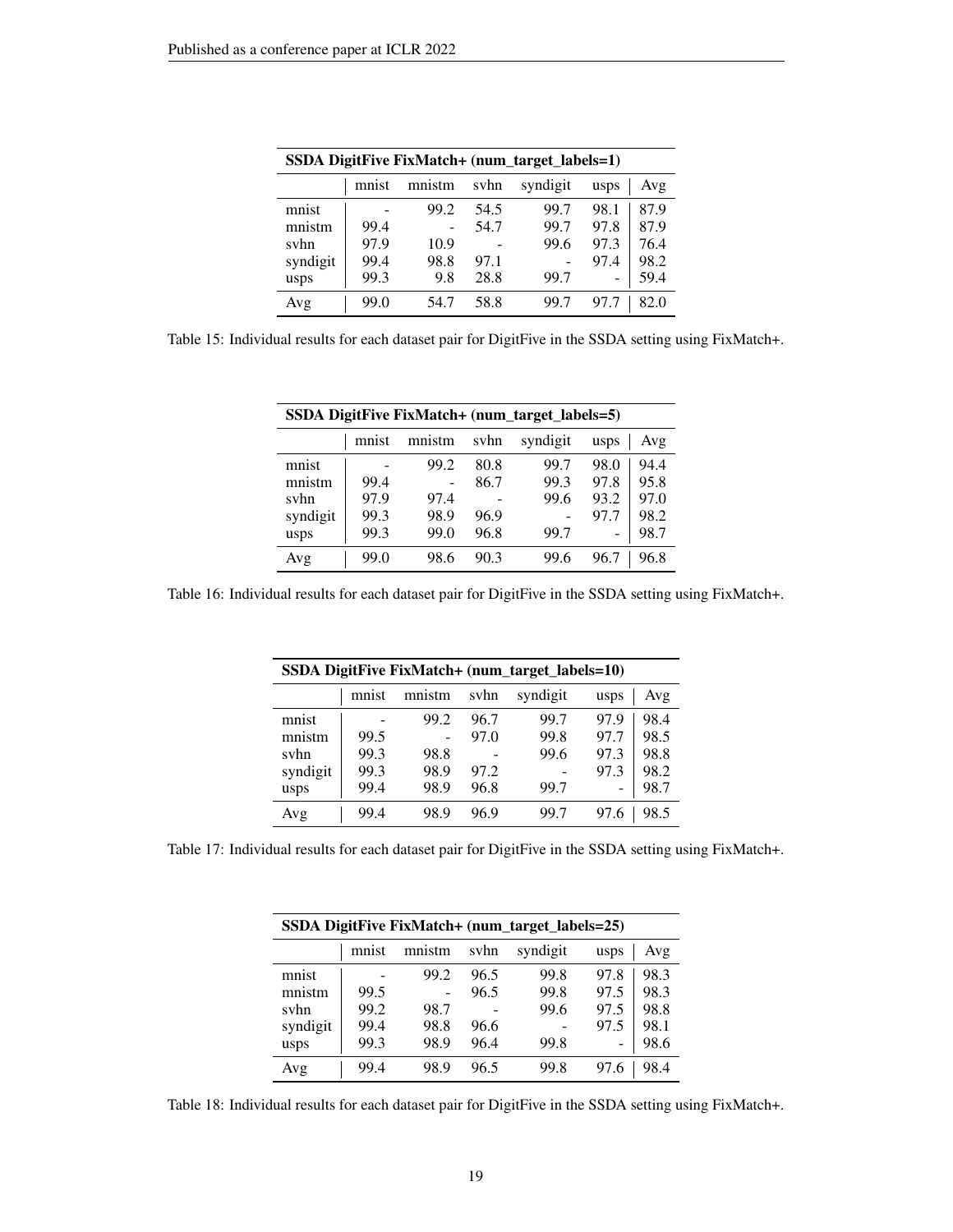| SSDA DigitFive MCD (num_target_labels=1) |       |        |      |          |      |      |  |  |
|------------------------------------------|-------|--------|------|----------|------|------|--|--|
|                                          | mnist | mnistm | svhn | syndigit | usps | Avg  |  |  |
| mnist                                    |       | 70.8   | 12.2 | 21.7     | 96.6 | 50.3 |  |  |
| mnistm                                   | 98.7  |        | 7.7  | 87.9     | 94.3 | 72.2 |  |  |
| svhn                                     | 93.2  | 62.8   |      | 98.0     | 92.4 | 86.6 |  |  |
| syndigit                                 | 98.2  | 70.6   | 83.7 |          | 94.9 | 86.8 |  |  |
| usps                                     | 98.3  | 10.0   | 10.8 | 27.9     |      | 36.8 |  |  |
| Avg                                      | 97.1  | 53.5   | 28.6 | 58.9     | 94.5 | 66.5 |  |  |

Table 19: Individual results for each dataset pair for DigitFive in the SSDA setting using MCD.

| SSDA DigitFive MCD (num_target_labels=5) |       |        |      |          |      |      |  |  |
|------------------------------------------|-------|--------|------|----------|------|------|--|--|
|                                          | mnist | mnistm | svhn | syndigit | usps | Avg  |  |  |
| mnist                                    |       | 69.7   | 14.2 | 81.7     | 96.5 | 65.5 |  |  |
| mnistm                                   | 98.5  |        | 7.6  | 88.3     | 95.1 | 72.4 |  |  |
| svhn                                     | 97.6  | 65.9   |      | 98.1     | 91.5 | 88.3 |  |  |
| syndigit                                 | 98.5  | 87.9   | 84.7 |          | 94.9 | 91.5 |  |  |
| usps                                     | 97.9  | 61.0   | 9.8  | 91.1     | -    | 65.0 |  |  |
| Avg                                      | 98.1  | 711    | 29.1 | 89.8     | 94.5 | 76.5 |  |  |

Table 20: Individual results for each dataset pair for DigitFive in the SSDA setting using MCD.

| SSDA DigitFive MCD (num_target_labels=10) |       |        |      |          |      |      |  |
|-------------------------------------------|-------|--------|------|----------|------|------|--|
|                                           | mnist | mnistm | svhn | syndigit | usps | Avg  |  |
| mnist                                     |       | 76.6   | 73   | 95.4     | 96.4 | 68.9 |  |
| mnistm                                    | 98.7  |        | 13.5 | 95.9     | 95.5 | 75.9 |  |
| svhn                                      | 97.6  | 91.1   |      | 98.3     | 94.2 | 95.3 |  |
| syndigit                                  | 98.6  | 94.4   | 85.9 |          | 95.3 | 93.5 |  |
| usps                                      | 98.3  | 73.2   | 10.7 | 95.3     | -    | 69.4 |  |
| Avg                                       | 98.3  | 83.8   | 29.4 | 96.2     | 95.4 | 80.6 |  |

Table 21: Individual results for each dataset pair for DigitFive in the SSDA setting using MCD.

| SSDA DigitFive MCD (num_target_labels=25) |       |        |      |          |      |      |  |  |
|-------------------------------------------|-------|--------|------|----------|------|------|--|--|
|                                           | mnist | mnistm | svhn | syndigit | usps | Avg  |  |  |
| mnist                                     |       | 97.5   | 64.8 | 96.8     | 95.9 | 88.8 |  |  |
| mnistm                                    | 99.0  |        | 23.7 | 97.2     | 95.6 | 78.9 |  |  |
| svhn                                      | 98.1  | 93.1   |      | 98.3     | 95.0 | 96.1 |  |  |
| syndigit                                  | 98.0  | 96.0   | 87.1 |          | 95.3 | 94.1 |  |  |
| usps                                      | 98.5  | 93.5   | 77.0 | 97.0     |      | 91.5 |  |  |
| Avg                                       | 98.4  | 95.0   | 63.1 | 97.3     | 95.5 | 89.9 |  |  |

Table 22: Individual results for each dataset pair for DigitFive in the SSDA setting using MCD.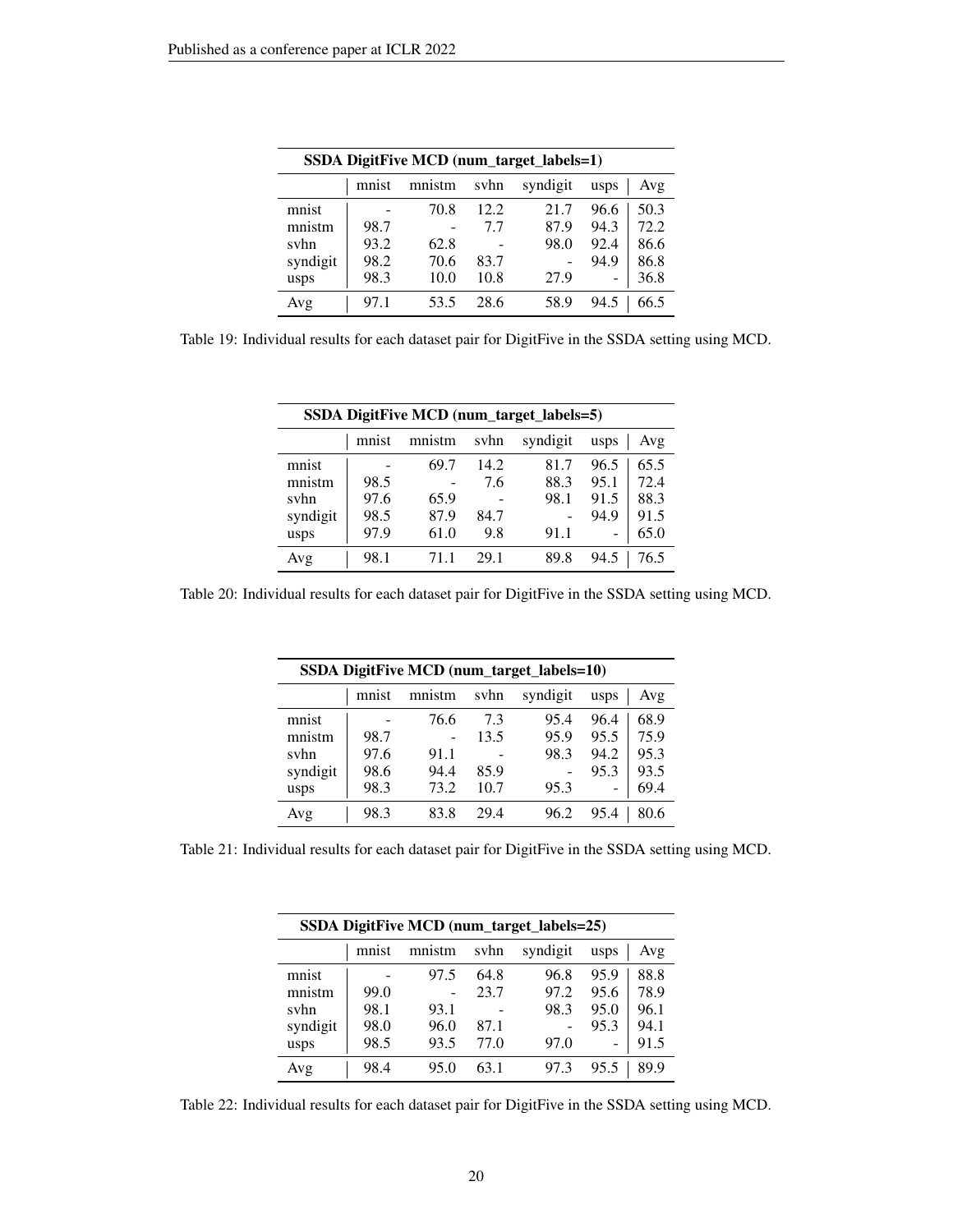| <b>SSDA DigitFive NoisyStudent (num_target_labels=1)</b> |       |        |      |          |              |  |  |  |
|----------------------------------------------------------|-------|--------|------|----------|--------------|--|--|--|
|                                                          | mnist | mnistm | svhn | syndigit | Avg<br>usps  |  |  |  |
| mnist                                                    |       | 32.8   | 59.7 | 71.8     | 94.0<br>64.6 |  |  |  |
| mnistm                                                   | 99.2  |        | 58.6 | 88.0     | 85.2<br>95.1 |  |  |  |
| svhn                                                     | 80.2  | 44.2   |      | 98.8     | 77.3<br>85.9 |  |  |  |
| syndigit                                                 | 91.8  | 51.4   | 88.8 |          | 88.1<br>80.0 |  |  |  |
| usps                                                     | 95.5  | 25.3   | 33.4 | 73.3     | 56.9         |  |  |  |
| Avg                                                      | 91.7  | 38.4   | 60.1 | 83.0     | 72.8<br>90.8 |  |  |  |

Table 23: Individual results for each dataset pair for DigitFive in the SSDA setting using NoisyStudent.

|          | SSDA DigitFive NoisyStudent (num_target_labels=5) |        |      |          |              |  |  |  |  |  |
|----------|---------------------------------------------------|--------|------|----------|--------------|--|--|--|--|--|
|          | mnist                                             | mnistm | svhn | syndigit | Avg<br>usps  |  |  |  |  |  |
| mnist    |                                                   | 28.1   | 63.1 | 88.6     | 95.0<br>68.7 |  |  |  |  |  |
| mnistm   | 99.2                                              |        | 64.9 | 90.1     | 93.1<br>86.8 |  |  |  |  |  |
| svhn     | 80.7                                              | 49.6   |      | 98.9     | 78.6<br>85.3 |  |  |  |  |  |
| syndigit | 92.5                                              | 62.3   | 89.3 |          | 86.6<br>82.7 |  |  |  |  |  |
| usps     | 94.2                                              | 30.4   | 38.2 | 76.7     | 59.9         |  |  |  |  |  |
| Avg      | 91.6                                              | 42.6   | 63.9 | 88.6     | 75.3<br>90.0 |  |  |  |  |  |

Table 24: Individual results for each dataset pair for DigitFive in the SSDA setting using NoisyStudent.

| SSDA DigitFive NoisyStudent (num_target_labels=10) |       |        |      |          |              |  |  |  |
|----------------------------------------------------|-------|--------|------|----------|--------------|--|--|--|
|                                                    | mnist | mnistm | svhn | syndigit | Avg<br>usps  |  |  |  |
| mnist                                              |       | 26.8   | 59.9 | 86.8     | 67.6<br>96.9 |  |  |  |
| mnistm                                             | 99.3  | ۰      | 62.8 | 88.5     | 86.6<br>95.7 |  |  |  |
| svhn                                               | 78.5  | 58.0   |      | 98.9     | 88.8<br>81.0 |  |  |  |
| syndigit                                           | 92.5  | 70.9   | 89.4 |          | 85.2<br>87.9 |  |  |  |
| usps                                               | 94.2  | 31.8   | 41.4 | 78.6     | 61.5<br>۰    |  |  |  |
| Avg                                                | 91.1  | 46.9   | 63.4 | 88.2     | 76.4<br>92.3 |  |  |  |

Table 25: Individual results for each dataset pair for DigitFive in the SSDA setting using NoisyStudent.

|          | SSDA DigitFive NoisyStudent (num_target_labels=25) |        |      |          |              |  |  |  |  |
|----------|----------------------------------------------------|--------|------|----------|--------------|--|--|--|--|
|          | mnist                                              | mnistm | svhn | syndigit | Avg<br>usps  |  |  |  |  |
| mnist    |                                                    | 32.2   | 66.7 | 87.6     | 70.8<br>96.9 |  |  |  |  |
| mnistm   | 99.2                                               |        | 79.3 | 91.7     | 91.4<br>95.6 |  |  |  |  |
| svhn     | 86.6                                               | 68.9   |      | 98.8     | 85.9<br>89.2 |  |  |  |  |
| syndigit | 93.4                                               | 75.3   | 90.5 |          | 89.2<br>87.1 |  |  |  |  |
| usps     | 94.9                                               | 62.7   | 34.0 | 78.0     | 67.4         |  |  |  |  |
| Avg      | 93.5                                               | 59.8   | 67.6 | 89.0     | 80.5<br>92.7 |  |  |  |  |

Table 26: Individual results for each dataset pair for DigitFive in the SSDA setting using NoisyStudent.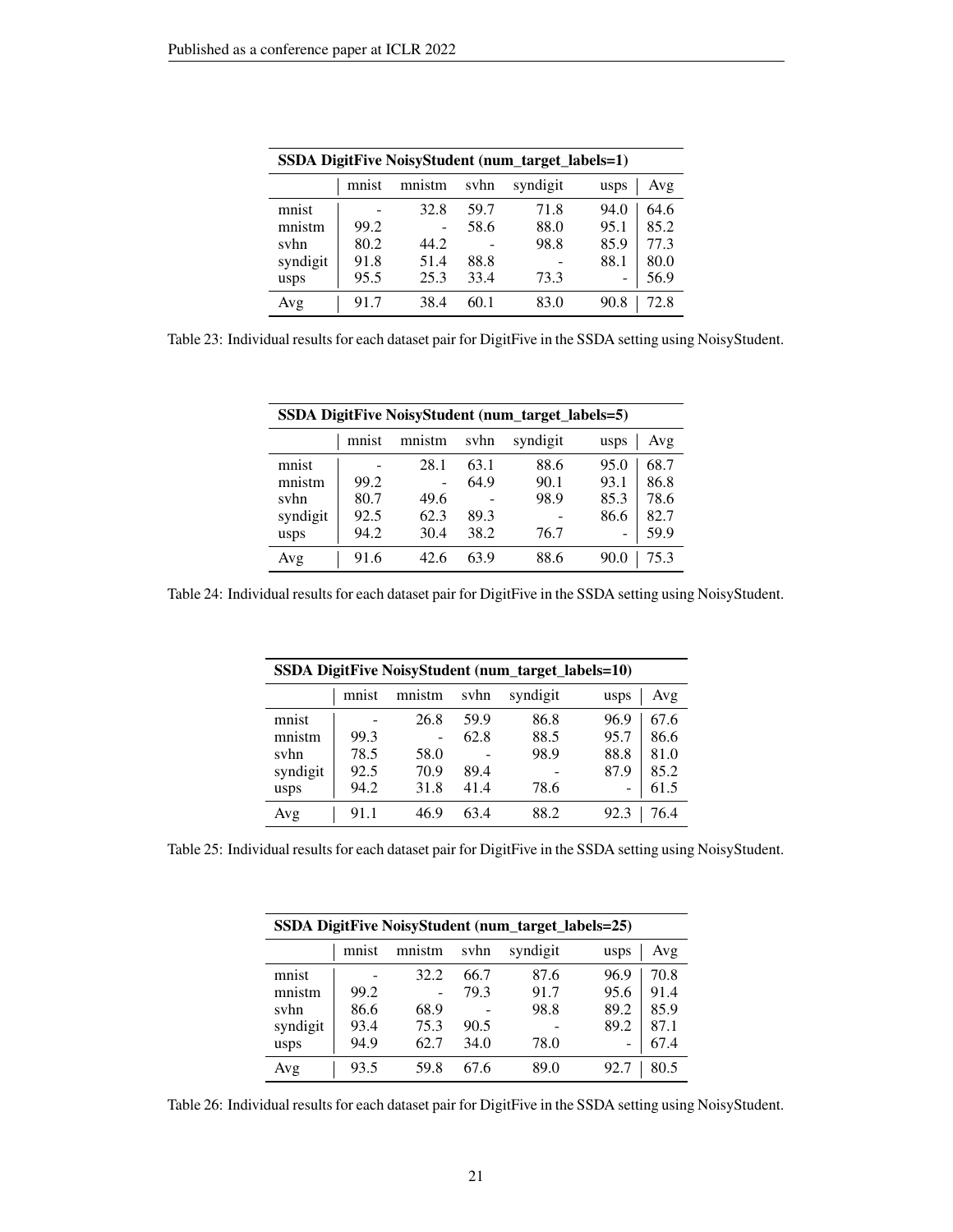| SSDA DomainNet224 AdaMatch (num_target_labels=1) |         |           |          |           |                   |                          |      |  |  |
|--------------------------------------------------|---------|-----------|----------|-----------|-------------------|--------------------------|------|--|--|
|                                                  | clipart | infograph | painting | quickdraw | real              | sketch                   | Avg  |  |  |
| clipart                                          |         | 14.7      | 35.0     | 34.5      | 47.3              | 47.0                     | 35.7 |  |  |
| infograph                                        | 37.9    | ۰         | 26.9     | 22.8      | 37.8              | 29.9                     | 31.1 |  |  |
| painting                                         | 48.9    | 15.5      |          | 28.5      | 51.0              | 43.3                     | 37.4 |  |  |
| quickdraw                                        | 37.0    | 2.9       | 13.8     |           | 27.8              | 24.1                     | 21.1 |  |  |
| real                                             | 59.6    | 17.9      | 47.9     | 36.5      | $\qquad \qquad -$ | 45.3                     | 41.4 |  |  |
| sketch                                           | 61.5    | 16.4      | 42.2     | 39.0      | 50.4              | $\overline{\phantom{0}}$ | 41.9 |  |  |
| Avg                                              | 49.0    | 13.5      | 33.2     | 32.3      | 42.9              | 37.9                     | 34.8 |  |  |

Table 27: Individual results for each dataset pair for DomainNet224 in the SSDA setting using AdaMatch.

| SSDA DomainNet224 AdaMatch (num_target_labels=5) |                          |           |          |                |      |               |  |  |
|--------------------------------------------------|--------------------------|-----------|----------|----------------|------|---------------|--|--|
|                                                  | clipart                  | infograph | painting | quickdraw      | real | sketch<br>Avg |  |  |
| clipart                                          | $\overline{\phantom{0}}$ | 15.6      | 38.6     | 50.9           | 53.0 | 50.1<br>41.6  |  |  |
| infograph                                        | 48.1                     |           | 32.9     | 43.1           | 46.2 | 39.3<br>41.9  |  |  |
| painting                                         | 55.0                     | 16.6      |          | 44.8           | 56.0 | 48.3<br>44.1  |  |  |
| quickdraw                                        | 51.3                     | 6.8       | 26.5     | $\overline{a}$ | 43.0 | 36.4<br>32.8  |  |  |
| real                                             | 65.0                     | 19.4      | 49.8     | 51.7           |      | 47.3<br>50.4  |  |  |
| sketch                                           | 64.2                     | 17.4      | 44.5     | 49.9           | 54.7 | 46.1<br>-     |  |  |
| Avg                                              | 56.7                     | 15.2      | 38.5     | 48.1           | 50.6 | 42.3<br>44.9  |  |  |

Table 28: Individual results for each dataset pair for DomainNet224 in the SSDA setting using AdaMatch.

| SSDA DomainNet224 AdaMatch (num target labels=10) |         |           |          |           |      |                          |      |  |  |
|---------------------------------------------------|---------|-----------|----------|-----------|------|--------------------------|------|--|--|
|                                                   | clipart | infograph | painting | quickdraw | real | sketch                   | Avg  |  |  |
| clipart                                           |         | 17.6      | 41.9     | 55.6      | 57.5 | 53.8                     | 45.3 |  |  |
| infograph                                         | 53.2    |           | 37.2     | 50.3      | 52.5 | 45.2                     | 47.7 |  |  |
| painting                                          | 59.4    | 17.8      |          | 52.6      | 59.9 | 51.2                     | 48.2 |  |  |
| quickdraw                                         | 56.7    | 10.0      | 34.6     |           | 51.0 | 44.5                     | 39.4 |  |  |
| real                                              | 67.6    | 20.9      | 51.8     | 56.9      | -    | 54.3                     | 50.3 |  |  |
| sketch                                            | 66.4    | 19.4      | 47.2     | 55.8      | 58.6 | $\overline{\phantom{0}}$ | 49.5 |  |  |
| Avg                                               | 60.7    | 17.1      | 42.5     | 54.2      | 55.9 | 49.8                     | 46.7 |  |  |

Table 29: Individual results for each dataset pair for DomainNet224 in the SSDA setting using AdaMatch.

| SSDA DomainNet224 AdaMatch (num_target_labels=25) |         |           |          |           |      |        |      |  |
|---------------------------------------------------|---------|-----------|----------|-----------|------|--------|------|--|
|                                                   | clipart | infograph | painting | quickdraw | real | sketch | Avg  |  |
| clipart                                           |         | 20.8      | 49.2     | 62.0      | 64.2 | 58.1   | 50.9 |  |
| infograph                                         | 61.5    |           | 44.9     | 58.4      | 60.9 | 51.5   | 55.4 |  |
| painting                                          | 65.3    | 21.0      |          | 59.5      | 66.2 | 56.9   | 53.8 |  |
| quickdraw                                         | 64.1    | 14.8      | 44.5     | ۰         | 61.1 | 52.6   | 47.4 |  |
| real                                              | 71.1    | 24.2      | 56.1     | 62.9      |      | 58.6   | 54.6 |  |
| sketch                                            | 70.6    | 22.7      | 52.4     | 61.9      | 64.9 | ۰      | 54.5 |  |
| Avg                                               | 66.5    | 20.7      | 49.4     | 60.9      | 63.5 | 55.5   | 52.8 |  |

Table 30: Individual results for each dataset pair for DomainNet224 in the SSDA setting using AdaMatch.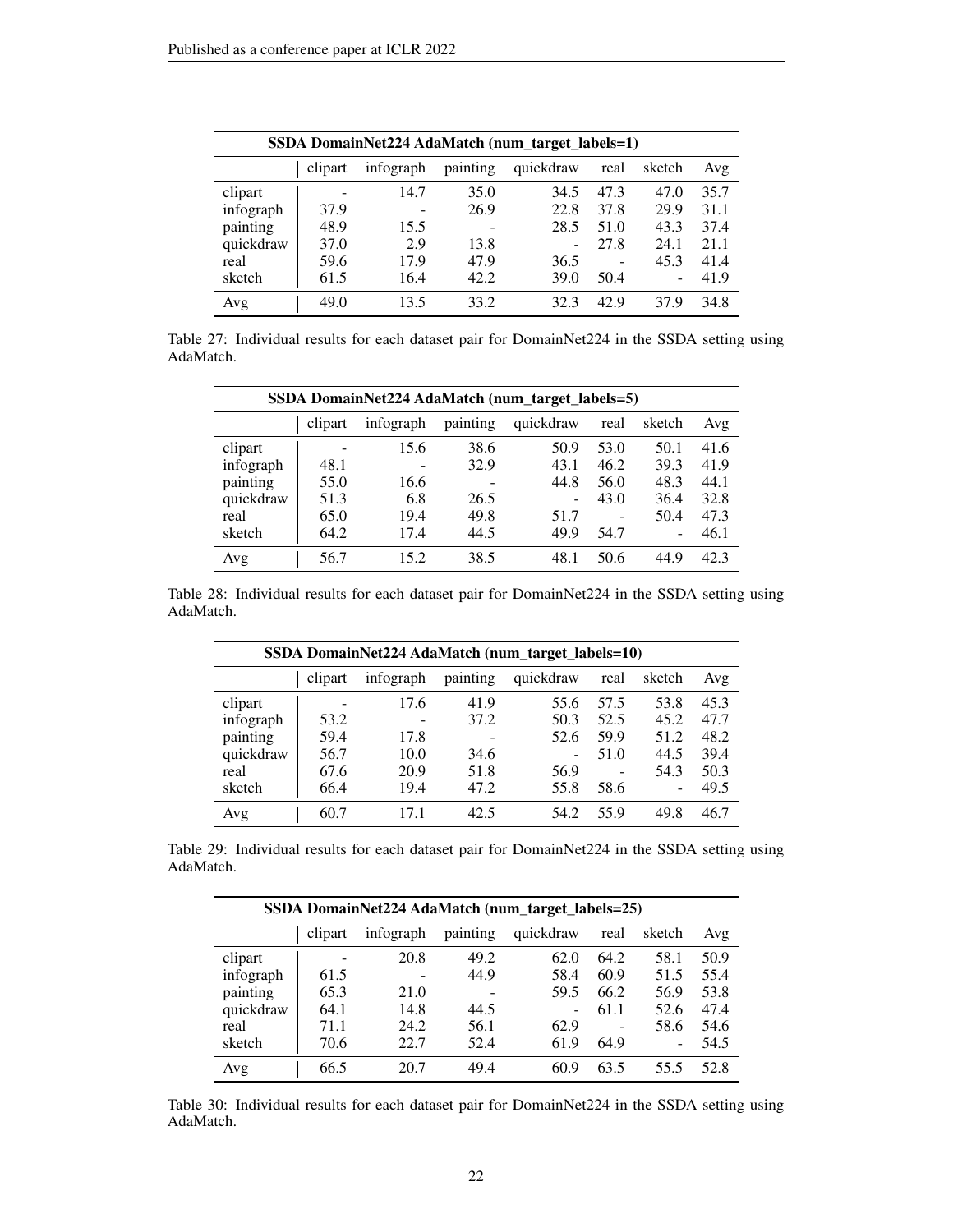| SSDA DomainNet224 BaselineBN (num_target_labels=1) |                |           |          |           |      |                          |      |  |  |
|----------------------------------------------------|----------------|-----------|----------|-----------|------|--------------------------|------|--|--|
|                                                    | clipart        | infograph | painting | quickdraw | real | sketch                   | Avg  |  |  |
| clipart                                            | $\overline{a}$ | 11.7      | 25.2     | 22.5      | 36.4 | 38.2                     | 26.8 |  |  |
| infograph                                          | 24.9           |           | 17.1     | 14.3      | 24.3 | 20.9                     | 20.3 |  |  |
| painting                                           | 39.7           | 12.2      |          | 17.7      | 44.2 | 34.1                     | 29.6 |  |  |
| quickdraw                                          | 24.7           | 2.4       | 7.4      |           | 15.2 | 15.8                     | 13.1 |  |  |
| real                                               | 47.9           | 14.7      | 40.4     | 20.2      | -    | 35.1                     | 31.7 |  |  |
| sketch                                             | 51.4           | 12.1      | 31.4     | 20.5      | 37.4 | $\overline{\phantom{0}}$ | 30.6 |  |  |
| Avg                                                | 37.7           | 10.6      | 24.3     | 19.0      | 31.5 | 28.8                     | 25.3 |  |  |

Table 31: Individual results for each dataset pair for DomainNet224 in the SSDA setting using BaselineBN.

| SSDA DomainNet224 BaselineBN (num target labels=5) |                |           |                          |           |      |               |  |  |
|----------------------------------------------------|----------------|-----------|--------------------------|-----------|------|---------------|--|--|
|                                                    | clipart        | infograph | painting                 | quickdraw | real | sketch<br>Avg |  |  |
| clipart                                            | $\overline{a}$ | 12.8      | 29.8                     | 39.8      | 42.9 | 43.2<br>33.7  |  |  |
| infograph                                          | 38.9           |           | 22.2                     | 33.7      | 34.5 | 29.9<br>31.8  |  |  |
| painting                                           | 49.4           | 13.7      | $\overline{\phantom{a}}$ | 36.0      | 50.2 | 37.9<br>40.4  |  |  |
| quickdraw                                          | 38.6           | 5.2       | 15.8                     | ۰         | 27.4 | 25.9<br>22.6  |  |  |
| real                                               | 56.0           | 15.8      | 43.0                     | 37.9      |      | 38.9<br>41.6  |  |  |
| sketch                                             | 57.6           | 13.8      | 34.7                     | 38.5      | 43.6 | 37.6<br>۰     |  |  |
| Avg                                                | 48.1           | 12.3      | 29.1                     | 37.2      | 39.7 | 36.2<br>33.8  |  |  |

Table 32: Individual results for each dataset pair for DomainNet224 in the SSDA setting using BaselineBN.

| SSDA DomainNet224 BaselineBN (num_target_labels=10) |         |           |          |           |                 |                          |      |  |
|-----------------------------------------------------|---------|-----------|----------|-----------|-----------------|--------------------------|------|--|
|                                                     | clipart | infograph | painting | quickdraw | real            | sketch                   | Avg  |  |
| clipart                                             |         | 14.5      | 33.9     | 47.5      | 48.6            | 47.5                     | 38.4 |  |
| infograph                                           | 47.3    |           | 27.1     | 43.6      | 41.8            | 36.7                     | 39.3 |  |
| painting                                            | 55.0    | 15.5      |          | 45.1      | 54.2            | 45.2                     | 43.0 |  |
| quickdraw                                           | 46.1    | 7.8       | 21.9     |           | 37.1            | 33.9                     | 29.4 |  |
| real                                                | 59.9    | 18.0      | 45.7     | 46.3      | $\qquad \qquad$ | 46.9                     | 43.4 |  |
| sketch                                              | 61.0    | 15.7      | 38.3     | 47.3      | 49.8            | $\overline{\phantom{0}}$ | 42.4 |  |
| Avg                                                 | 53.9    | 14.3      | 33.4     | 46.0      | 46.3            | 42.0                     | 39.3 |  |

Table 33: Individual results for each dataset pair for DomainNet224 in the SSDA setting using BaselineBN.

| SSDA DomainNet224 BaselineBN (num target labels=25) |         |           |          |           |      |               |  |
|-----------------------------------------------------|---------|-----------|----------|-----------|------|---------------|--|
|                                                     | clipart | infograph | painting | quickdraw | real | sketch<br>Avg |  |
| clipart                                             |         | 18.1      | 43.0     | 56.5      | 57.0 | 45.7<br>53.8  |  |
| infograph                                           | 59.5    |           | 38.3     | 54.0      | 53.8 | 50.7<br>47.7  |  |
| painting                                            | 63.5    | 18.9      |          | 55.3      | 60.9 | 50.2<br>52.5  |  |
| quickdraw                                           | 57.3    | 12.9      | 35.2     | ۰         | 49.6 | 40.0<br>44.8  |  |
| real                                                | 66.3    | 21.3      | 51.2     | 56.0      |      | 53.9<br>49.7  |  |
| sketch                                              | 67.0    | 20.4      | 46.2     | 56.0      | 57.9 | 49.5<br>۰     |  |
| Avg                                                 | 62.7    | 18.3      | 42.8     | 55.6      | 55.8 | 50.5<br>47.6  |  |

Table 34: Individual results for each dataset pair for DomainNet224 in the SSDA setting using BaselineBN.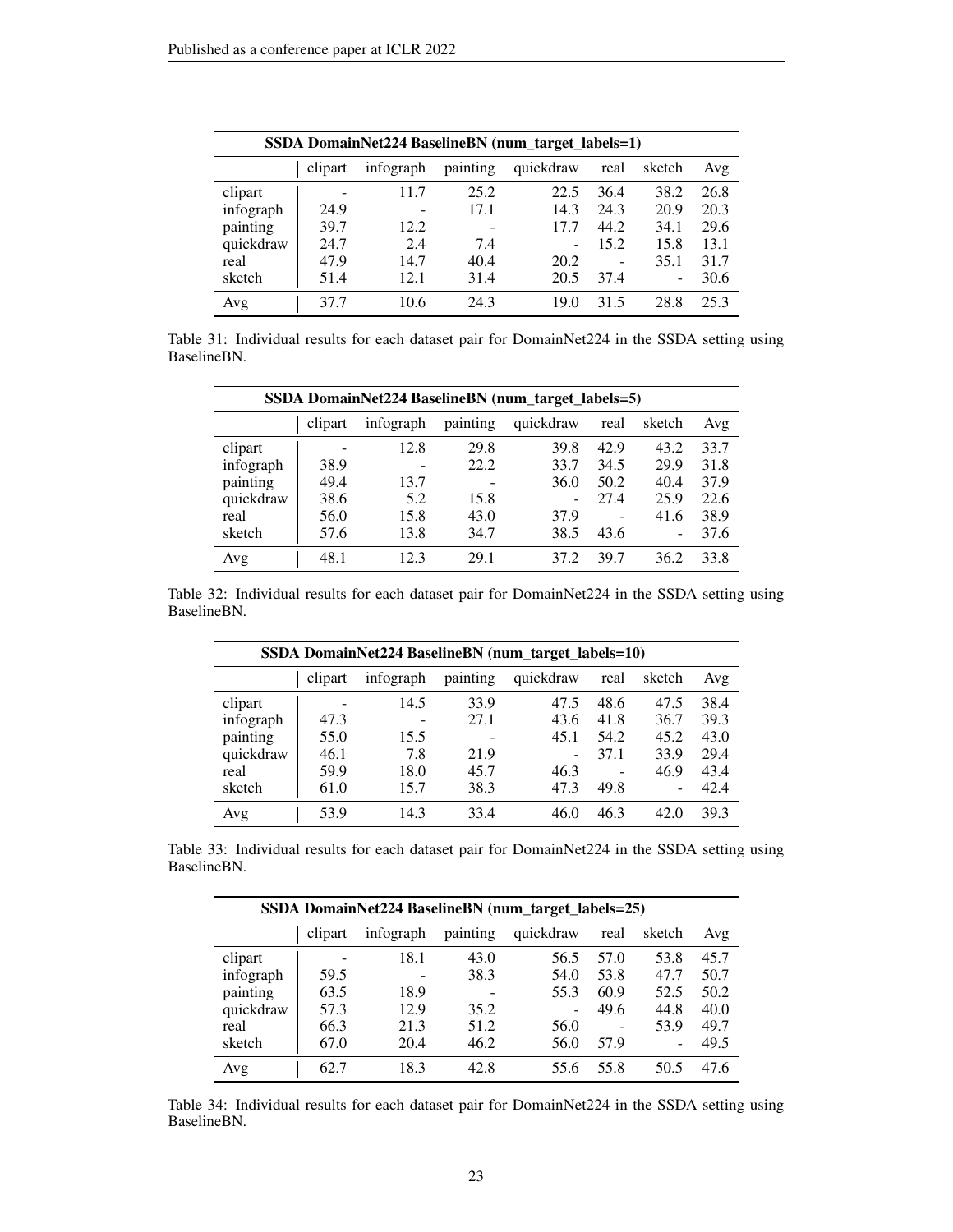|           | SSDA DomainNet224 FixMatch+ (num_target_labels=1) |           |          |           |                 |                              |      |  |  |
|-----------|---------------------------------------------------|-----------|----------|-----------|-----------------|------------------------------|------|--|--|
|           | clipart                                           | infograph | painting | quickdraw | real            | sketch                       | Avg  |  |  |
| clipart   |                                                   | 12.5      | 28.6     | 30.2      | 41.3            | 41.6                         | 30.8 |  |  |
| infograph | 27.8                                              | -         | 17.4     | 17.8      | 25.9            | 22.0                         | 22.2 |  |  |
| painting  | 43.6                                              | 12.2      |          | 23.3      | 45.9            | 35.1                         | 32.0 |  |  |
| quickdraw | 35.3                                              | 2.5       | 10.5     |           | 19.7            | 18.3                         | 17.3 |  |  |
| real      | 51.2                                              | 14.4      | 40.9     | 25.9      | $\qquad \qquad$ | 37.2                         | 33.9 |  |  |
| sketch    | 54.9                                              | 12.7      | 33.1     | 28.2      | 39.6            | $\qquad \qquad \blacksquare$ | 33.7 |  |  |
| Avg       | 42.6                                              | 10.9      | 26.1     | 25.1      | 34.5            | 30.8                         | 28.3 |  |  |

Table 35: Individual results for each dataset pair for DomainNet224 in the SSDA setting using FixMatch+.

| SSDA DomainNet224 FixMatch+ (num_target_labels=5) |         |           |                          |                 |      |                          |      |  |  |
|---------------------------------------------------|---------|-----------|--------------------------|-----------------|------|--------------------------|------|--|--|
|                                                   | clipart | infograph | painting                 | quickdraw       | real | sketch                   | Avg  |  |  |
| clipart                                           |         | 13.9      | 35.2                     | 48.8            | 49.1 | 48.1                     | 39.0 |  |  |
| infograph                                         | 46.5    |           | 24.5                     | 41.7            | 39.0 | 34.3                     | 37.2 |  |  |
| painting                                          | 54.7    | 13.7      | $\overline{\phantom{a}}$ | 44.6            | 51.9 | 43.4                     | 41.7 |  |  |
| quickdraw                                         | 51.2    | 5.7       | 22.8                     | $\qquad \qquad$ | 36.8 | 34.1                     | 30.1 |  |  |
| real                                              | 60.4    | 15.6      | 44.4                     | 45.9            |      | 44.4                     | 42.1 |  |  |
| sketch                                            | 61.9    | 14.1      | 38.5                     | 47.9            | 48.2 | $\overline{\phantom{0}}$ | 42.1 |  |  |
| Avg                                               | 54.9    | 12.6      | 33.1                     | 45.8            | 45.0 | 40.9                     | 38.7 |  |  |

Table 36: Individual results for each dataset pair for DomainNet224 in the SSDA setting using FixMatch+.

| SSDA DomainNet224 FixMatch+ (num_target_labels=10) |         |           |          |           |      |                 |      |  |  |
|----------------------------------------------------|---------|-----------|----------|-----------|------|-----------------|------|--|--|
|                                                    | clipart | infograph | painting | quickdraw | real | sketch          | Avg  |  |  |
| clipart                                            |         | 16.0      | 40.3     | 55.3      | 54.6 | 51.8            | 43.6 |  |  |
| infograph                                          | 55.1    |           | 30.7     | 50.5      | 46.6 | 41.5            | 44.9 |  |  |
| painting                                           | 60.3    | 15.4      |          | 52.6      | 56.4 | 48.6            | 46.7 |  |  |
| quickdraw                                          | 56.5    | 8.9       | 31.1     | ۰         | 46.1 | 41.4            | 36.8 |  |  |
| real                                               | 64.2    | 18.0      | 47.0     | 53.3      |      | 49.6            | 46.4 |  |  |
| sketch                                             | 64.8    | 16.0      | 42.7     | 54.3      | 54.4 | $\qquad \qquad$ | 46.4 |  |  |
| Avg                                                | 60.2    | 14.9      | 38.4     | 53.2      | 51.6 | 46.6            | 44.1 |  |  |

Table 37: Individual results for each dataset pair for DomainNet224 in the SSDA setting using FixMatch+.

| SSDA DomainNet224 FixMatch+ (num_target_labels=25) |         |           |          |           |      |        |      |  |  |
|----------------------------------------------------|---------|-----------|----------|-----------|------|--------|------|--|--|
|                                                    | clipart | infograph | painting | quickdraw | real | sketch | Avg  |  |  |
| clipart                                            |         | 19.2      | 47.9     | 60.8      | 61.6 | 56.7   | 49.2 |  |  |
| infograph                                          | 64.3    |           | 41.7     | 58.4      | 57.0 | 51.3   | 54.5 |  |  |
| painting                                           | 66.5    | 18.4      |          | 59.2      | 62.3 | 54.8   | 52.2 |  |  |
| quickdraw                                          | 63.7    | 13.5      | 42.9     | ۰         | 56.5 | 50.1   | 45.3 |  |  |
| real                                               | 69.1    | 21.2      | 50.2     | 60.2      |      | 56.3   | 51.4 |  |  |
| sketch                                             | 69.2    | 20.1      | 49.8     | 60.5      | 61.4 | ۰      | 52.2 |  |  |
| Avg                                                | 66.6    | 18.5      | 46.5     | 59.8      | 59.8 | 53.8   | 50.8 |  |  |

Table 38: Individual results for each dataset pair for DomainNet224 in the SSDA setting using FixMatch+.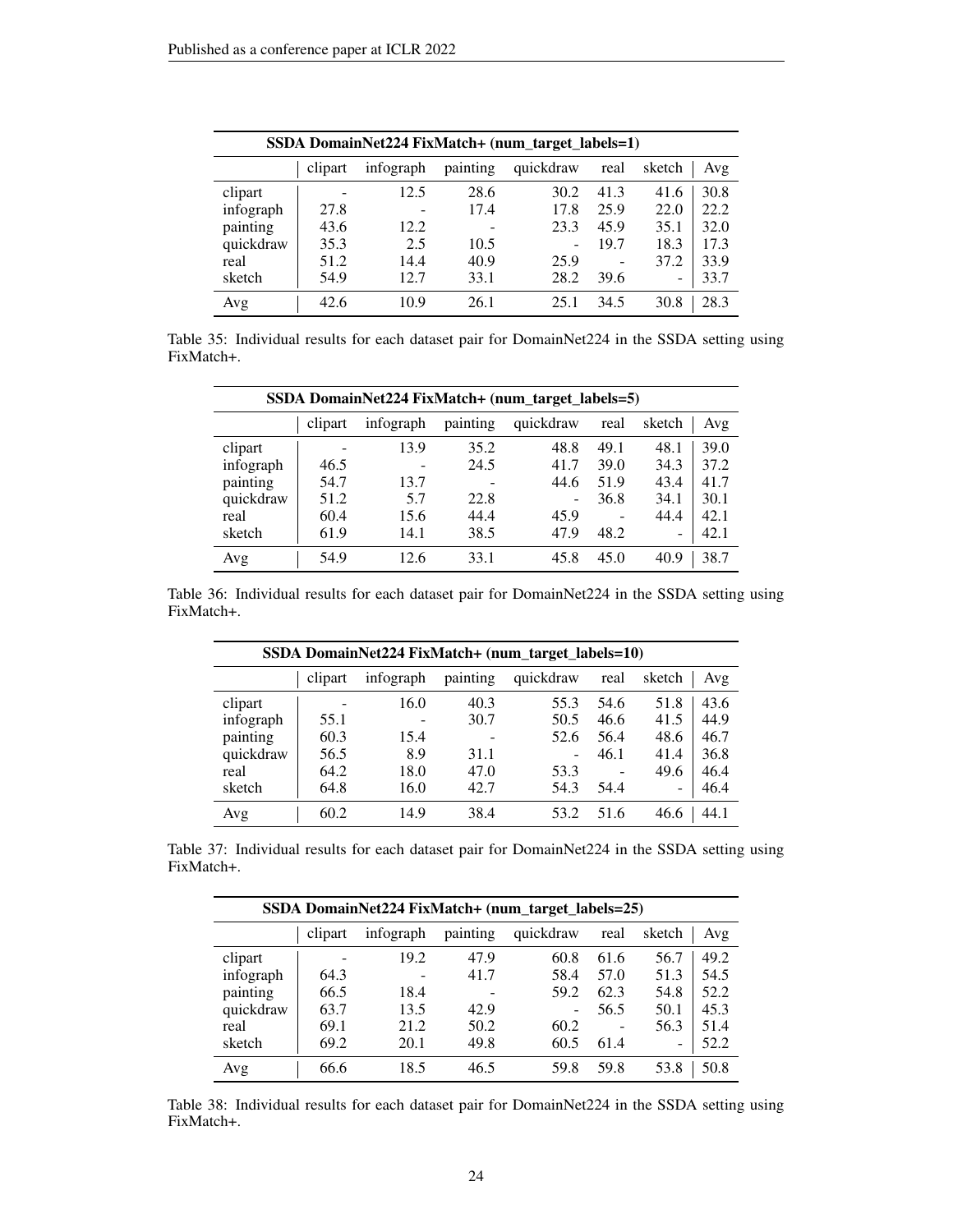| SSDA DomainNet224 MCD (num_target_labels=1) |         |           |          |           |                          |        |      |  |  |  |
|---------------------------------------------|---------|-----------|----------|-----------|--------------------------|--------|------|--|--|--|
|                                             | clipart | infograph | painting | quickdraw | real                     | sketch | Avg  |  |  |  |
| clipart                                     |         | 5.5       | 11.2     | 16.0      | 22.0                     | 18.8   | 14.7 |  |  |  |
| infograph                                   | 9.1     |           | 6.1      | 7.2       | 9.7                      | 4.6    | 7.3  |  |  |  |
| painting                                    | 20.8    | 5.5       |          | 9.6       | 27.4                     | 13.8   | 15.4 |  |  |  |
| quickdraw                                   | 8.4     | 1.0       | 1.5      |           | 3.8                      | 4.3    | 3.8  |  |  |  |
| real                                        | 35.8    | 9.4       | 27.2     | 12.6      | $\overline{\phantom{a}}$ | 19.8   | 21.0 |  |  |  |
| sketch                                      | 32.5    | 6.2       | 15.2     | 17.6      | 22.0                     | -      | 18.7 |  |  |  |
| Avg                                         | 21.3    | 5.5       | 12.2.    | 12.6      | 17.0                     | 12.3   | 13.5 |  |  |  |

Table 39: Individual results for each dataset pair for DomainNet224 in the SSDA setting using MCD.

| SSDA DomainNet224 MCD (num_target_labels=5) |         |           |          |           |      |        |      |  |  |
|---------------------------------------------|---------|-----------|----------|-----------|------|--------|------|--|--|
|                                             | clipart | infograph | painting | quickdraw | real | sketch | Avg  |  |  |
| clipart                                     |         | 5.8       | 12.4     | 29.2      | 24.6 | 23.0   | 19.0 |  |  |
| infograph                                   | 13.9    |           | 7.1      | 22.5      | 13.5 | 7.1    | 12.8 |  |  |
| painting                                    | 23.7    | 5.8       |          | 25.7      | 29.0 | 15.3   | 19.9 |  |  |
| quickdraw                                   | 16.9    | 1.9       | 3.0      |           | 9.9  | 9.6    | 8.3  |  |  |
| real                                        | 38.6    | 9.7       | 26.5     | 26.4      |      | 22.3   | 24.7 |  |  |
| sketch                                      | 36.3    | 6.1       | 15.6     | 29.0      | 25.0 | ۰      | 22.4 |  |  |
| Avg                                         | 25.9    | 5.9       | 12.9     | 26.6      | 20.4 | 15.5   | 17.8 |  |  |

Table 40: Individual results for each dataset pair for DomainNet224 in the SSDA setting using MCD.

| SSDA DomainNet224 MCD (num_target_labels=10) |         |           |          |           |                 |                          |      |  |  |
|----------------------------------------------|---------|-----------|----------|-----------|-----------------|--------------------------|------|--|--|
|                                              | clipart | infograph | painting | quickdraw | real            | sketch                   | Avg  |  |  |
| clipart                                      |         | 7.0       | 14.3     | 37.8      | 30.5            | 28.2                     | 23.6 |  |  |
| infograph                                    | 20.8    |           | 9.2      | 32.0      | 19.2            | 15.5                     | 19.3 |  |  |
| painting                                     | 29.3    | 6.8       |          | 33.2      | 33.3            | 24.1                     | 25.3 |  |  |
| quickdraw                                    | 26.0    | 2.9       | 5.8      |           | 16.8            | 17.6                     | 13.8 |  |  |
| real                                         | 42.9    | 10.8      | 28.9     | 34.5      | $\qquad \qquad$ | 27.8                     | 29.0 |  |  |
| sketch                                       | 42.5    | 7.0       | 17.5     | 38.4      | 31.2            | $\overline{\phantom{0}}$ | 27.3 |  |  |
| Avg                                          | 32.3    | 6.9       | 15.1     | 35.2      | 26.2            | 22.6                     | 23.1 |  |  |

Table 41: Individual results for each dataset pair for DomainNet224 in the SSDA setting using MCD.

| SSDA DomainNet224 MCD (num_target_labels=25) |         |           |          |           |      |        |      |  |  |
|----------------------------------------------|---------|-----------|----------|-----------|------|--------|------|--|--|
|                                              | clipart | infograph | painting | quickdraw | real | sketch | Avg  |  |  |
| clipart                                      |         | 10.3      | 22.6     | 46.7      | 41.2 | 39.5   | 32.1 |  |  |
| infograph                                    | 34.2    |           | 16.9     | 43.5      | 30.8 | 29.9   | 31.1 |  |  |
| painting                                     | 42.6    | 8.9       |          | 45.7      | 42.7 | 37.9   | 35.6 |  |  |
| quickdraw                                    | 40.4    | 5.3       | 15.4     | ۰         | 30.5 | 30.6   | 24.4 |  |  |
| real                                         | 50.1    | 12.9      | 34.3     | 46.2      |      | 38.4   | 36.4 |  |  |
| sketch                                       | 50.6    | 11.2      | 28.0     | 47.0      | 41.5 | -      | 35.7 |  |  |
| Avg                                          | 43.6    | 9.7       | 23.4     | 45.8      | 37.3 | 35.3   | 32.5 |  |  |

Table 42: Individual results for each dataset pair for DomainNet224 in the SSDA setting using MCD.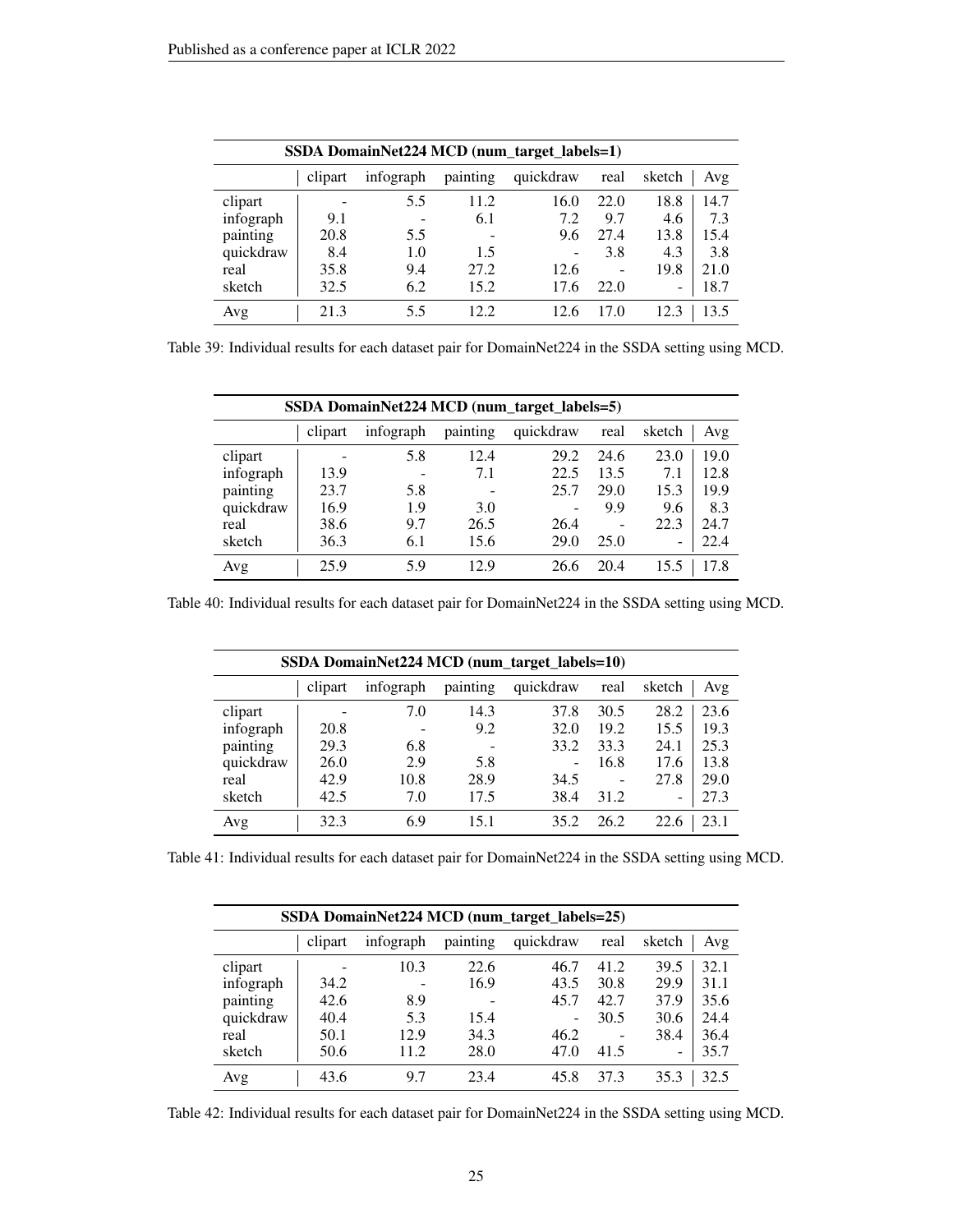|           | SSDA DomainNet224 NoisyStudent (num_target_labels=1) |           |          |           |      |                 |      |  |  |  |
|-----------|------------------------------------------------------|-----------|----------|-----------|------|-----------------|------|--|--|--|
|           | clipart                                              | infograph | painting | quickdraw | real | sketch          | Avg  |  |  |  |
| clipart   | $\overline{a}$                                       | 12.1      | 28.8     | 24.9      | 39.8 | 42.6            | 29.6 |  |  |  |
| infograph | 27.5                                                 |           | 19.9     | 8.1       | 25.5 | 22.1            | 20.6 |  |  |  |
| painting  | 40.9                                                 | 11.0      |          | 9.7       | 43.9 | 33.5            | 27.8 |  |  |  |
| quickdraw | 25.8                                                 | 2.0       | 6.1      |           | 12.7 | 15.9            | 12.5 |  |  |  |
| real      | 48.1                                                 | 13.1      | 41.1     | 14.4      | ۰    | 34.0            | 30.1 |  |  |  |
| sketch    | 56.5                                                 | 13.7      | 37.1     | 27.0      | 43.0 | $\qquad \qquad$ | 35.5 |  |  |  |
| Avg       | 39.8                                                 | 10.4      | 26.6     | 16.8      | 33.0 | 29.6            | 26.0 |  |  |  |

Table 43: Individual results for each dataset pair for DomainNet224 in the SSDA setting using NoisyStudent.

| SSDA DomainNet224 NoisyStudent (num_target_labels=5) |         |           |          |           |      |        |      |  |  |
|------------------------------------------------------|---------|-----------|----------|-----------|------|--------|------|--|--|
|                                                      | clipart | infograph | painting | quickdraw | real | sketch | Avg  |  |  |
| clipart                                              |         | 13.3      | 31.9     | 36.4      | 44.3 | 45.8   | 34.3 |  |  |
| infograph                                            | 39.7    |           | 25.4     | 26.5      | 36.0 | 29.9   | 31.5 |  |  |
| painting                                             | 48.7    | 12.9      |          | 24.5      | 49.9 | 38.0   | 34.8 |  |  |
| quickdraw                                            | 35.1    | 4.3       | 15.0     |           | 25.8 | 24.2   | 20.9 |  |  |
| real                                                 | 54.8    | 14.4      | 43.5     | 32.7      |      | 40.6   | 37.2 |  |  |
| sketch                                               | 59.2    | 14.4      | 39.4     | 37.5      | 46.9 | -      | 39.5 |  |  |
| Avg                                                  | 47.5    | 11.9      | 31.0     | 31.5      | 40.6 | 35.7   | 33.0 |  |  |

Table 44: Individual results for each dataset pair for DomainNet224 in the SSDA setting using NoisyStudent.

| SSDA DomainNet224 NoisyStudent (num_target_labels=10) |         |           |          |           |      |                                      |  |  |  |
|-------------------------------------------------------|---------|-----------|----------|-----------|------|--------------------------------------|--|--|--|
|                                                       | clipart | infograph | painting | quickdraw | real | sketch<br>Avg                        |  |  |  |
| clipart                                               |         | 15.3      | 36.5     | 44.4      | 48.5 | 49.2<br>38.8                         |  |  |  |
| infograph                                             | 47.9    |           | 29.8     | 38.3      | 41.0 | 38.8<br>37.0                         |  |  |  |
| painting                                              | 53.7    | 14.7      |          | 35.8      | 52.6 | 39.9<br>42.6                         |  |  |  |
| quickdraw                                             | 43.4    | 6.5       | 20.8     | ۰         | 34.6 | 32.3<br>27.5                         |  |  |  |
| real                                                  | 58.5    | 16.4      | 45.9     | 43.8      | -    | 45.1<br>41.9                         |  |  |  |
| sketch                                                | 62.1    | 16.9      | 42.1     | 45.2      | 51.7 | 43.6<br>$\qquad \qquad \blacksquare$ |  |  |  |
| Avg                                                   | 53.1    | 14.0      | 35.0     | 41.5      | 45.7 | 41.2<br>38.4                         |  |  |  |

Table 45: Individual results for each dataset pair for DomainNet224 in the SSDA setting using NoisyStudent.

| SSDA DomainNet224 NoisyStudent (num_target_labels=25) |         |           |          |           |      |        |      |  |  |
|-------------------------------------------------------|---------|-----------|----------|-----------|------|--------|------|--|--|
|                                                       | clipart | infograph | painting | quickdraw | real | sketch | Avg  |  |  |
| clipart                                               |         | 18.8      | 43.0     | 53.0      | 55.3 | 53.7   | 44.8 |  |  |
| infograph                                             | 58.0    |           | 39.4     | 51.6      | 50.8 | 46.4   | 49.2 |  |  |
| painting                                              | 61.5    | 17.9      |          | 49.9      | 57.3 | 49.6   | 47.2 |  |  |
| quickdraw                                             | 54.5    | 11.8      | 33.7     | ۰         | 47.2 | 42.6   | 38.0 |  |  |
| real                                                  | 64.0    | 20.0      | 49.6     | 54.0      |      | 51.6   | 47.8 |  |  |
| sketch                                                | 65.9    | 20.3      | 48.4     | 53.8      | 55.7 | -      | 48.8 |  |  |
| Avg                                                   | 60.8    | 17.8      | 42.8     | 52.5      | 53.3 | 48.8   | 46.0 |  |  |

Table 46: Individual results for each dataset pair for DomainNet224 in the SSDA setting using NoisyStudent.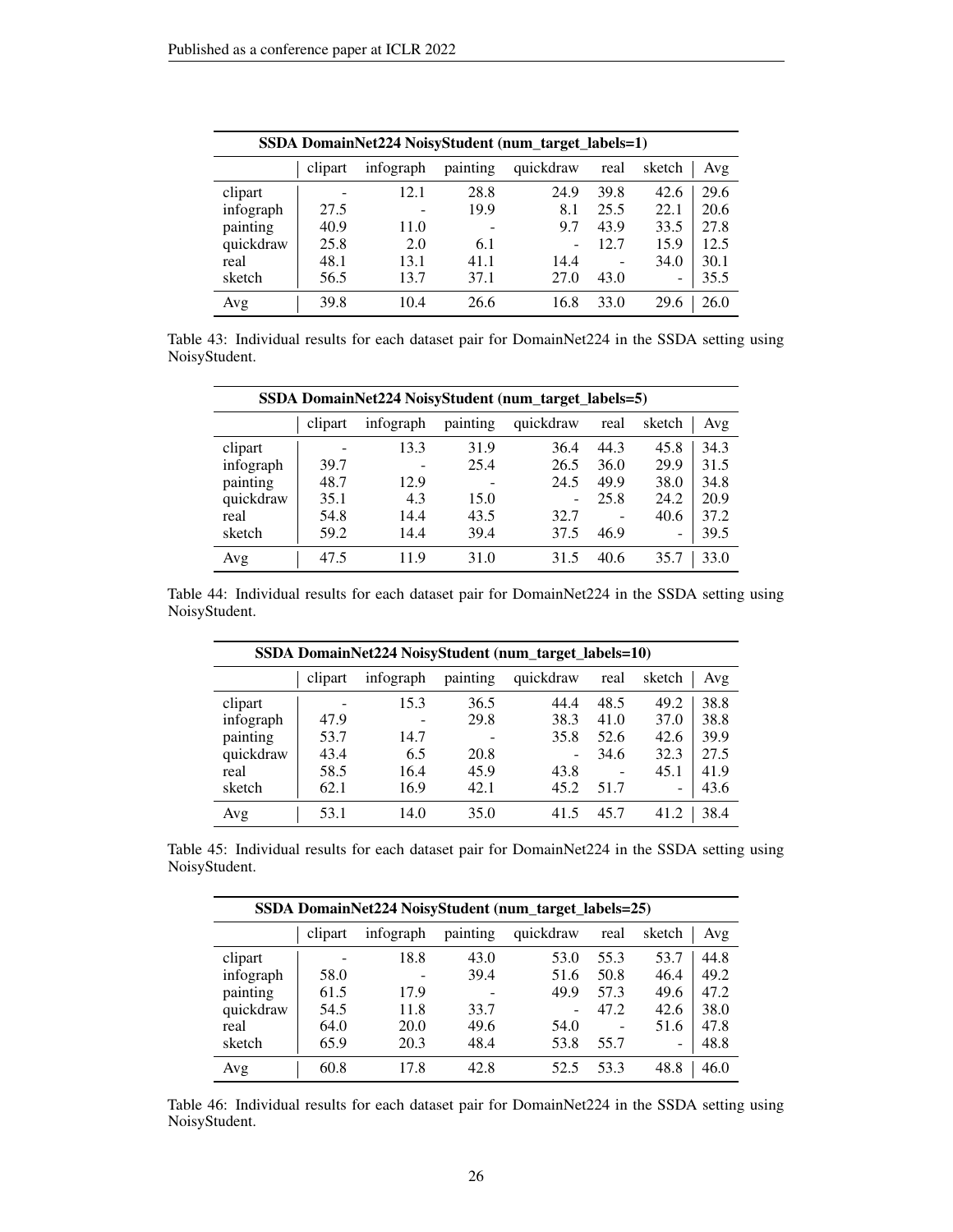| SSDA DomainNet64 AdaMatch (num_target_labels=1) |         |                          |          |           |                   |                          |      |  |  |  |
|-------------------------------------------------|---------|--------------------------|----------|-----------|-------------------|--------------------------|------|--|--|--|
|                                                 | clipart | infograph                | painting | quickdraw | real              | sketch                   | Avg  |  |  |  |
| clipart                                         |         | 11.7                     | 28.1     | 37.1      | 40.7              | 39.7                     | 31.5 |  |  |  |
| infograph                                       | 29.2    | $\overline{\phantom{0}}$ | 20.5     | 23.3      | 31.0              | 24.1                     | 25.6 |  |  |  |
| painting                                        | 42.8    | 12.6                     |          | 26.5      | 44.7              | 36.4                     | 32.6 |  |  |  |
| quickdraw                                       | 35.7    | 2.6                      | 13.2     |           | 25.1              | 22.2                     | 19.8 |  |  |  |
| real                                            | 54.6    | 15.3                     | 40.7     | 34.0      | $\qquad \qquad -$ | 39.2                     | 36.8 |  |  |  |
| sketch                                          | 54.7    | 13.6                     | 34.9     | 35.7      | 43.0              | $\overline{\phantom{a}}$ | 36.4 |  |  |  |
| Avg                                             | 43.4    | 11.2                     | 27.5     | 31.3      | 36.9              | 32.3                     | 30.4 |  |  |  |

Table 47: Individual results for each dataset pair for DomainNet64 in the SSDA setting using AdaMatch.

| SSDA DomainNet64 AdaMatch (num_target_labels=5) |         |                          |                          |                          |      |               |  |  |  |
|-------------------------------------------------|---------|--------------------------|--------------------------|--------------------------|------|---------------|--|--|--|
|                                                 | clipart | infograph                | painting                 | quickdraw                | real | sketch<br>Avg |  |  |  |
| clipart                                         | -       | 12.4                     | 30.4                     | 47.8                     | 45.8 | 35.7<br>42.1  |  |  |  |
| infograph                                       | 40.4    | $\overline{\phantom{0}}$ | 24.1                     | 39.4                     | 38.5 | 29.7<br>34.4  |  |  |  |
| painting                                        | 48.5    | 12.9                     | $\overline{\phantom{0}}$ | 41.4                     | 48.5 | 38.2<br>39.6  |  |  |  |
| quickdraw                                       | 46.8    | 5.4                      | 21.2                     | $\overline{\phantom{0}}$ | 37.0 | 28.2<br>30.4  |  |  |  |
| real                                            | 58.5    | 15.8                     | 42.4                     | 49.1                     |      | 43.3<br>41.8  |  |  |  |
| sketch                                          | 58.1    | 13.5                     | 36.9                     | 46.6                     | 47.2 | 40.5<br>۰     |  |  |  |
| Avg                                             | 50.5    | 12.0                     | 31.0                     | 44.9                     | 43.4 | 37.0<br>36.5  |  |  |  |

Table 48: Individual results for each dataset pair for DomainNet64 in the SSDA setting using AdaMatch.

| SSDA DomainNet64 AdaMatch (num_target_labels=10) |         |           |          |           |                   |                          |      |  |  |
|--------------------------------------------------|---------|-----------|----------|-----------|-------------------|--------------------------|------|--|--|
|                                                  | clipart | infograph | painting | quickdraw | real              | sketch                   | Avg  |  |  |
| clipart                                          |         | 13.9      | 34.4     | 52.9      | 49.7              | 45.3                     | 39.2 |  |  |
| infograph                                        | 45.9    |           | 28.3     | 47.6      | 43.3              | 35.8                     | 40.2 |  |  |
| painting                                         | 52.8    | 14.3      |          | 49.0      | 52.0              | 43.2                     | 42.3 |  |  |
| quickdraw                                        | 52.0    | 7.2       | 27.3     |           | 44.3              | 36.8                     | 33.5 |  |  |
| real                                             | 61.2    | 17.5      | 44.7     | 54.9      | $\qquad \qquad -$ | 46.5                     | 45.0 |  |  |
| sketch                                           | 60.1    | 15.1      | 39.4     | 52.8      | 50.7              | $\overline{\phantom{0}}$ | 43.6 |  |  |
| Avg                                              | 54.4    | 13.6      | 34.8     | 51.4      | 48.0              | 41.5                     | 40.6 |  |  |

Table 49: Individual results for each dataset pair for DomainNet64 in the SSDA setting using AdaMatch.

| SSDA DomainNet64 AdaMatch (num_target_labels=25) |         |           |          |                          |      |               |  |  |  |
|--------------------------------------------------|---------|-----------|----------|--------------------------|------|---------------|--|--|--|
|                                                  | clipart | infograph | painting | quickdraw                | real | sketch<br>Avg |  |  |  |
| clipart                                          |         | 16.8      | 40.7     | 59.0                     | 56.5 | 44.7<br>50.3  |  |  |  |
| infograph                                        | 54.5    |           | 35.1     | 55.4                     | 51.7 | 42.7<br>47.9  |  |  |  |
| painting                                         | 58.6    | 16.3      |          | 56.5                     | 57.8 | 47.6<br>48.7  |  |  |  |
| quickdraw                                        | 58.1    | 12.0      | 37.0     | $\overline{\phantom{a}}$ | 53.5 | 44.3<br>41.0  |  |  |  |
| real                                             | 65.5    | 19.5      | 47.9     | 60.7                     |      | 49.0<br>51.2  |  |  |  |
| sketch                                           | 64.0    | 17.6      | 43.8     | 58.9                     | 56.6 | 48.2<br>۰     |  |  |  |
| Avg                                              | 60.1    | 16.4      | 40.9     | 58.1                     | 55.2 | 46.4<br>47.4  |  |  |  |

Table 50: Individual results for each dataset pair for DomainNet64 in the SSDA setting using AdaMatch.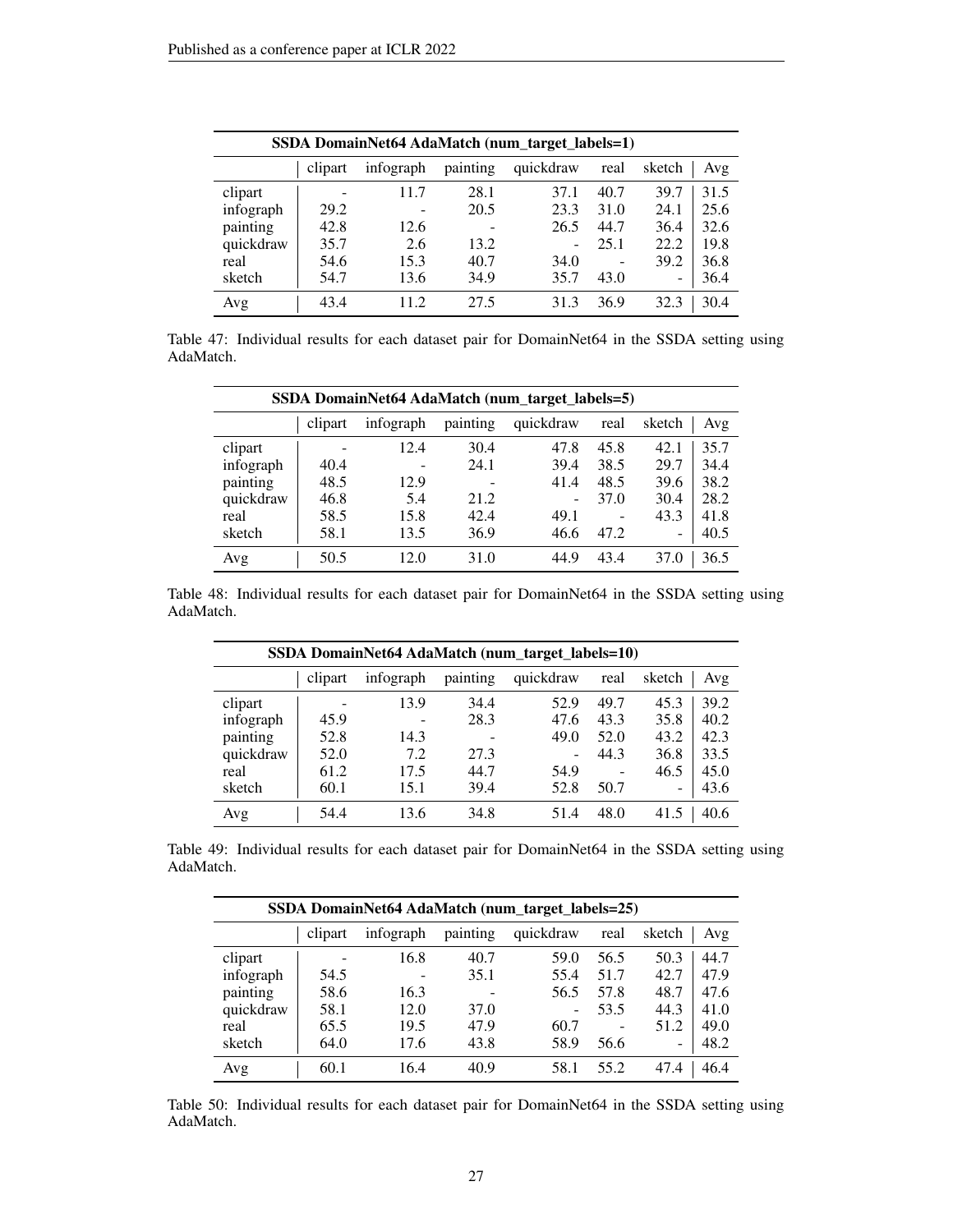| SSDA DomainNet64 BaselineBN (num_target_labels=1) |         |           |          |           |                   |        |      |  |  |  |
|---------------------------------------------------|---------|-----------|----------|-----------|-------------------|--------|------|--|--|--|
|                                                   | clipart | infograph | painting | quickdraw | real              | sketch | Avg  |  |  |  |
| clipart                                           |         | 9.3       | 19.7     | 22.2      | 31.1              | 31.1   | 22.7 |  |  |  |
| infograph                                         | 18.1    |           | 11.8     | 11.4      | 17.4              | 14.1   | 14.6 |  |  |  |
| painting                                          | 31.8    | 9.7       |          | 15.8      | 37.7              | 25.1   | 24.0 |  |  |  |
| quickdraw                                         | 22.3    | 2.0       | 5.6      |           | 13.0              | 13.2   | 11.2 |  |  |  |
| real                                              | 42.4    | 12.6      | 34.5     | 19.2      | $\qquad \qquad -$ | 29.2   | 27.6 |  |  |  |
| sketch                                            | 43.1    | 9.7       | 22.1     | 19.3      | 29.3              | -      | 24.7 |  |  |  |
| Avg                                               | 31.5    | 8.7       | 18.7     | 17.6      | 25.7              | 22.5   | 20.8 |  |  |  |

Table 51: Individual results for each dataset pair for DomainNet64 in the SSDA setting using BaselineBN.

| SSDA DomainNet64 BaselineBN (num target labels=5) |         |           |                          |           |      |        |      |  |  |
|---------------------------------------------------|---------|-----------|--------------------------|-----------|------|--------|------|--|--|
|                                                   | clipart | infograph | painting                 | quickdraw | real | sketch | Avg  |  |  |
| clipart                                           | -       | 10.6      | 23.7                     | 37.3      | 37.6 | 35.9   | 29.0 |  |  |
| infograph                                         | 30.2    |           | 16.2                     | 29.0      | 27.1 | 21.7   | 24.8 |  |  |
| painting                                          | 41.5    | 10.6      | $\overline{\phantom{0}}$ | 33.5      | 42.5 | 32.6   | 32.1 |  |  |
| quickdraw                                         | 34.5    | 4.2       | 12.4                     |           | 23.9 | 21.6   | 19.3 |  |  |
| real                                              | 50.1    | 13.4      | 36.9                     | 35.6      |      | 35.5   | 34.3 |  |  |
| sketch                                            | 49.9    | 10.5      | 26.4                     | 36.1      | 36.4 | -      | 31.9 |  |  |
| Avg                                               | 41.2    | 9.9       | 23.1                     | 34.3      | 33.5 | 29.5   | 28.6 |  |  |

Table 52: Individual results for each dataset pair for DomainNet64 in the SSDA setting using BaselineBN.

| SSDA DomainNet64 BaselineBN (num_target_labels=10) |         |           |          |           |                          |                 |      |  |  |  |
|----------------------------------------------------|---------|-----------|----------|-----------|--------------------------|-----------------|------|--|--|--|
|                                                    | clipart | infograph | painting | quickdraw | real                     | sketch          | Avg  |  |  |  |
| clipart                                            |         | 12.3      | 27.6     | 45.4      | 43.2                     | 40.6            | 33.8 |  |  |  |
| infograph                                          | 39.0    |           | 20.1     | 39.6      | 34.1                     | 28.3            | 32.2 |  |  |  |
| painting                                           | 48.0    | 12.2      |          | 42.4      | 46.9                     | 37.3            | 37.4 |  |  |  |
| quickdraw                                          | 42.4    | 6.2       | 17.6     |           | 32.6                     | 27.9            | 25.3 |  |  |  |
| real                                               | 54.4    | 15.6      | 39.1     | 44.5      | $\overline{\phantom{a}}$ | 40.1            | 38.7 |  |  |  |
| sketch                                             | 54.5    | 12.5      | 30.1     | 44.1      | 42.3                     | $\qquad \qquad$ | 36.7 |  |  |  |
| Avg                                                | 47.7    | 11.8      | 26.9     | 43.2      | 39.8                     | 34.8            | 34.0 |  |  |  |

Table 53: Individual results for each dataset pair for DomainNet64 in the SSDA setting using BaselineBN.

| SSDA DomainNet64 BaselineBN (num_target_labels=25) |         |           |          |           |      |               |  |  |  |
|----------------------------------------------------|---------|-----------|----------|-----------|------|---------------|--|--|--|
|                                                    | clipart | infograph | painting | quickdraw | real | sketch<br>Avg |  |  |  |
| clipart                                            |         | 15.1      | 36.3     | 54.4      | 51.1 | 46.7<br>40.7  |  |  |  |
| infograph                                          | 51.9    |           | 30.6     | 50.2      | 45.5 | 38.4<br>43.3  |  |  |  |
| painting                                           | 56.6    | 15.0      |          | 52.9      | 53.8 | 44.7<br>45.0  |  |  |  |
| quickdraw                                          | 52.2    | 10.3      | 29.2     | ۰         | 44.5 | 38.6<br>35.0  |  |  |  |
| real                                               | 61.5    | 17.8      | 44.0     | 54.1      |      | 44.9<br>47.1  |  |  |  |
| sketch                                             | 60.5    | 15.7      | 38.2     | 53.9      | 51.0 | 43.9<br>۰     |  |  |  |
| Avg                                                | 56.5    | 14.8      | 35.7     | 53.1      | 49.2 | 42.1<br>43.2  |  |  |  |

Table 54: Individual results for each dataset pair for DomainNet64 in the SSDA setting using BaselineBN.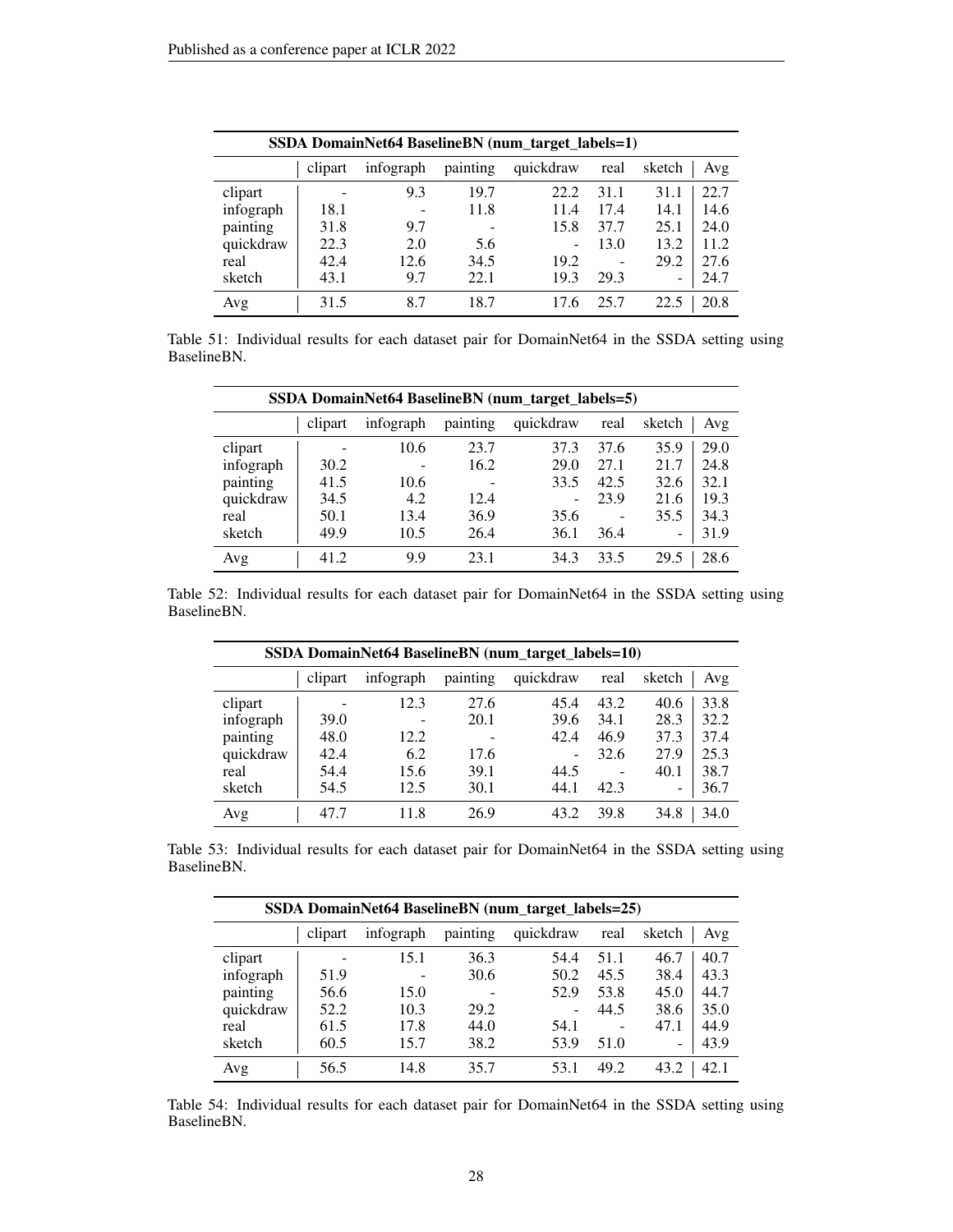| SSDA DomainNet64 FixMatch+ (num_target_labels=1) |         |           |          |           |                |                          |      |  |  |  |
|--------------------------------------------------|---------|-----------|----------|-----------|----------------|--------------------------|------|--|--|--|
|                                                  | clipart | infograph | painting | quickdraw | real           | sketch                   | Avg  |  |  |  |
| clipart                                          |         | 11.0      | 24.5     | 29.4      | 36.7           | 36.6                     | 27.6 |  |  |  |
| infograph                                        | 22.4    |           | 13.5     | 14.1      | 21.7           | 17.1                     | 17.8 |  |  |  |
| painting                                         | 37.6    | 10.7      |          | 20.4      | 40.8           | 29.1                     | 27.7 |  |  |  |
| quickdraw                                        | 31.9    | 2.2       | 7.7      |           | 16.6           | 16.2                     | 14.9 |  |  |  |
| real                                             | 47.5    | 13.3      | 37.0     | 24.4      | $\overline{a}$ | 32.9                     | 31.0 |  |  |  |
| sketch                                           | 49.8    | 10.7      | 27.3     | 25.9      | 34.2           | $\overline{\phantom{0}}$ | 29.6 |  |  |  |
| Avg                                              | 37.8    | 9.6       | 22.0     | 22.8      | 30.0           | 26.4                     | 24.8 |  |  |  |

Table 55: Individual results for each dataset pair for DomainNet64 in the SSDA setting using FixMatch+.

| SSDA DomainNet64 FixMatch+ (num_target_labels=5) |                |                          |                          |           |      |        |      |  |  |  |
|--------------------------------------------------|----------------|--------------------------|--------------------------|-----------|------|--------|------|--|--|--|
|                                                  | clipart        | infograph                | painting                 | quickdraw | real | sketch | Avg  |  |  |  |
| clipart                                          | $\overline{a}$ | 12.3                     | 29.9                     | 46.5      | 44.8 | 41.4   | 35.0 |  |  |  |
| infograph                                        | 39.0           | $\overline{\phantom{0}}$ | 19.2                     | 37.7      | 32.2 | 26.6   | 30.9 |  |  |  |
| painting                                         | 48.6           | 11.7                     | $\overline{\phantom{0}}$ | 42.0      | 45.9 | 36.6   | 37.0 |  |  |  |
| quickdraw                                        | 46.5           | 5.2                      | 18.0                     | ۰         | 32.6 | 27.9   | 26.0 |  |  |  |
| real                                             | 56.0           | 14.5                     | 39.8                     | 45.0      |      | 39.9   | 39.0 |  |  |  |
| sketch                                           | 55.9           | 12.0                     | 32.2                     | 45.0      | 42.3 | ۰      | 37.5 |  |  |  |
| Avg                                              | 49.2           | 11.1                     | 27.8                     | 43.2      | 39.6 | 34.5   | 34.2 |  |  |  |

Table 56: Individual results for each dataset pair for DomainNet64 in the SSDA setting using FixMatch+.

| SSDA DomainNet64 FixMatch+ (num_target_labels=10) |         |           |          |           |      |        |      |  |  |
|---------------------------------------------------|---------|-----------|----------|-----------|------|--------|------|--|--|
|                                                   | clipart | infograph | painting | quickdraw | real | sketch | Avg  |  |  |
| clipart                                           |         | 13.9      | 34.9     | 53.3      | 49.9 | 45.3   | 39.5 |  |  |
| infograph                                         | 48.5    |           | 25.1     | 47.3      | 39.7 | 33.1   | 38.7 |  |  |
| painting                                          | 54.8    | 13.5      |          | 50.3      | 50.4 | 41.5   | 42.1 |  |  |
| quickdraw                                         | 52.4    | 7.3       | 24.9     | ۰         | 41.8 | 35.3   | 32.3 |  |  |
| real                                              | 59.5    | 16.4      | 42.4     | 52.5      |      | 44.5   | 43.1 |  |  |
| sketch                                            | 59.5    | 13.9      | 36.2     | 51.7      | 48.2 | -      | 41.9 |  |  |
| Avg                                               | 54.9    | 13.0      | 32.7     | 51.0      | 46.0 | 39.9   | 39.6 |  |  |

Table 57: Individual results for each dataset pair for DomainNet64 in the SSDA setting using FixMatch+.

| SSDA DomainNet64 FixMatch+ (num_target_labels=25) |         |           |          |           |      |               |  |  |  |
|---------------------------------------------------|---------|-----------|----------|-----------|------|---------------|--|--|--|
|                                                   | clipart | infograph | painting | quickdraw | real | sketch<br>Avg |  |  |  |
| clipart                                           |         | 16.8      | 42.0     | 58.9      | 56.5 | 44.9<br>50.2  |  |  |  |
| infograph                                         | 57.2    |           | 35.4     | 56.0      | 49.9 | 48.2<br>42.6  |  |  |  |
| painting                                          | 60.9    | 16.0      |          | 57.2      | 56.2 | 47.7<br>48.0  |  |  |  |
| quickdraw                                         | 58.9    | 11.8      | 36.8     | ۰         | 52.0 | 44.2<br>40.7  |  |  |  |
| real                                              | 64.9    | 18.8      | 47.2     | 58.6      | -    | 47.9<br>50.1  |  |  |  |
| sketch                                            | 63.6    | 17.0      | 42.9     | 58.3      | 55.1 | 47.4<br>-     |  |  |  |
| Avg                                               | 61.1    | 16.1      | 40.9     | 57.8      | 53.9 | 46.1<br>47.0  |  |  |  |

Table 58: Individual results for each dataset pair for DomainNet64 in the SSDA setting using FixMatch+.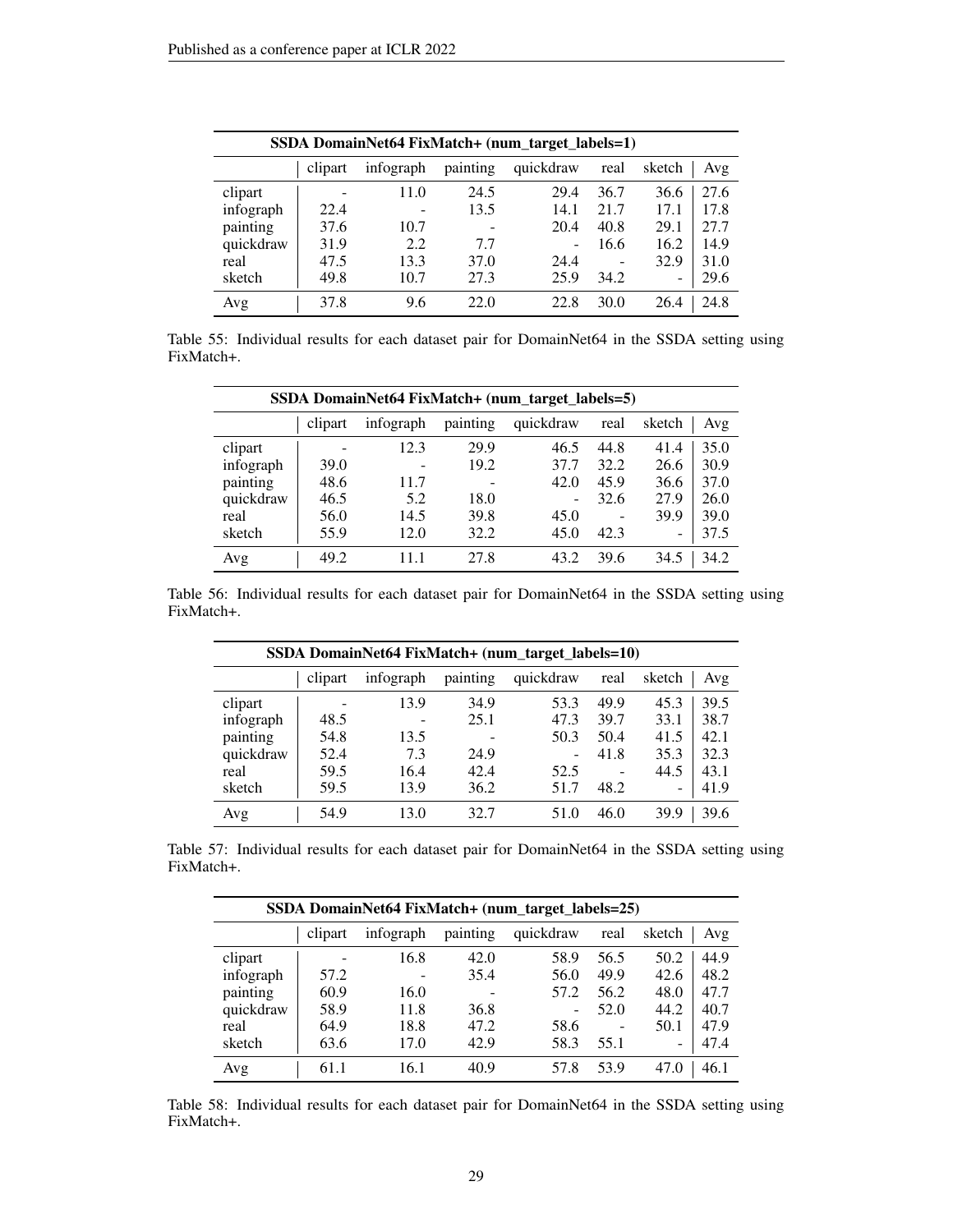| SSDA DomainNet64 MCD (num_target_labels=1) |         |           |          |           |                          |        |      |
|--------------------------------------------|---------|-----------|----------|-----------|--------------------------|--------|------|
|                                            | clipart | infograph | painting | quickdraw | real                     | sketch | Avg  |
| clipart                                    |         | 6.0       | 12.3     | 15.0      | 23.4                     | 21.0   | 15.5 |
| infograph                                  | 10.2    |           | 7.2      | 7.0       | 11.2                     | 7.1    | 8.5  |
| painting                                   | 22.8    | 6.3       | -        | 8.3       | 28.7                     | 17.1   | 16.6 |
| quickdraw                                  | 9.5     | 1.1       | 2.1      |           | 5.1                      | 4.9    | 4.5  |
| real                                       | 35.4    | 9.2       | 26.4     | 9.8       | $\overline{\phantom{a}}$ | 19.5   | 20.1 |
| sketch                                     | 31.9    | 6.5       | 15.2     | 13.5      | 21.5                     |        | 17.7 |
| Avg                                        | 22.0    | 5.8       | 12.6     | 10.7      | 18.0                     | 13.9   | 13.8 |

Table 59: Individual results for each dataset pair for DomainNet64 in the SSDA setting using MCD.

| SSDA DomainNet64 MCD (num_target_labels=5) |         |           |          |           |      |        |      |
|--------------------------------------------|---------|-----------|----------|-----------|------|--------|------|
|                                            | clipart | infograph | painting | quickdraw | real | sketch | Avg  |
| clipart                                    |         | 6.5       | 14.7     | 28.7      | 28.4 | 25.6   | 20.8 |
| infograph                                  | 17.4    |           | 8.5      | 19.9      | 16.1 | 11.9   | 14.8 |
| painting                                   | 28.5    | 7.2       |          | 23.1      | 31.8 | 22.3   | 22.6 |
| quickdraw                                  | 20.1    | 2.2       | 5.1      | -         | 12.5 | 12.1   | 10.4 |
| real                                       | 39.7    | 9.9       | 27.1     | 24.1      |      | 24.8   | 25.1 |
| sketch                                     | 37.4    | 7.0       | 17.5     | 27.2      | 26.9 | -      | 23.2 |
| Avg                                        | 28.6    | 6.6       | 14.6     | 24.6      | 23.1 | 19.3   | 19.5 |

Table 60: Individual results for each dataset pair for DomainNet64 in the SSDA setting using MCD.

| SSDA DomainNet64 MCD (num_target_labels=10) |         |           |          |           |          |                          |      |
|---------------------------------------------|---------|-----------|----------|-----------|----------|--------------------------|------|
|                                             | clipart | infograph | painting | quickdraw | real     | sketch                   | Avg  |
| clipart                                     |         | 8.2       | 18.6     | 36.5      | 33.5     | 31.3                     | 25.6 |
| infograph                                   | 24.2    |           | 11.7     | 29.4      | 22.6     | 17.4                     | 21.1 |
| painting                                    | 34.2    | 8.0       |          | 32.7      | $\theta$ | 27.9                     | 20.6 |
| quickdraw                                   | 27.8    | 3.4       | 8.9      |           | 20.5     | 18.6                     | 15.8 |
| real                                        | 43.4    | 11.1      | 29.6     | 33.7      | -        | 30.4                     | 29.6 |
| sketch                                      | 42.9    | 8.5       | 20.6     | 35.7      | 32.3     | $\overline{\phantom{0}}$ | 28.0 |
| Avg                                         | 34.5    | 7.8       | 17.9     | 33.6      | 21.8     | 25.                      | 23.5 |

Table 61: Individual results for each dataset pair for DomainNet64 in the SSDA setting using MCD.

| SSDA DomainNet64 MCD (num_target_labels=25) |         |           |          |           |      |        |      |
|---------------------------------------------|---------|-----------|----------|-----------|------|--------|------|
|                                             | clipart | infograph | painting | quickdraw | real | sketch | Avg  |
| clipart                                     |         | 11.4      | 27.0     | 46.8      | 42.6 | 39.4   | 33.4 |
| infograph                                   | 37.1    |           | 19.7     | 41.8      | 33.8 | 29.4   | 32.4 |
| painting                                    | 44.9    | 10.5      |          | 44.2      | 43.3 | 36.8   | 35.9 |
| quickdraw                                   | 41.1    | 6.3       | 18.1     | ۰         | 32.4 | 29.7   | 25.5 |
| real                                        | 49.8    | 13.4      | 34.0     | 45.2      |      | 38.7   | 36.2 |
| sketch                                      | 49.7    | 11.6      | 29.2     | 46.0      | 41.1 | -      | 35.5 |
| Avg                                         | 44.5    | 10.6      | 25.6     | 44.8      | 38.6 | 34.8   | 33.2 |

Table 62: Individual results for each dataset pair for DomainNet64 in the SSDA setting using MCD.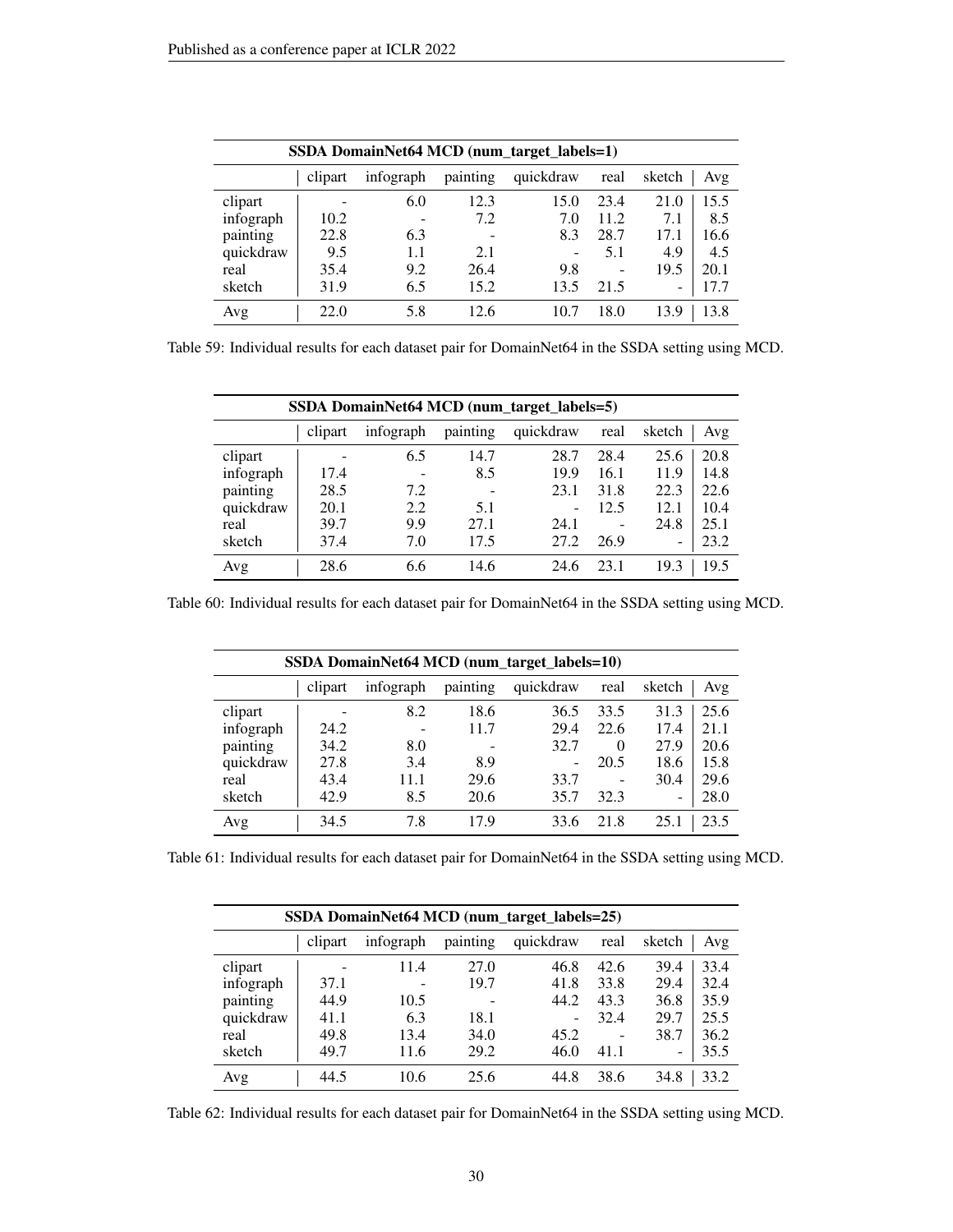|           | SSDA DomainNet64 NoisyStudent (num_target_labels=1) |           |          |           |                 |                          |      |
|-----------|-----------------------------------------------------|-----------|----------|-----------|-----------------|--------------------------|------|
|           | clipart                                             | infograph | painting | quickdraw | real            | sketch                   | Avg  |
| clipart   |                                                     | 10.5      | 23.5     | 22.5      | 35.8            | 36.6                     | 25.8 |
| infograph | 23.9                                                | -         | 16.2     | 6.7       | 22.9            | 19.1                     | 17.8 |
| painting  | 37.5                                                | 10.8      |          | 8.8       | 41.8            | 29.8                     | 25.7 |
| quickdraw | 23.3                                                | 1.5       | 2.6      |           | 9.5             | 10.9                     | 9.6  |
| real      | 45.2                                                | 12.3      | 36.3     | 12.6      | $\qquad \qquad$ | 32.0                     | 27.7 |
| sketch    | 51.4                                                | 11.5      | 28.5     | 23.3      | 36.3            | $\overline{\phantom{0}}$ | 30.2 |
| Avg       | 36.3                                                | 9.3       | 21.4     | 14.8      | 29.3            | 25.7                     | 22.8 |

Table 63: Individual results for each dataset pair for DomainNet64 in the SSDA setting using NoisyStudent.

| SSDA DomainNet64 NoisyStudent (num_target_labels=5) |         |                 |                          |           |      |                          |      |
|-----------------------------------------------------|---------|-----------------|--------------------------|-----------|------|--------------------------|------|
|                                                     | clipart | infograph       | painting                 | quickdraw | real | sketch                   | Avg  |
| clipart                                             | -       | 11.7            | 26.8                     | 33.5      | 40.0 | 39.8                     | 30.4 |
| infograph                                           | 33.3    | $\qquad \qquad$ | 20.0                     | 19.6      | 30.3 | 24.8                     | 25.6 |
| painting                                            | 44.5    | 11.7            | $\overline{\phantom{0}}$ | 21.6      | 45.8 | 34.0                     | 31.5 |
| quickdraw                                           | 31.9    | 3.1             | 5.6                      | -         | 16.5 | 18.9                     | 15.2 |
| real                                                | 50.8    | 13.4            | 39.1                     | 30.7      |      | 37.2                     | 34.2 |
| sketch                                              | 54.6    | 12.2            | 31.1                     | 33.5      | 41.5 | $\overline{\phantom{0}}$ | 34.6 |
| Avg                                                 | 43.0    | 10.4            | 24.5                     | 27.8      | 34.8 | 30.9                     | 28.6 |

Table 64: Individual results for each dataset pair for DomainNet64 in the SSDA setting using NoisyStudent.

| SSDA DomainNet64 NoisyStudent (num_target_labels=10) |         |           |          |           |      |                          |      |
|------------------------------------------------------|---------|-----------|----------|-----------|------|--------------------------|------|
|                                                      | clipart | infograph | painting | quickdraw | real | sketch                   | Avg  |
| clipart                                              |         | 12.9      | 29.6     | 42.6      | 43.8 | 43.0                     | 34.4 |
| infograph                                            | 40.6    |           | 25.4     | 33.3      | 36.1 | 30.6                     | 33.2 |
| painting                                             | 49.2    | 13.3      |          | 32.4      | 48.9 | 38.6                     | 36.5 |
| quickdraw                                            | 38.8    | 5.1       | 13.3     |           | 22.3 | 24.8                     | 20.9 |
| real                                                 | 55.3    | 15.2      | 40.7     | 39.4      | -    | 40.8                     | 38.3 |
| sketch                                               | 57.9    | 14.0      | 34.6     | 40.8      | 45.4 | $\overline{\phantom{0}}$ | 38.5 |
| Avg                                                  | 48.4    | 12.1      | 28.7     | 37.7      | 39.3 | 35.6                     | 33.6 |

Table 65: Individual results for each dataset pair for DomainNet64 in the SSDA setting using NoisyStudent.

|           | SSDA DomainNet64 NoisyStudent (num_target_labels=25) |           |          |                          |      |                                  |  |
|-----------|------------------------------------------------------|-----------|----------|--------------------------|------|----------------------------------|--|
|           | clipart                                              | infograph | painting | quickdraw                | real | sketch<br>Avg                    |  |
| clipart   |                                                      | 16.1      | 37.1     | 52.3                     | 50.3 | 40.8<br>48.2                     |  |
| infograph | 51.4                                                 |           | 33.9     | 48.0                     | 45.8 | 39.4<br>43.7                     |  |
| painting  | 56.7                                                 | 16.0      |          | 46.7                     | 54.6 | 43.8<br>44.8                     |  |
| quickdraw | 48.7                                                 | 9.4       | 21.6     | $\overline{\phantom{0}}$ | 38.0 | 37.4<br>31.0                     |  |
| real      | 60.2                                                 | 17.9      | 45.4     | 51.0                     |      | 44.3<br>47.1                     |  |
| sketch    | 61.8                                                 | 17.3      | 41.6     | 51.6                     | 51.7 | 44.8<br>$\overline{\phantom{0}}$ |  |
| Avg       | 55.8                                                 | 15.3      | 35.9     | 49.9                     | 48.1 | 41.4<br>43.4                     |  |

Table 66: Individual results for each dataset pair for DomainNet64 in the SSDA setting using NoisyStudent.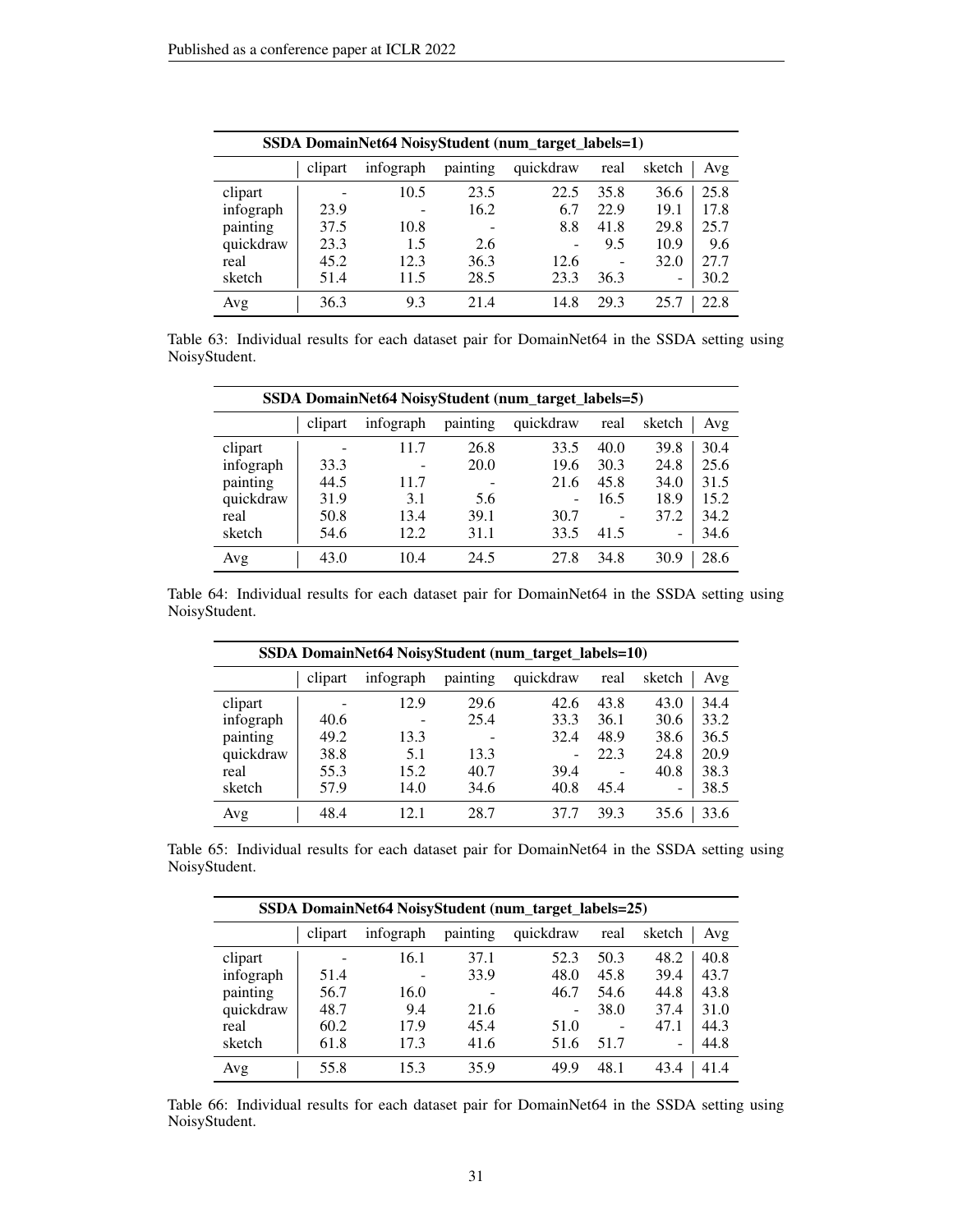| <b>SSL DigitFive AdaMatch (num_target_labels=1)</b> |              |  |  |  |
|-----------------------------------------------------|--------------|--|--|--|
|                                                     | Accuracy     |  |  |  |
| mnist                                               | 97.8         |  |  |  |
| mnistm                                              | 10.1         |  |  |  |
| svhn<br>syndigit                                    | 39.8<br>99.2 |  |  |  |
| usps                                                | 96.3         |  |  |  |
| Avg                                                 | 68 6         |  |  |  |

Table 67: Individual results for each dataset pair for DigitFive in the SSL setting using AdaMatch.

| <b>SSL DigitFive AdaMatch (num_target_labels=5)</b> |          |  |  |  |  |
|-----------------------------------------------------|----------|--|--|--|--|
|                                                     | Accuracy |  |  |  |  |
| mnist                                               | 98.0     |  |  |  |  |
| mnistm                                              | 97.3     |  |  |  |  |
| svhn                                                | 96.3     |  |  |  |  |
| syndigit                                            | 99.1     |  |  |  |  |
| usps                                                | 95.5     |  |  |  |  |
| Avg                                                 | 97.2     |  |  |  |  |

Table 68: Individual results for each dataset pair for DigitFive in the SSL setting using AdaMatch.

| SSL DigitFive AdaMatch (num_target_labels=10) |          |  |  |  |
|-----------------------------------------------|----------|--|--|--|
|                                               | Accuracy |  |  |  |
| mnist                                         | 99.2     |  |  |  |
| mnistm                                        | 97.1     |  |  |  |
| svhn                                          | 95.7     |  |  |  |
| syndigit                                      | 99.4     |  |  |  |
| usps                                          | 96.5     |  |  |  |
| Avg                                           | 97 6     |  |  |  |

Table 69: Individual results for each dataset pair for DigitFive in the SSL setting using AdaMatch.

| SSL DigitFive AdaMatch (num_target_labels=25) |          |  |  |  |  |
|-----------------------------------------------|----------|--|--|--|--|
|                                               | Accuracy |  |  |  |  |
| mnist                                         | 99.2     |  |  |  |  |
| mnistm                                        | 98.8     |  |  |  |  |
| svhn                                          | 95.2     |  |  |  |  |
| syndigit                                      | 97.8     |  |  |  |  |
| usps                                          | 97.3     |  |  |  |  |
| Avg                                           | 97.7     |  |  |  |  |

Table 70: Individual results for each dataset pair for DigitFive in the SSL setting using AdaMatch.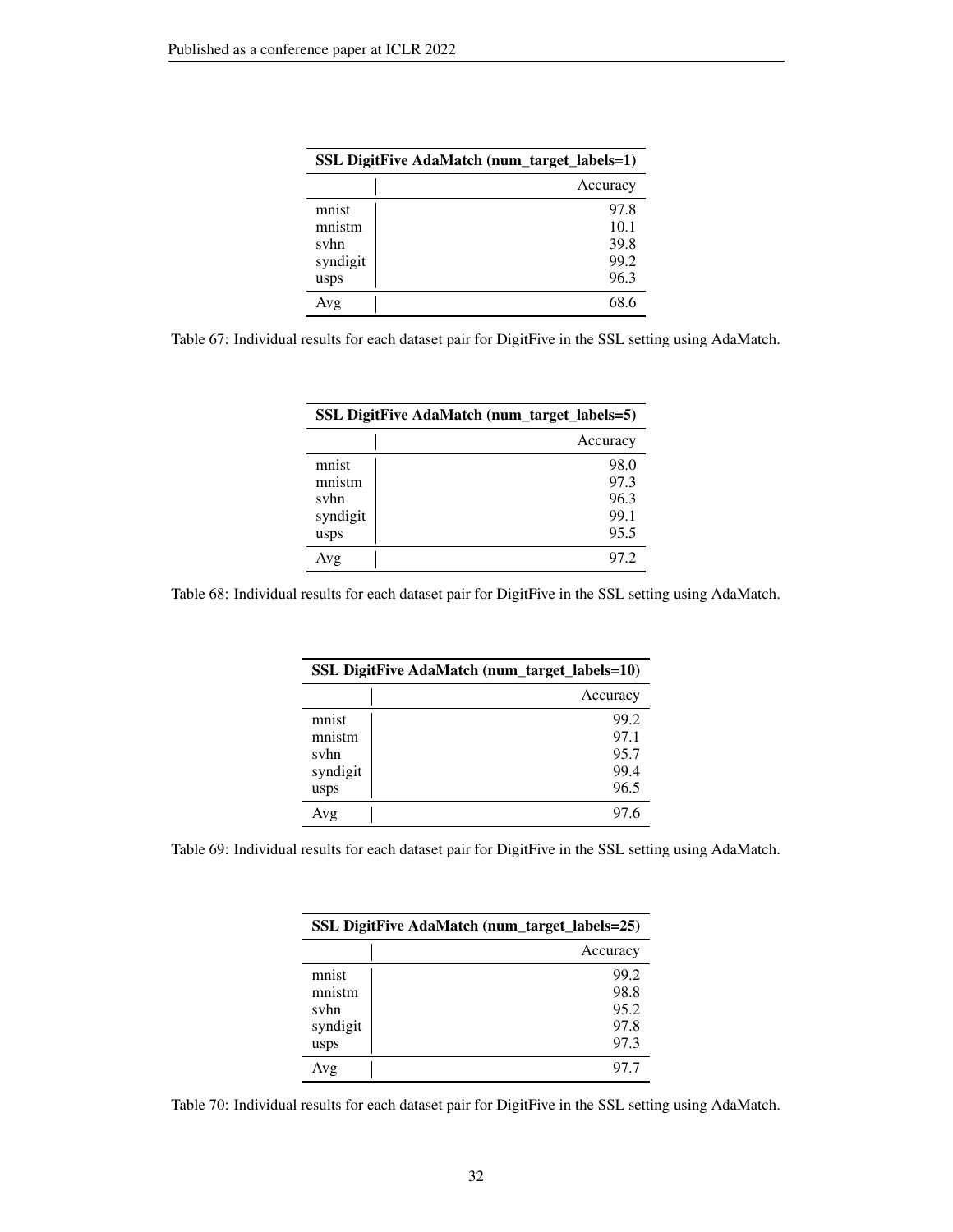| <b>SSL DigitFive BaselineBN</b> (num_target_labels=1) |          |
|-------------------------------------------------------|----------|
|                                                       | Accuracy |
| mnist                                                 | 64.4     |
| mnistm                                                | 14.6     |
| svhn                                                  | 16.9     |
| syndigit                                              | 41.0     |
| usps                                                  | 63.0     |
| Avg                                                   | 40.0     |

Table 71: Individual results for each dataset pair for DigitFive in the SSL setting using BaselineBN.

| <b>SSL DigitFive BaselineBN</b> (num_target_labels=5) |          |
|-------------------------------------------------------|----------|
|                                                       | Accuracy |
| mnist                                                 | 83.2     |
| mnistm                                                | 29.9     |
| svhn                                                  | 36.5     |
| syndigit                                              | 77.9     |
| usps                                                  | 81.9     |
| Avg                                                   | 61 9     |

Table 72: Individual results for each dataset pair for DigitFive in the SSL setting using BaselineBN.

| <b>SSL DigitFive Baseline BN</b> (num_target_labels=10) |          |
|---------------------------------------------------------|----------|
|                                                         | Accuracy |
| mnist                                                   | 91.1     |
| mnistm                                                  | 51.5     |
| svhn                                                    | 54.0     |
| syndigit                                                | 83.5     |
| usps                                                    | 88.5     |
| Avg                                                     | 73 7     |

Table 73: Individual results for each dataset pair for DigitFive in the SSL setting using BaselineBN.

| <b>SSL DigitFive BaselineBN</b> (num_target_labels=25) |          |
|--------------------------------------------------------|----------|
|                                                        | Accuracy |
| mnist                                                  | 95.3     |
| mnistm                                                 | 78.3     |
| svhn                                                   | 69.5     |
| syndigit                                               | 94.4     |
| usps                                                   | 94.3     |
| Avg                                                    | 86 4     |

Table 74: Individual results for each dataset pair for DigitFive in the SSL setting using BaselineBN.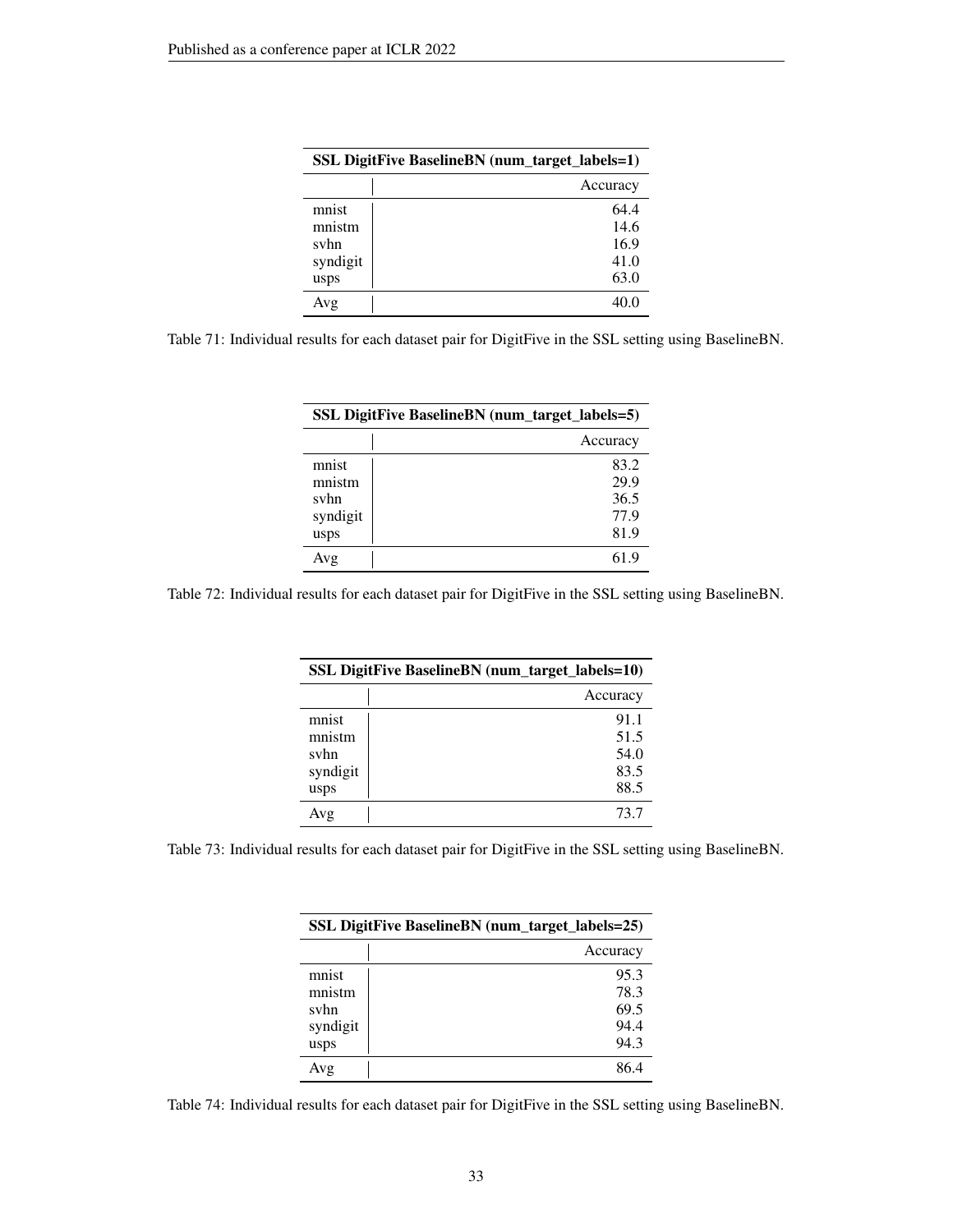| SSL DigitFive FixMatch+ (num_target_labels=1) |          |
|-----------------------------------------------|----------|
|                                               | Accuracy |
| mnist                                         | 97.8     |
| mnistm                                        | 9.9      |
| svhn                                          | 31.5     |
| syndigit                                      | 37.9     |
| usps                                          | 80.4     |
| Avg                                           | 51.5     |

Table 75: Individual results for each dataset pair for DigitFive in the SSL setting using FixMatch+.

| SSL DigitFive FixMatch+ (num_target_labels=5) |          |
|-----------------------------------------------|----------|
|                                               | Accuracy |
| mnist                                         | 97.9     |
| mnistm                                        | 97.4     |
| svhn                                          | 82.2     |
| syndigit                                      | 99.1     |
| usps                                          | 97.2     |
| Avg                                           | 94 S     |

Table 76: Individual results for each dataset pair for DigitFive in the SSL setting using FixMatch+.

| SSL DigitFive FixMatch+ (num_target_labels=10) |          |
|------------------------------------------------|----------|
|                                                | Accuracy |
| mnist                                          | 99.3     |
| mnistm                                         | 98.9     |
| svhn                                           | 96.8     |
| syndigit                                       | 99.5     |
| usps                                           | 97.0     |
| Avg                                            | 98.3     |

Table 77: Individual results for each dataset pair for DigitFive in the SSL setting using FixMatch+.

| SSL DigitFive FixMatch+ (num_target_labels=25) |          |
|------------------------------------------------|----------|
|                                                | Accuracy |
| mnist                                          | 99.2     |
| mnistm                                         | 98.8     |
| svhn                                           | 95.9     |
| syndigit                                       | 99.4     |
| usps                                           | 97.2     |
| Avg                                            | 98.1     |

Table 78: Individual results for each dataset pair for DigitFive in the SSL setting using FixMatch+.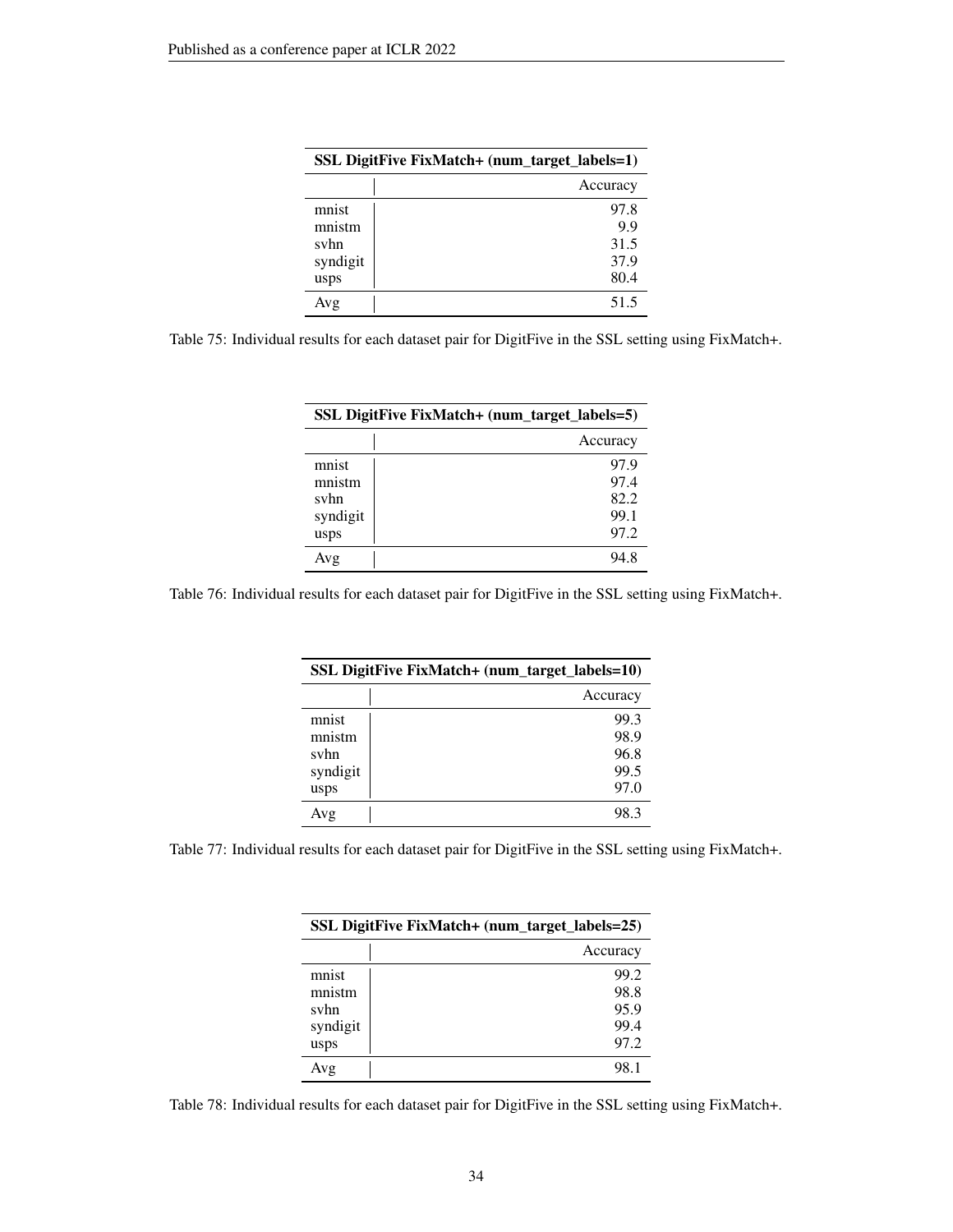| SSL DigitFive MCD (num_target_labels=1) |          |
|-----------------------------------------|----------|
|                                         | Accuracy |
| mnist                                   | 61.6     |
| mnistm                                  | 10.4     |
| svhn                                    | 8.5      |
| syndigit                                | 9.7      |
| usps                                    | 46.8     |
| Avg                                     | 27.4     |

Table 79: Individual results for each dataset pair for DigitFive in the SSL setting using MCD.

| SSL DigitFive MCD (num_target_labels=5) |          |
|-----------------------------------------|----------|
|                                         | Accuracy |
| mnist                                   | 90.9     |
| mnistm                                  | 18.8     |
| svhn                                    | 11.5     |
| syndigit                                | 40.5     |
| usps                                    | 92.5     |
| Avg                                     | 50.8     |

Table 80: Individual results for each dataset pair for DigitFive in the SSL setting using MCD.

| <b>SSL DigitFive MCD (num_target_labels=10)</b> |          |
|-------------------------------------------------|----------|
|                                                 | Accuracy |
| mnist                                           | 94.8     |
| mnistm                                          | 80.4     |
| svhn                                            | 31.4     |
| syndigit                                        | 92.4     |
| usps                                            | 92.8     |
| Avg                                             | 78.4     |

Table 81: Individual results for each dataset pair for DigitFive in the SSL setting using MCD.

| SSL DigitFive MCD (num_target_labels=25) |          |
|------------------------------------------|----------|
|                                          | Accuracy |
| mnist                                    | 97.1     |
| mnistm                                   | 94.4     |
| svhn                                     | 82.3     |
| syndigit                                 | 96.6     |
| usps                                     | 94.6     |
| Avg                                      | 93.0     |

Table 82: Individual results for each dataset pair for DigitFive in the SSL setting using MCD.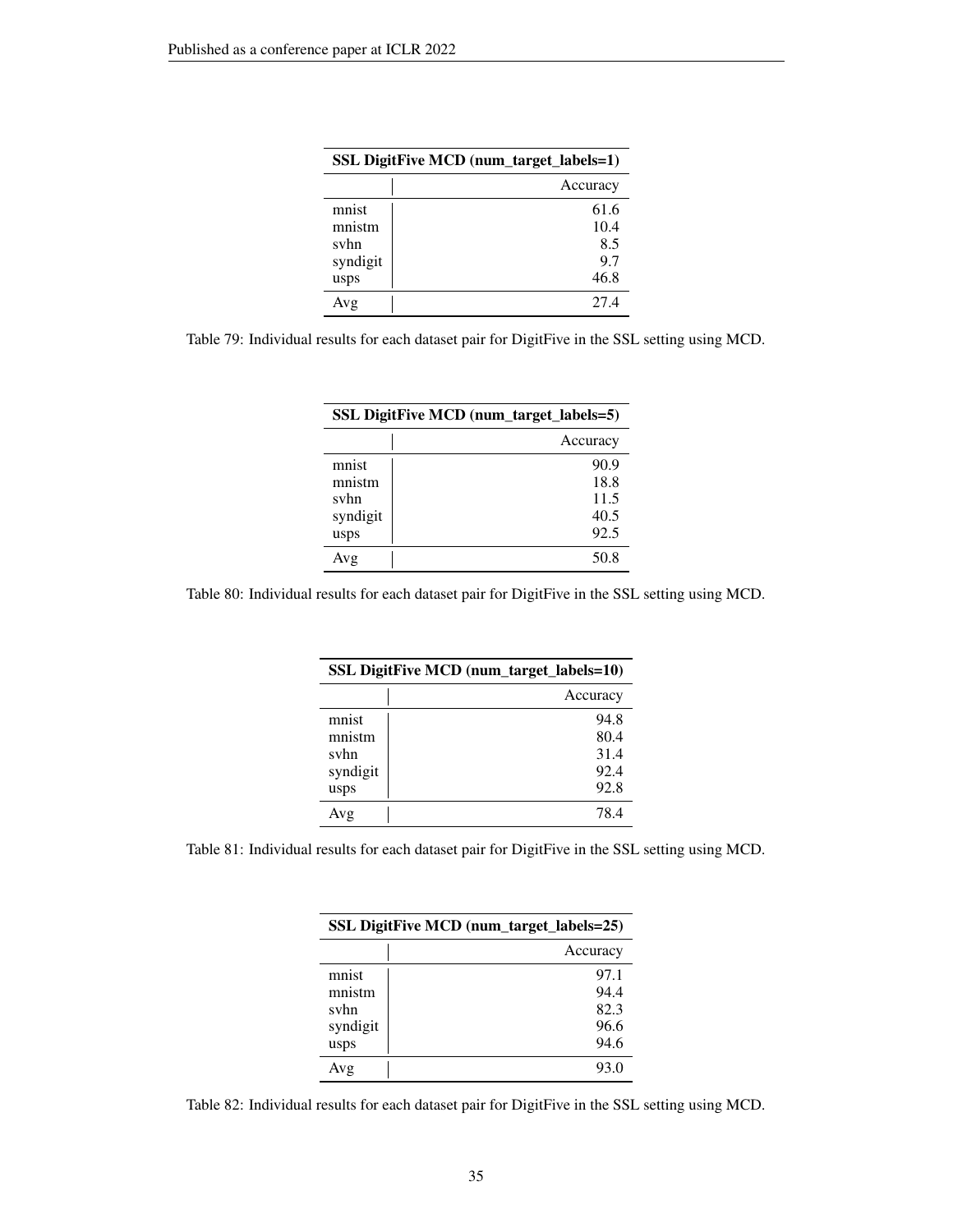| <b>SSL DigitFive NoisyStudent (num_target_labels=1)</b> |          |
|---------------------------------------------------------|----------|
|                                                         | Accuracy |
| mnist                                                   | 71.2     |
| mnistm                                                  | 13.1     |
| svhn                                                    | 16.2     |
| syndigit                                                | 40.8     |
| usps                                                    | 75.0     |
| Avg                                                     | 43.3     |

Table 83: Individual results for each dataset pair for DigitFive in the SSL setting using NoisyStudent.

| <b>SSL DigitFive NoisyStudent (num_target_labels=5)</b> |          |
|---------------------------------------------------------|----------|
|                                                         | Accuracy |
| mnist                                                   | 91.0     |
| mnistm                                                  | 29.6     |
| svhn                                                    | 41.9     |
| syndigit                                                | 84.5     |
| usps                                                    | 89.7     |
| Avg                                                     | 67.3     |

Table 84: Individual results for each dataset pair for DigitFive in the SSL setting using NoisyStudent.

| <b>SSL DigitFive NoisyStudent (num_target_labels=10)</b> |          |
|----------------------------------------------------------|----------|
|                                                          | Accuracy |
| mnist                                                    | 96.8     |
| mnistm                                                   | 59.9     |
| svhn                                                     | 62.0     |
| syndigit                                                 | 90.9     |
| usps                                                     | 92.9     |
| Avg                                                      | 80 5     |

Table 85: Individual results for each dataset pair for DigitFive in the SSL setting using NoisyStudent.

| SSL DigitFive NoisyStudent (num_target_labels=25) |          |
|---------------------------------------------------|----------|
|                                                   | Accuracy |
| mnist                                             | 97.9     |
| mnistm                                            | 90.5     |
| svhn                                              | 80.0     |
| syndigit                                          | 95.9     |
| usps                                              | 96.3     |
| Avg                                               | 92.1     |

Table 86: Individual results for each dataset pair for DigitFive in the SSL setting using NoisyStudent.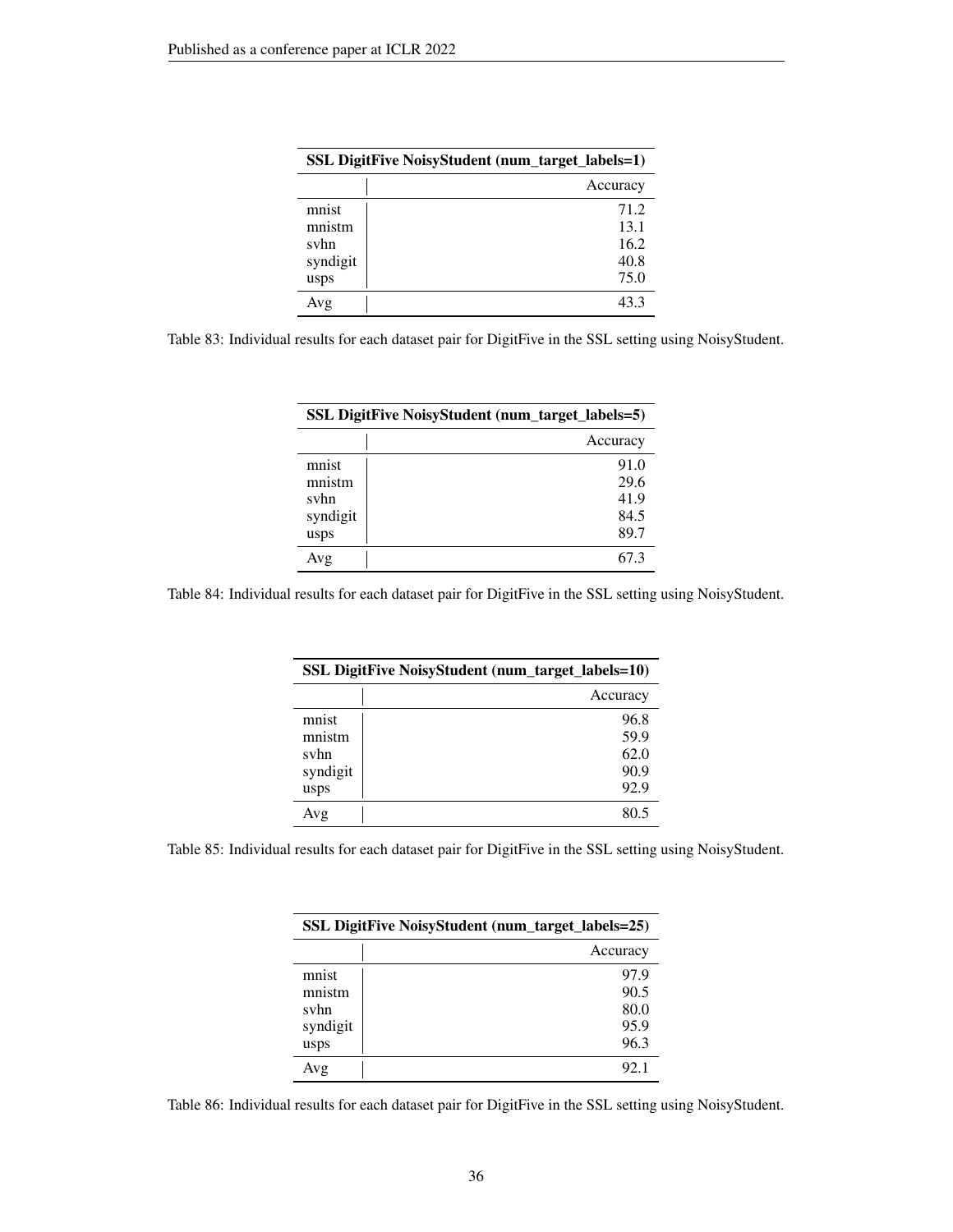| SSL DomainNet224 AdaMatch (num_target_labels=1) |          |
|-------------------------------------------------|----------|
|                                                 | Accuracy |
| clipart                                         | 10.5     |
| infograph                                       | 1.5      |
| painting                                        | 3.9      |
| quickdraw                                       | 18.7     |
| real                                            | 8.3      |
| sketch                                          | 6.5      |
| Avg                                             | 82       |

Table 87: Individual results for each dataset pair for DomainNet224 in the SSL setting using AdaMatch.

| SSL DomainNet224 AdaMatch (num_target_labels=5) |          |
|-------------------------------------------------|----------|
|                                                 | Accuracy |
| clipart                                         | 41.5     |
| infograph                                       | 4.0      |
| painting                                        | 13.0     |
| quickdraw                                       | 42.0     |
| real                                            | 28.6     |
| sketch                                          | 25.1     |
| Avg                                             | 25.7     |

Table 88: Individual results for each dataset pair for DomainNet224 in the SSL setting using AdaMatch.

| SSL DomainNet224 AdaMatch (num_target_labels=10) |          |
|--------------------------------------------------|----------|
|                                                  | Accuracy |
| clipart                                          | 51.8     |
| infograph                                        | 5.8      |
| painting                                         | 21.7     |
| quickdraw                                        | 51.5     |
| real                                             | 42.4     |
| sketch                                           | 36.5     |
| Avg                                              | 35.0     |

Table 89: Individual results for each dataset pair for DomainNet224 in the SSL setting using AdaMatch.

| SSL DomainNet224 AdaMatch (num_target_labels=25) |          |
|--------------------------------------------------|----------|
|                                                  | Accuracy |
| clipart                                          | 62.6     |
| infograph                                        | 10.3     |
| painting                                         | 39.5     |
| quickdraw                                        | 59.8     |
| real                                             | 56.5     |
| sketch                                           | 49.6     |
| Avg                                              | 46.4     |

Table 90: Individual results for each dataset pair for DomainNet224 in the SSL setting using AdaMatch.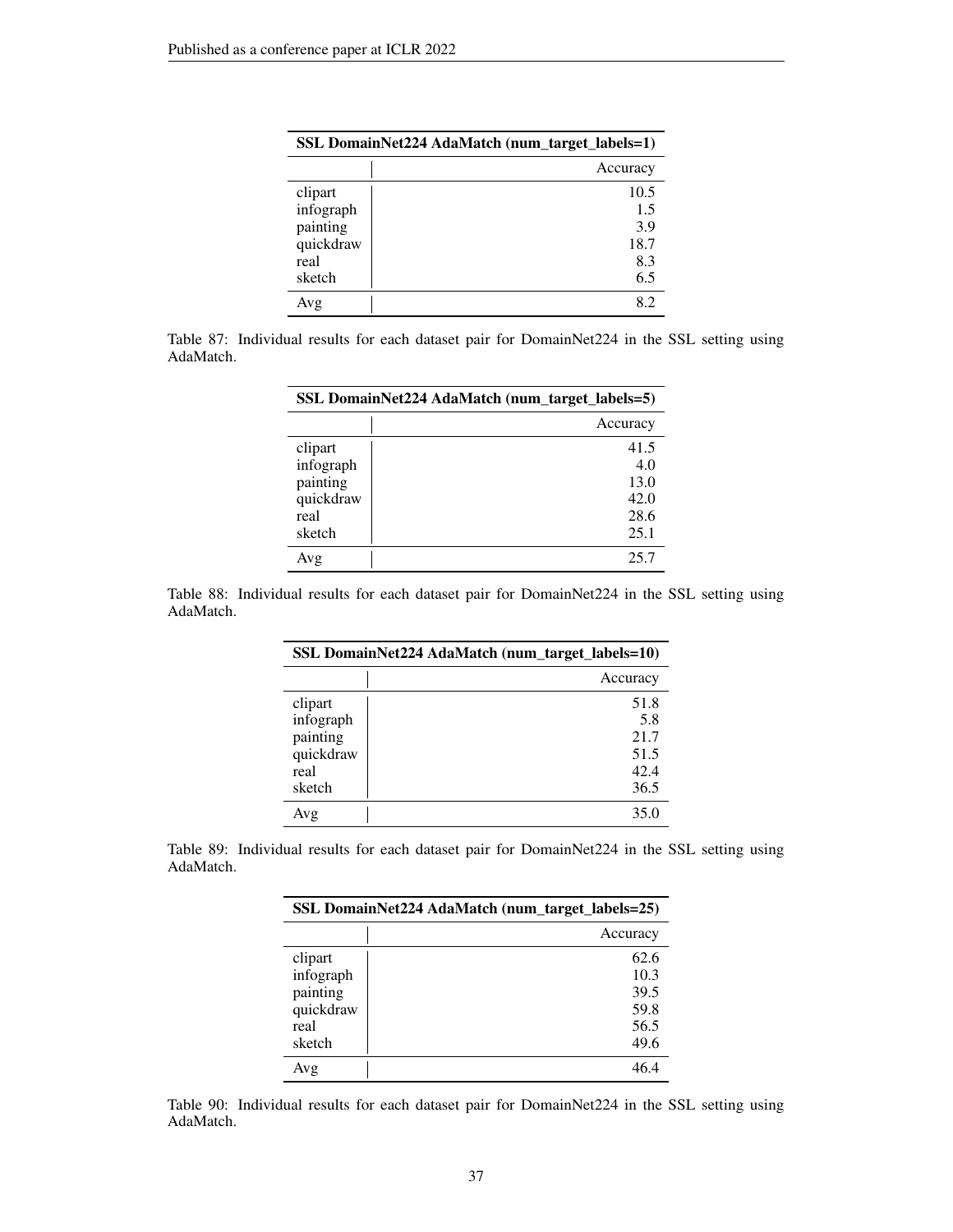| SSL DomainNet224 BaselineBN (num_target_labels=1) |          |
|---------------------------------------------------|----------|
|                                                   | Accuracy |
| clipart                                           | 7.4      |
| infograph                                         | 1.3      |
| painting                                          | 3.4      |
| quickdraw                                         | 14.5     |
| real                                              | 7.0      |
| sketch                                            | 5.3      |
| Avg                                               |          |

Table 91: Individual results for each dataset pair for DomainNet224 in the SSL setting using BaselineBN.

| SSL DomainNet224 BaselineBN (num_target_labels=5) |          |
|---------------------------------------------------|----------|
|                                                   | Accuracy |
| clipart                                           | 26.6     |
| infograph                                         | 3.3      |
| painting                                          | 9.1      |
| quickdraw                                         | 33.1     |
| real                                              | 20.1     |
| sketch                                            | 16.6     |
| Avg                                               | 18.1     |

Table 92: Individual results for each dataset pair for DomainNet224 in the SSL setting using BaselineBN.

| SSL DomainNet224 BaselineBN (num_target_labels=10) |          |
|----------------------------------------------------|----------|
|                                                    | Accuracy |
| clipart                                            | 37.9     |
| infograph                                          | 5.0      |
| painting                                           | 13.5     |
| quickdraw                                          | 42.6     |
| real                                               | 31.1     |
| sketch                                             | 26.9     |
| Avg                                                | 26.2     |

Table 93: Individual results for each dataset pair for DomainNet224 in the SSL setting using BaselineBN.

| SSL DomainNet224 BaselineBN (num_target_labels=25) |          |
|----------------------------------------------------|----------|
|                                                    | Accuracy |
| clipart                                            | 53.2     |
| infograph                                          | 8.2      |
| painting                                           | 28.0     |
| quickdraw                                          | 53.8     |
| real                                               | 46.2     |
| sketch                                             | 41.4     |
| Avg                                                | 38.5     |

Table 94: Individual results for each dataset pair for DomainNet224 in the SSL setting using BaselineBN.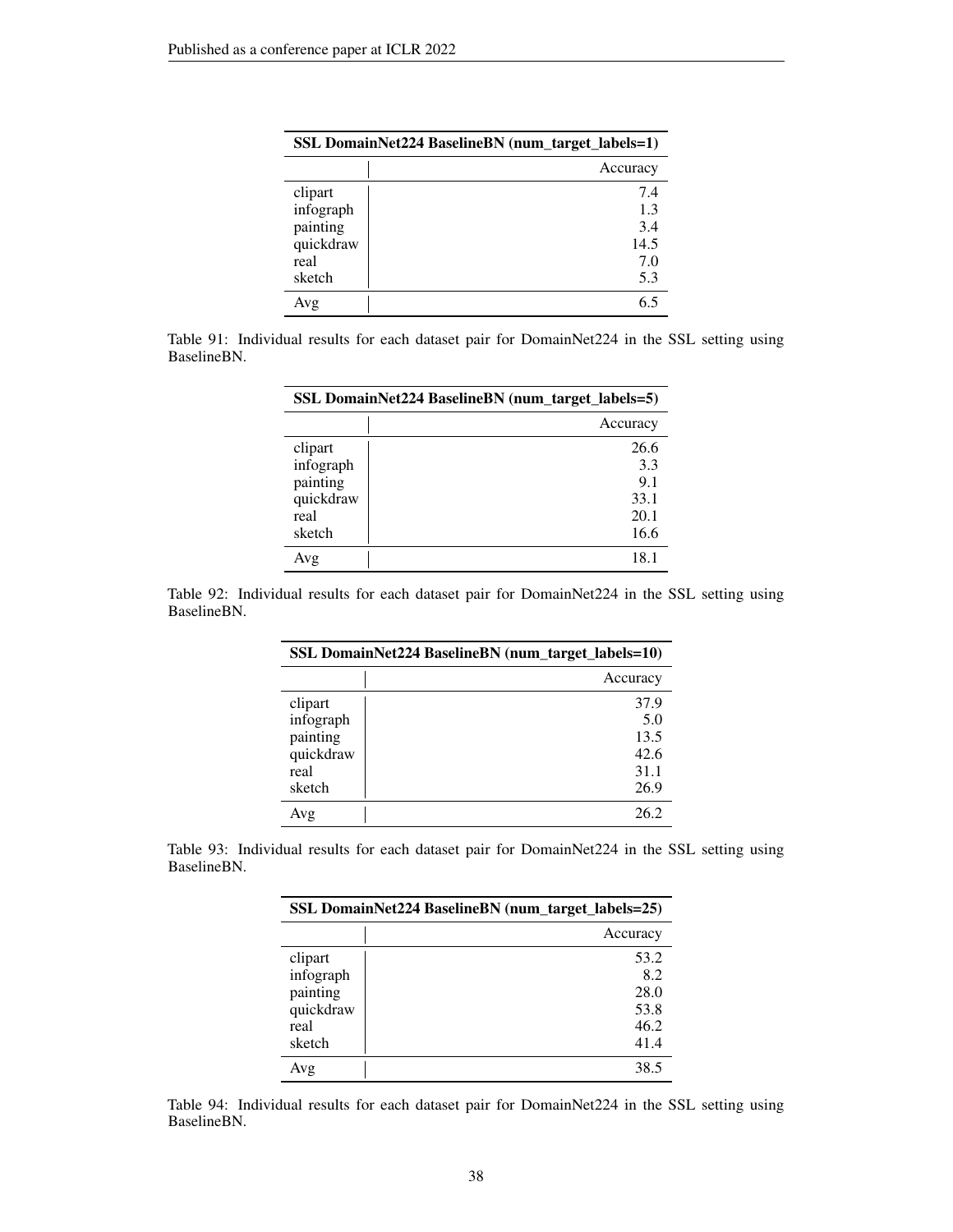| SSL DomainNet224 FixMatch+ (num_target_labels=1) |          |  |  |
|--------------------------------------------------|----------|--|--|
|                                                  | Accuracy |  |  |
| clipart                                          | 9.3      |  |  |
| infograph                                        | 1.4      |  |  |
| painting                                         | 3.6      |  |  |
| quickdraw                                        | 17.8     |  |  |
| real                                             | 7.6      |  |  |
| sketch                                           | 6.1      |  |  |
| Avg                                              | 7.6      |  |  |

Table 95: Individual results for each dataset pair for DomainNet224 in the SSL setting using FixMatch+.

| SSL DomainNet224 FixMatch+ (num_target_labels=5) |          |  |  |
|--------------------------------------------------|----------|--|--|
|                                                  | Accuracy |  |  |
| clipart                                          | 40.2     |  |  |
| infograph                                        | 3.5      |  |  |
| painting                                         | 10.5     |  |  |
| quickdraw                                        | 41.6     |  |  |
| real                                             | 26.7     |  |  |
| sketch                                           | 22.7     |  |  |
| Avg                                              | 24.2     |  |  |

Table 96: Individual results for each dataset pair for DomainNet224 in the SSL setting using FixMatch+.

| SSL DomainNet224 FixMatch+ (num_target_labels=10) |          |  |  |
|---------------------------------------------------|----------|--|--|
|                                                   | Accuracy |  |  |
| clipart                                           | 50.6     |  |  |
| infograph                                         | 5.1      |  |  |
| painting                                          | 15.7     |  |  |
| quickdraw                                         | 50.7     |  |  |
| real                                              | 38.4     |  |  |
| sketch                                            | 33.5     |  |  |
| Avg                                               | 32.3     |  |  |

Table 97: Individual results for each dataset pair for DomainNet224 in the SSL setting using FixMatch+.

| SSL DomainNet224 FixMatch+ (num_target_labels=25) |          |  |
|---------------------------------------------------|----------|--|
|                                                   | Accuracy |  |
| clipart                                           | 60.5     |  |
| infograph                                         | 8.5      |  |
| painting                                          | 32.2     |  |
| quickdraw                                         | 58.3     |  |
| real                                              | 51.2     |  |
| sketch                                            | 46.5     |  |
| Avg                                               | 42.9     |  |

Table 98: Individual results for each dataset pair for DomainNet224 in the SSL setting using FixMatch+.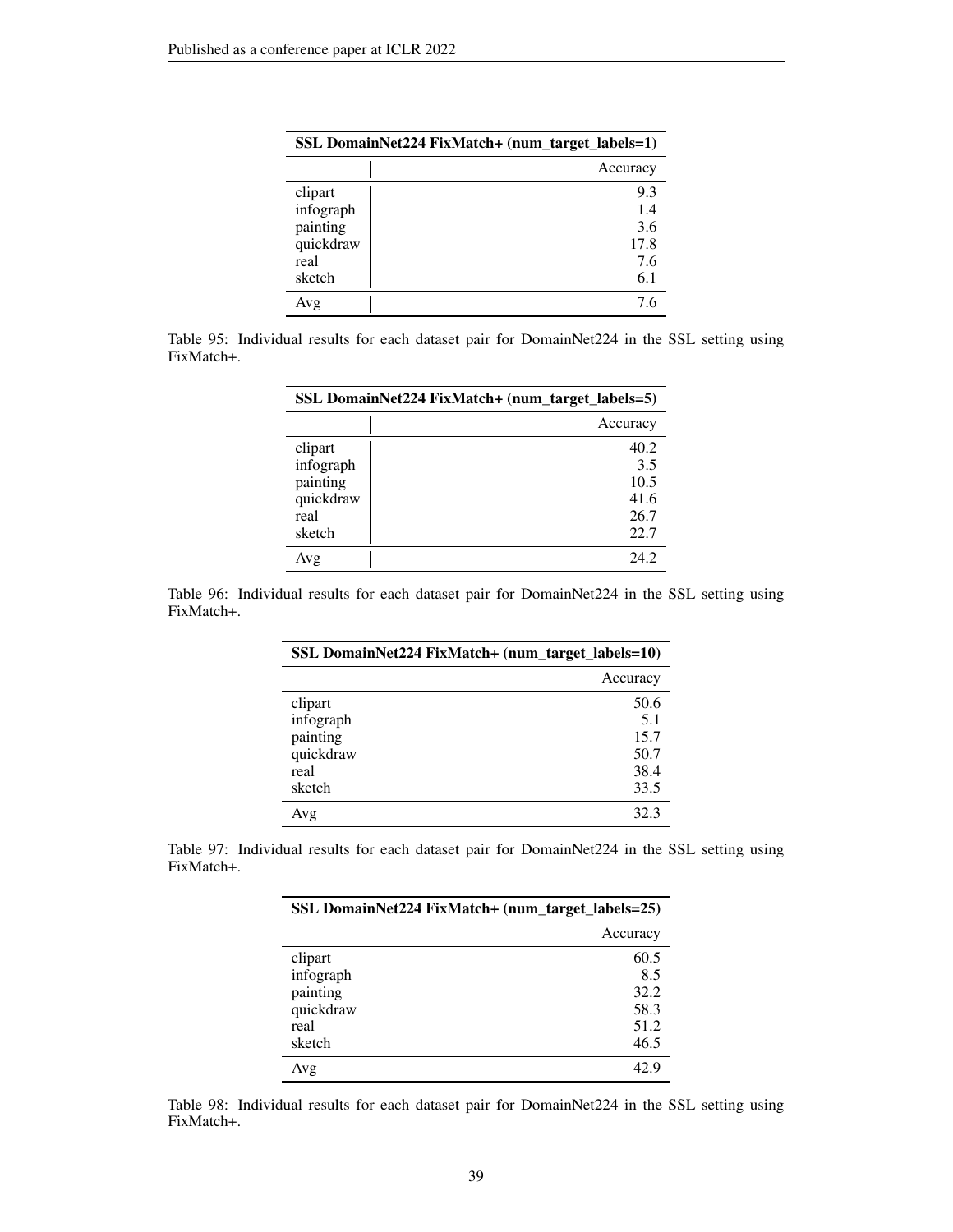| SSL DomainNet224 MCD (num_target_labels=1) |          |  |  |  |
|--------------------------------------------|----------|--|--|--|
|                                            | Accuracy |  |  |  |
| clipart                                    | 2.3      |  |  |  |
| infograph                                  | 0.9      |  |  |  |
| painting                                   | 1.7      |  |  |  |
| quickdraw                                  | 7.5      |  |  |  |
| real                                       | 3.0      |  |  |  |
| sketch                                     | 1.2      |  |  |  |
| Avg                                        | 28       |  |  |  |

|  | Table 99: Individual results for each dataset pair for DomainNet224 in the SSL setting using MCD. |  |  |  |  |  |  |  |  |
|--|---------------------------------------------------------------------------------------------------|--|--|--|--|--|--|--|--|
|  |                                                                                                   |  |  |  |  |  |  |  |  |

| SSL DomainNet224 MCD (num_target_labels=5) |          |  |  |
|--------------------------------------------|----------|--|--|
|                                            | Accuracy |  |  |
| clipart                                    | 9.2      |  |  |
| infograph                                  | 1.9      |  |  |
| painting                                   | 3.8      |  |  |
| quickdraw                                  | 25.1     |  |  |
| real                                       | 9.3      |  |  |
| sketch                                     | 4.0      |  |  |
| Avg                                        | χç       |  |  |

Table 100: Individual results for each dataset pair for DomainNet224 in the SSL setting using MCD.

| SSL DomainNet224 MCD (num_target_labels=10) |          |  |
|---------------------------------------------|----------|--|
|                                             | Accuracy |  |
| clipart                                     | 16.4     |  |
| infograph                                   | 3.4      |  |
| painting                                    | 7.1      |  |
| quickdraw                                   | 35.7     |  |
| real                                        | 16.2     |  |
| sketch                                      | 10.6     |  |
| Avg                                         | 14.9     |  |

Table 101: Individual results for each dataset pair for DomainNet224 in the SSL setting using MCD.

| SSL DomainNet224 MCD (num_target_labels=25) |          |  |  |  |
|---------------------------------------------|----------|--|--|--|
|                                             | Accuracy |  |  |  |
| clipart                                     | 31.8     |  |  |  |
| infograph                                   | 5.7      |  |  |  |
| painting                                    | 15.1     |  |  |  |
| quickdraw                                   | 47.4     |  |  |  |
| real                                        | 28.8     |  |  |  |
| sketch                                      | 27.2     |  |  |  |
| Avg                                         | 26.0     |  |  |  |

Table 102: Individual results for each dataset pair for DomainNet224 in the SSL setting using MCD.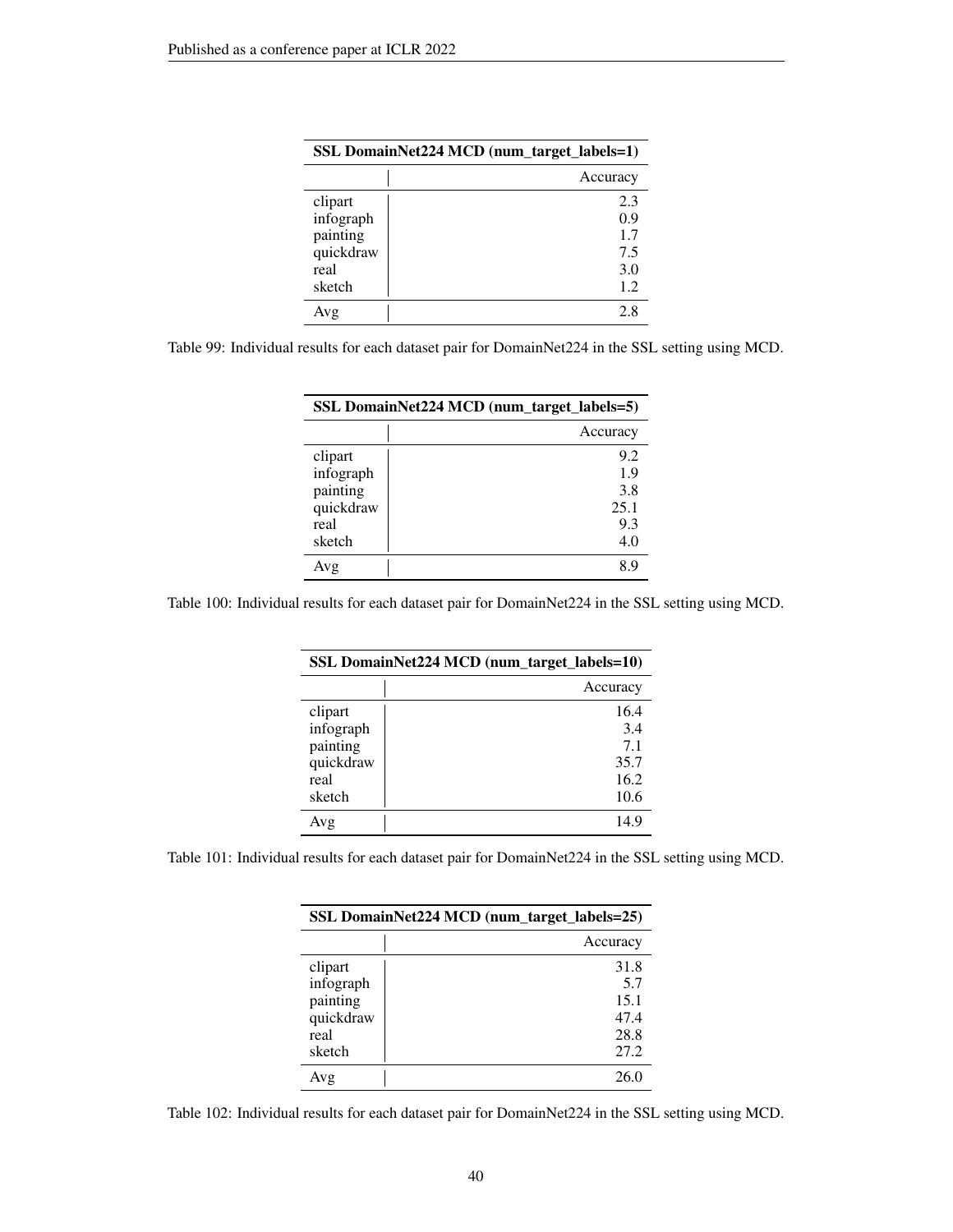|           | SSL DomainNet224 NoisyStudent (num_target_labels=1) |
|-----------|-----------------------------------------------------|
|           | Accuracy                                            |
| clipart   | 9.8                                                 |
| infograph | 1.5                                                 |
| painting  | 4.0                                                 |
| quickdraw | 17.5                                                |
| real      | 8.6                                                 |
| sketch    | 7.1                                                 |
| Avg       |                                                     |

Table 103: Individual results for each dataset pair for DomainNet224 in the SSL setting using NoisyStudent.

| SSL DomainNet224 NoisyStudent (num_target_labels=5) |          |  |  |  |
|-----------------------------------------------------|----------|--|--|--|
|                                                     | Accuracy |  |  |  |
| clipart                                             | 36.4     |  |  |  |
| infograph                                           | 3.9      |  |  |  |
| painting                                            | 13.6     |  |  |  |
| quickdraw                                           | 39.8     |  |  |  |
| real                                                | 27.8     |  |  |  |
| sketch                                              | 24.0     |  |  |  |
| Avg                                                 | 24.2     |  |  |  |

Table 104: Individual results for each dataset pair for DomainNet224 in the SSL setting using NoisyStudent.

| SSL DomainNet224 NoisyStudent (num_target_labels=10) |          |  |  |
|------------------------------------------------------|----------|--|--|
|                                                      | Accuracy |  |  |
| clipart                                              | 48.3     |  |  |
| infograph                                            | 5.6      |  |  |
| painting                                             | 20.9     |  |  |
| quickdraw                                            | 49.6     |  |  |
| real                                                 | 41.5     |  |  |
| sketch                                               | 35.4     |  |  |
| Avg                                                  | 33.6     |  |  |

Table 105: Individual results for each dataset pair for DomainNet224 in the SSL setting using NoisyStudent.

| SSL DomainNet224 NoisyStudent (num_target_labels=25) |          |
|------------------------------------------------------|----------|
|                                                      | Accuracy |
| clipart                                              | 60.8     |
| infograph                                            | 9.7      |
| painting                                             | 38.8     |
| quickdraw                                            | 59.4     |
| real                                                 | 55.2     |
| sketch                                               | 48.5     |
| Avg                                                  | 45.4     |

Table 106: Individual results for each dataset pair for DomainNet224 in the SSL setting using NoisyStudent.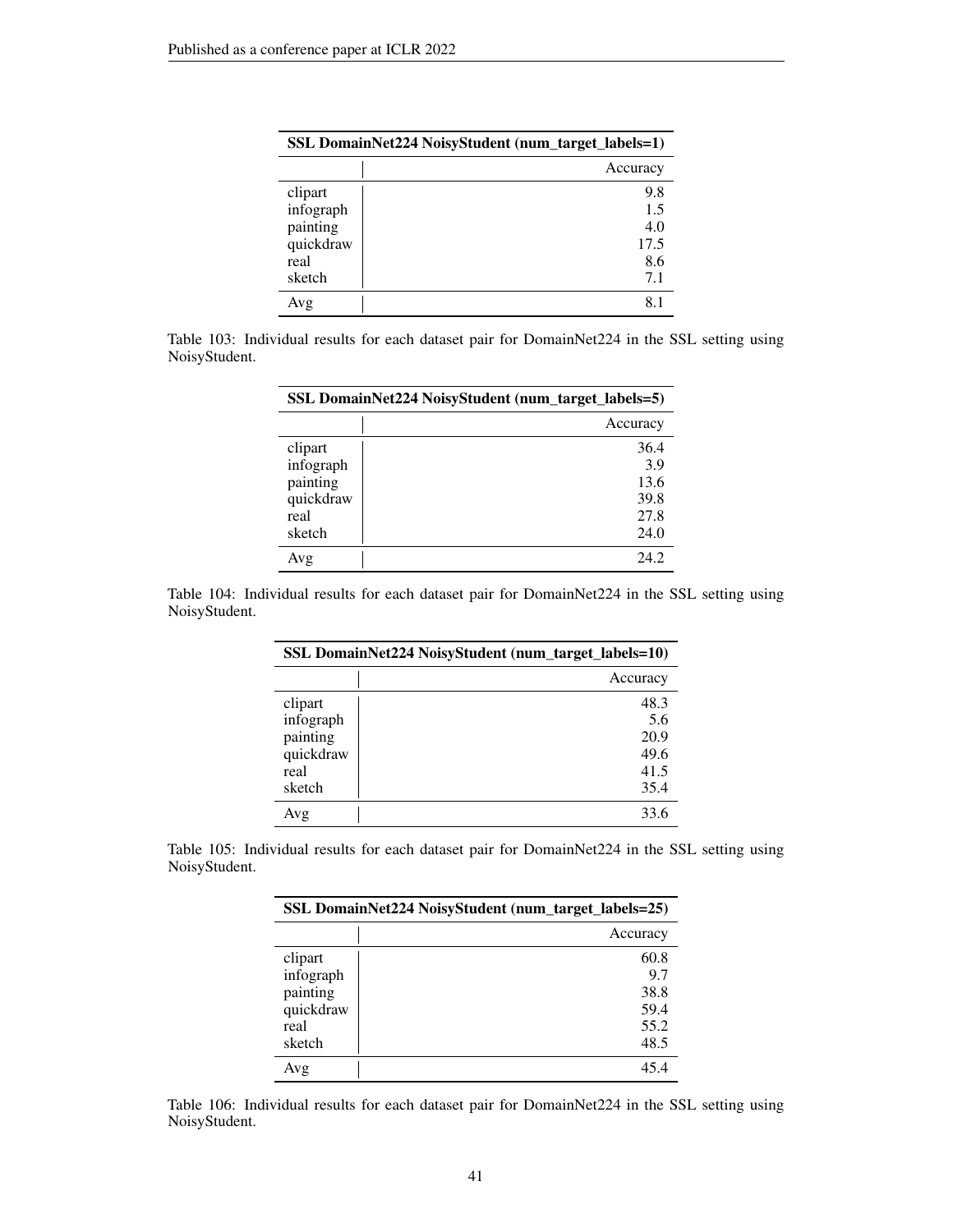| SSL DomainNet64 AdaMatch (num_target_labels=1) |          |
|------------------------------------------------|----------|
|                                                | Accuracy |
| clipart                                        | 10.2     |
| infograph                                      | 1.5      |
| painting                                       | 4.0      |
| quickdraw                                      | 18.9     |
| real                                           | 8.5      |
| sketch                                         | 5.6      |
| Avg                                            | 8.       |

Table 107: Individual results for each dataset pair for DomainNet64 in the SSL setting using AdaMatch.

| SSL DomainNet64 AdaMatch (num_target_labels=5) |          |
|------------------------------------------------|----------|
|                                                | Accuracy |
| clipart                                        | 36.5     |
| infograph                                      | 3.6      |
| painting                                       | 13.3     |
| quickdraw                                      | 41.7     |
| real                                           | 26.9     |
| sketch                                         | 21.0     |
| Avg                                            | 23.8     |

Table 108: Individual results for each dataset pair for DomainNet64 in the SSL setting using AdaMatch.

| SSL DomainNet64 AdaMatch (num_target_labels=10) |          |
|-------------------------------------------------|----------|
|                                                 | Accuracy |
| clipart                                         | 46.4     |
| infograph                                       | 5.8      |
| painting                                        | 20.8     |
| quickdraw                                       | 49.9     |
| real                                            | 37.9     |
| sketch                                          | 29.6     |
| Avg                                             | 31.7     |

Table 109: Individual results for each dataset pair for DomainNet64 in the SSL setting using AdaMatch.

| SSL DomainNet64 AdaMatch (num_target_labels=25) |          |
|-------------------------------------------------|----------|
|                                                 | Accuracy |
| clipart                                         | 56.2     |
| infograph                                       | 9.3      |
| painting                                        | 33.3     |
| quickdraw                                       | 57.7     |
| real                                            | 50.3     |
| sketch                                          | 41.4     |
| Avg                                             | 41.4     |

Table 110: Individual results for each dataset pair for DomainNet64 in the SSL setting using AdaMatch.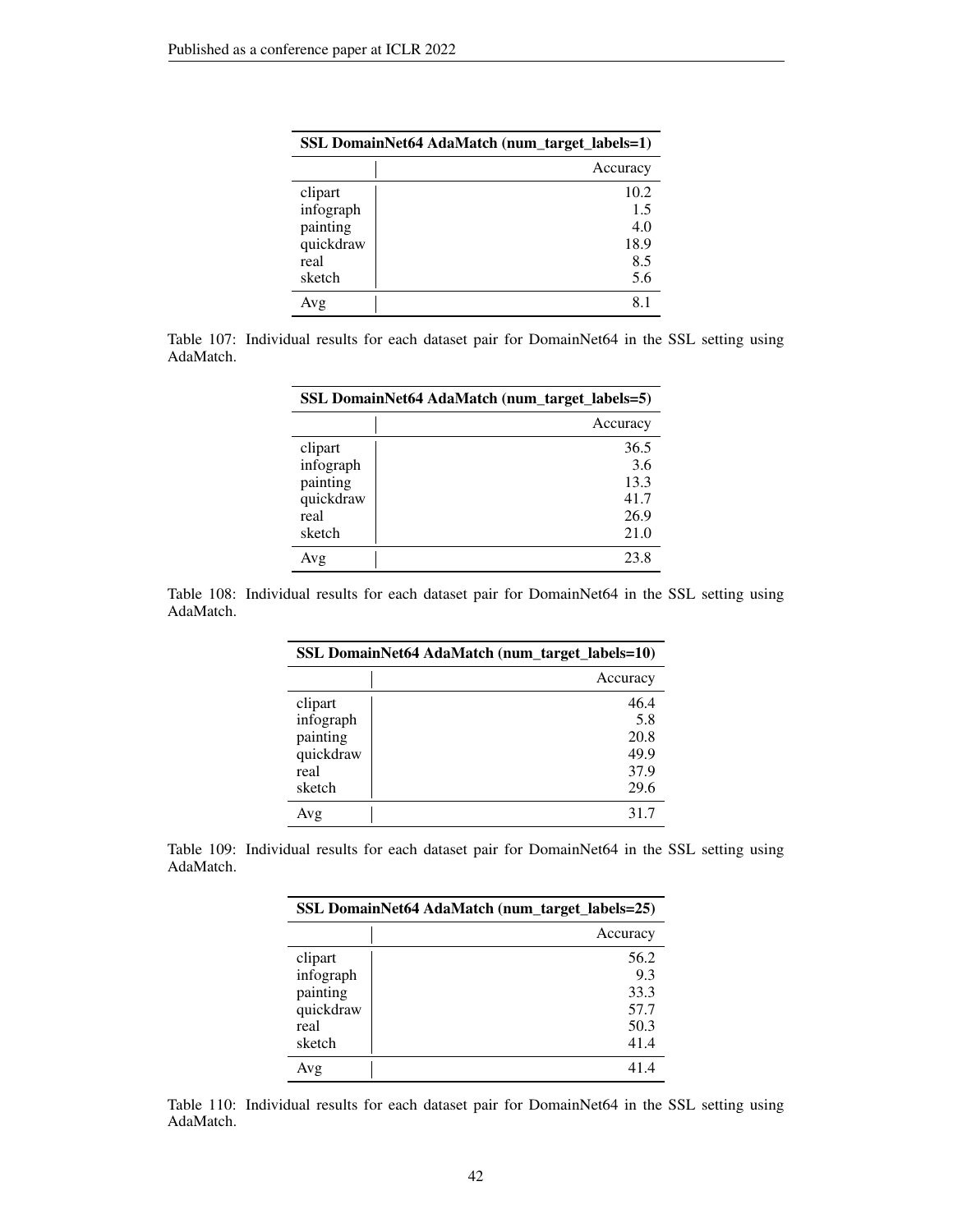| SSL DomainNet64 BaselineBN (num_target_labels=1) |          |
|--------------------------------------------------|----------|
|                                                  | Accuracy |
| clipart                                          | 6.9      |
| infograph                                        | 1.4      |
| painting                                         | 3.1      |
| quickdraw                                        | 13.2     |
| real                                             | 6.6      |
| sketch                                           | 4.3      |
| Avg                                              |          |

Table 111: Individual results for each dataset pair for DomainNet64 in the SSL setting using BaselineBN.

| SSL DomainNet64 BaselineBN (num_target_labels=5) |          |
|--------------------------------------------------|----------|
|                                                  | Accuracy |
| clipart                                          | 23.6     |
| infograph                                        | 3.2      |
| painting                                         | 9.1      |
| quickdraw                                        | 31.2     |
| real                                             | 18.2     |
| sketch                                           | 13.9     |
| Avg                                              | 16.5     |

Table 112: Individual results for each dataset pair for DomainNet64 in the SSL setting using BaselineBN.

| SSL DomainNet64 BaselineBN (num_target_labels=10) |          |
|---------------------------------------------------|----------|
|                                                   | Accuracy |
| clipart                                           | 33.9     |
| infograph                                         | 4.8      |
| painting                                          | 14.2     |
| quickdraw                                         | 40.3     |
| real                                              | 28.2     |
| sketch                                            | 22.1     |
| Avg                                               | 23.9     |

Table 113: Individual results for each dataset pair for DomainNet64 in the SSL setting using BaselineBN.

| SSL DomainNet64 BaselineBN (num_target_labels=25) |          |
|---------------------------------------------------|----------|
|                                                   | Accuracy |
| clipart                                           | 48.2     |
| infograph                                         | 7.8      |
| painting                                          | 25.7     |
| quickdraw                                         | 51.1     |
| real                                              | 41.5     |
| sketch                                            | 34.9     |
| Avg                                               | 34.9     |

Table 114: Individual results for each dataset pair for DomainNet64 in the SSL setting using BaselineBN.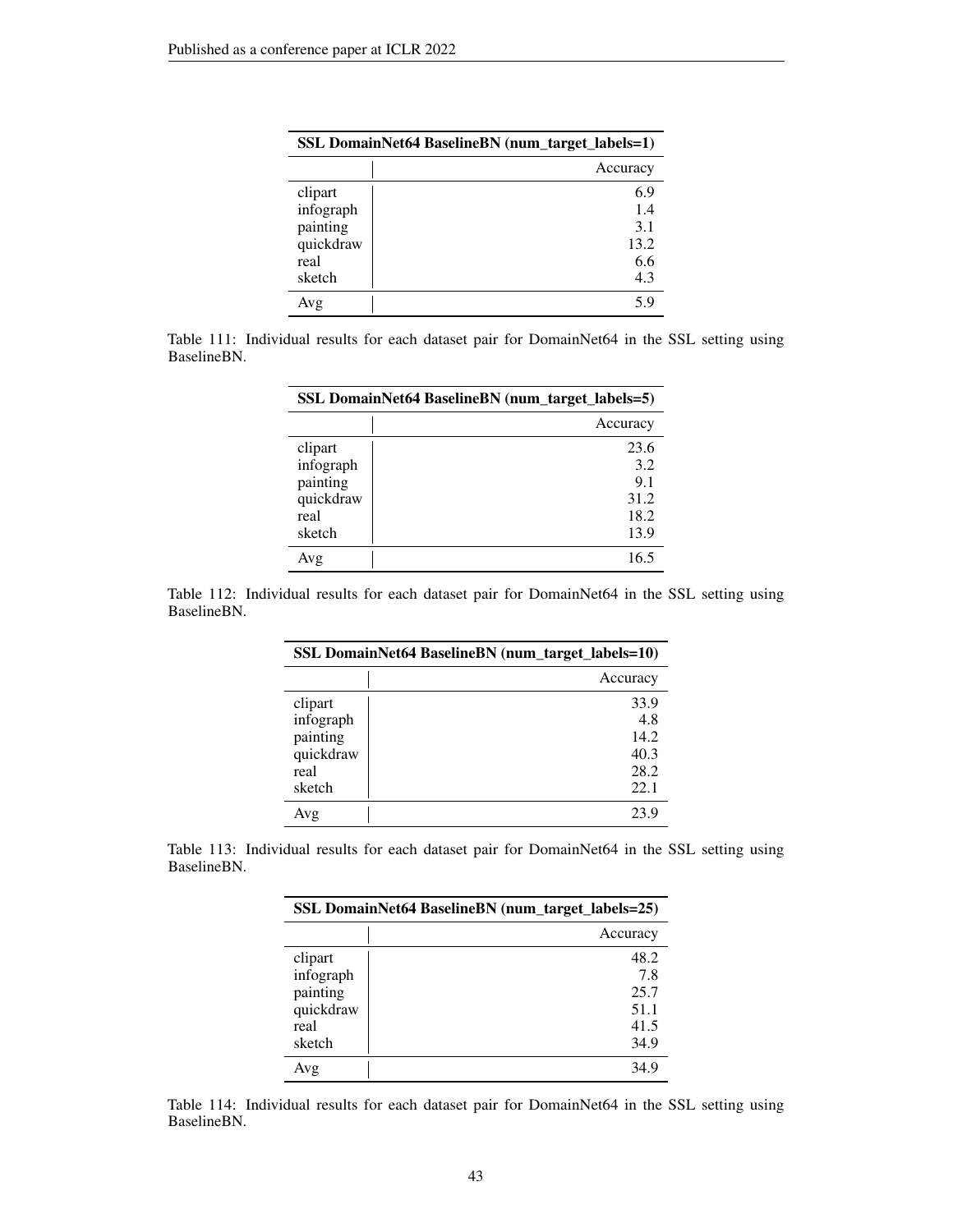| SSL DomainNet64 FixMatch+ (num_target_labels=1) |          |
|-------------------------------------------------|----------|
|                                                 | Accuracy |
| clipart                                         | 9.7      |
| infograph                                       | 1.4      |
| painting                                        | 3.9      |
| quickdraw                                       | 17.1     |
| real                                            | 7.5      |
| sketch                                          | 6.0      |
| Avg                                             | 7.6      |

Table 115: Individual results for each dataset pair for DomainNet64 in the SSL setting using FixMatch+.

| SSL DomainNet64 FixMatch+ (num_target_labels=5) |          |
|-------------------------------------------------|----------|
|                                                 | Accuracy |
| clipart                                         | 37.6     |
| infograph                                       | 3.5      |
| painting                                        | 13.1     |
| quickdraw                                       | 42.3     |
| real                                            | 27.2     |
| sketch                                          | 21.1     |
| Avg                                             | 24.1     |

Table 116: Individual results for each dataset pair for DomainNet64 in the SSL setting using FixMatch+.

| SSL DomainNet64 FixMatch+ (num_target_labels=10) |          |
|--------------------------------------------------|----------|
|                                                  | Accuracy |
| clipart                                          | 48.1     |
| infograph                                        | 5.3      |
| painting                                         | 18.9     |
| quickdraw                                        | 50.9     |
| real                                             | 39.0     |
| sketch                                           | 30.6     |
| Avg                                              | 32.1     |

Table 117: Individual results for each dataset pair for DomainNet64 in the SSL setting using FixMatch+.

| SSL DomainNet64 FixMatch+ (num_target_labels=25) |          |  |
|--------------------------------------------------|----------|--|
|                                                  | Accuracy |  |
| clipart                                          | 57.2     |  |
| infograph                                        | 8.8      |  |
| painting                                         | 32.7     |  |
| quickdraw                                        | 58.0     |  |
| real                                             | 50.5     |  |
| sketch                                           | 41.6     |  |
| Avg                                              | 41.5     |  |

Table 118: Individual results for each dataset pair for DomainNet64 in the SSL setting using FixMatch+.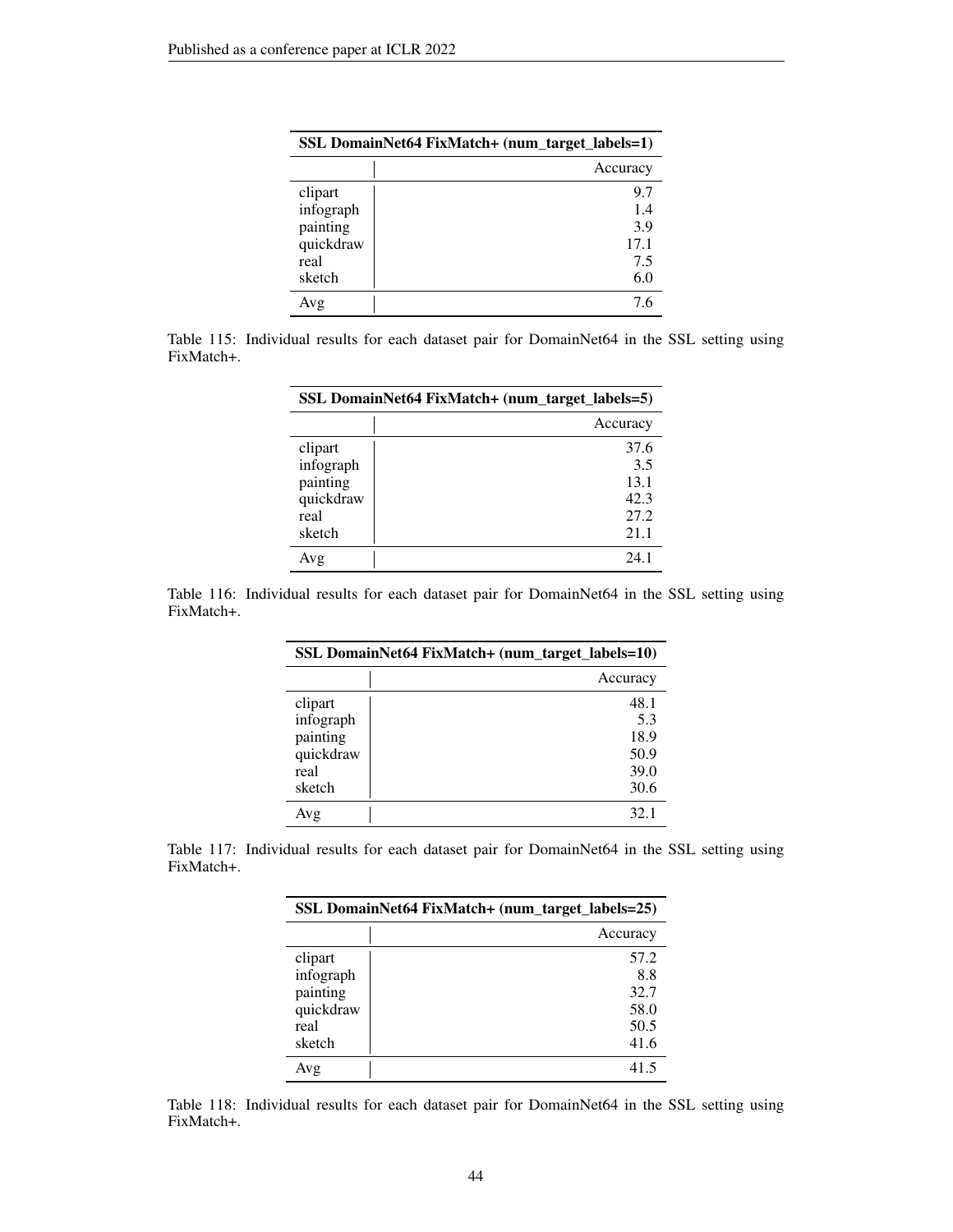| SSL DomainNet64 MCD (num_target_labels=1) |          |  |
|-------------------------------------------|----------|--|
|                                           | Accuracy |  |
| clipart                                   | 3.0      |  |
| infograph                                 | 1.0      |  |
| painting                                  | 1.8      |  |
| quickdraw                                 | 7.8      |  |
| real                                      | 3.5      |  |
| sketch                                    | 1.6      |  |
| Avg                                       | 31       |  |

| Table 119: Individual results for each dataset pair for DomainNet64 in the SSL setting using MCD. |
|---------------------------------------------------------------------------------------------------|
|---------------------------------------------------------------------------------------------------|

| SSL DomainNet64 MCD (num_target_labels=5) |          |  |
|-------------------------------------------|----------|--|
|                                           | Accuracy |  |
| clipart                                   | 10.5     |  |
| infograph                                 | 2.3      |  |
| painting                                  | 5.0      |  |
| quickdraw                                 | 25.1     |  |
| real                                      | 11.3     |  |
| sketch                                    | 6.9      |  |
| Avg                                       | 10.2     |  |

Table 120: Individual results for each dataset pair for DomainNet64 in the SSL setting using MCD.

| SSL DomainNet64 MCD (num_target_labels=10) |      |  |  |
|--------------------------------------------|------|--|--|
| Accuracy                                   |      |  |  |
| clipart                                    | 19.6 |  |  |
| infograph                                  | 3.5  |  |  |
| painting                                   | 9.5  |  |  |
| quickdraw                                  | 35.1 |  |  |
| real                                       | 18.7 |  |  |
| sketch                                     | 13.6 |  |  |
| Avg                                        | 16.7 |  |  |

Table 121: Individual results for each dataset pair for DomainNet64 in the SSL setting using MCD.

| SSL DomainNet64 MCD (num_target_labels=25) |          |  |
|--------------------------------------------|----------|--|
|                                            | Accuracy |  |
| clipart                                    | 34.7     |  |
| infograph                                  | 5.6      |  |
| painting                                   | 17.3     |  |
| quickdraw                                  | 47.1     |  |
| real                                       | 32.3     |  |
| sketch                                     | 27.9     |  |
| Avg                                        | 27.5     |  |

Table 122: Individual results for each dataset pair for DomainNet64 in the SSL setting using MCD.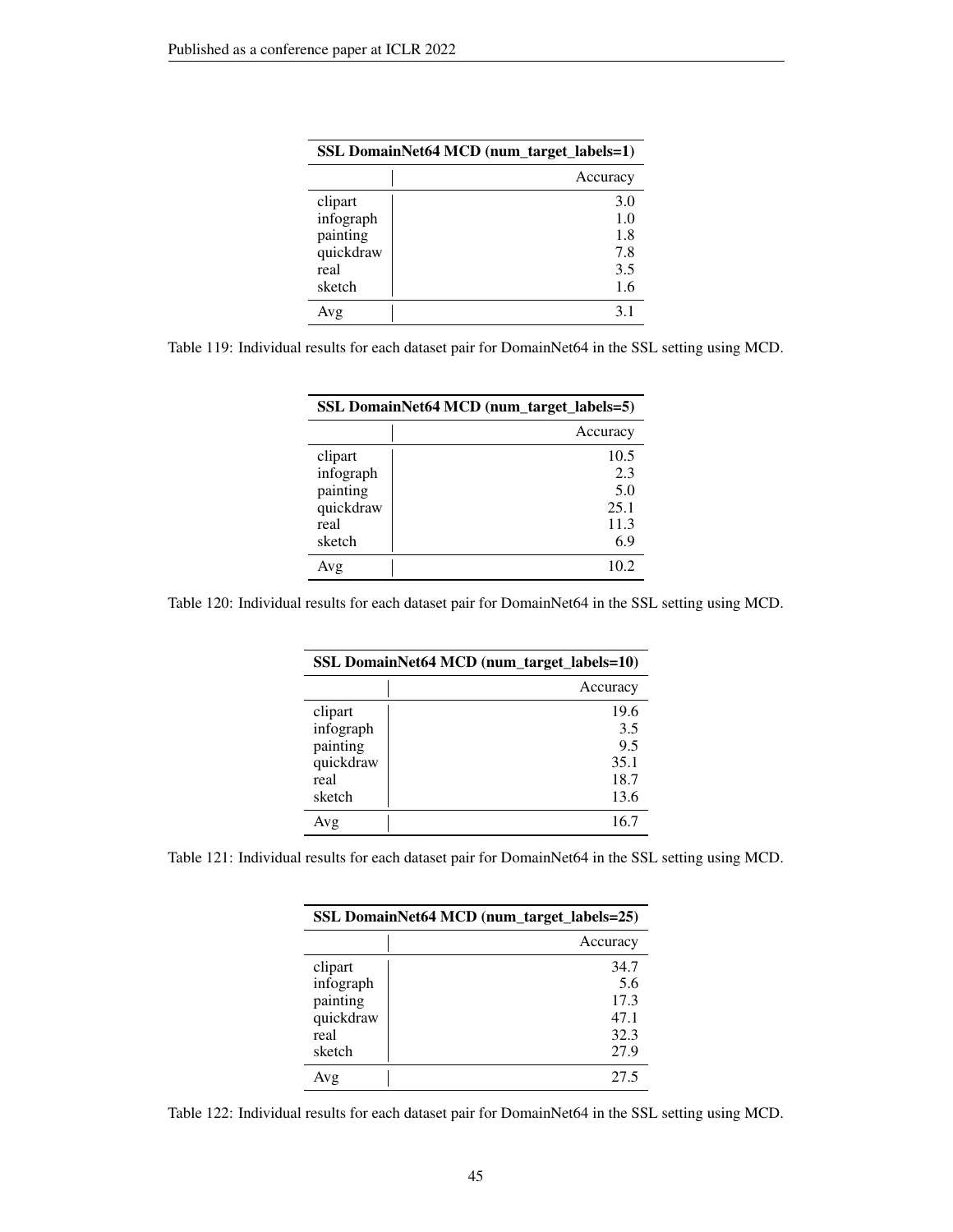| SSL DomainNet64 NoisyStudent (num_target_labels=1) |          |  |
|----------------------------------------------------|----------|--|
|                                                    | Accuracy |  |
| clipart                                            | 8.7      |  |
| infograph                                          | 1.5      |  |
| painting                                           | 4.1      |  |
| quickdraw                                          | 16.7     |  |
| real                                               | 7.6      |  |
| sketch                                             | 5.4      |  |
| Avg                                                | 73       |  |

Table 123: Individual results for each dataset pair for DomainNet64 in the SSL setting using NoisyStudent.

| SSL DomainNet64 NoisyStudent (num_target_labels=5) |          |
|----------------------------------------------------|----------|
|                                                    | Accuracy |
| clipart                                            | 31.8     |
| infograph                                          | 3.5      |
| painting                                           | 11.8     |
| quickdraw                                          | 37.1     |
| real                                               | 24.3     |
| sketch                                             | 17.9     |
| Avg                                                | 21.1     |

Table 124: Individual results for each dataset pair for DomainNet64 in the SSL setting using NoisyStudent.

| SSL DomainNet64 NoisyStudent (num_target_labels=10) |          |  |
|-----------------------------------------------------|----------|--|
|                                                     | Accuracy |  |
| clipart                                             | 42.3     |  |
| infograph                                           | 5.3      |  |
| painting                                            | 18.6     |  |
| quickdraw                                           | 46.7     |  |
| real                                                | 35.6     |  |
| sketch                                              | 27.2     |  |
| Avg                                                 | 29.3     |  |

Table 125: Individual results for each dataset pair for DomainNet64 in the SSL setting using NoisyStudent.

| SSL DomainNet64 NoisyStudent (num_target_labels=25) |          |  |
|-----------------------------------------------------|----------|--|
|                                                     | Accuracy |  |
| clipart                                             | 54.6     |  |
| infograph                                           | 8.7      |  |
| painting                                            | 31.7     |  |
| quickdraw                                           | 57.4     |  |
| real                                                | 49.4     |  |
| sketch                                              | 40.3     |  |
| Avg                                                 | 40.4     |  |

Table 126: Individual results for each dataset pair for DomainNet64 in the SSL setting using NoisyStudent.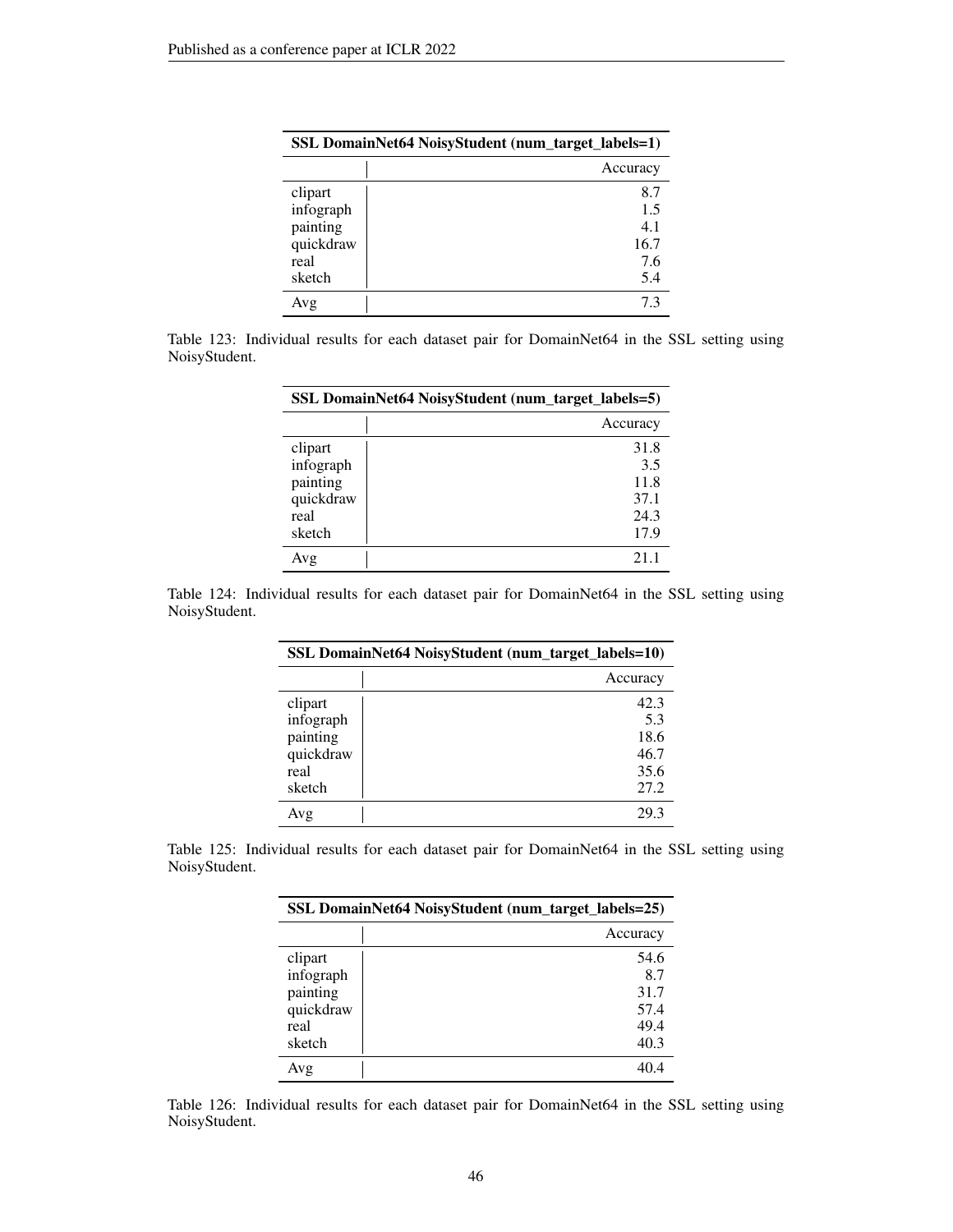| <b>UDA DigitFive AdaMatch</b> |       |        |      |          |      |      |
|-------------------------------|-------|--------|------|----------|------|------|
|                               | mnist | mnistm | svhn | syndigit | usps | Avg  |
| mnist                         |       | 99.2   | 96.9 | 99.7     | 97.8 | 98.4 |
| mnistm                        | 99.4  |        | 96.9 | 99.7     | 97.8 | 98.5 |
| svhn                          | 99.3  | 98.9   |      | 99.6     | 90.4 | 97.0 |
| syndigit                      | 99.4  | 99.0   | 97.0 |          | 95.8 | 97.8 |
| usps                          | 99.3  | 98.9   | 96.6 | 94.9     |      | 97.4 |
| Avg                           | 99.4  | 99.0   | 96.8 | 98.5     | 95.5 | 97.8 |

Table 127: Individual results for each dataset pair for DigitFive in the UDA setting using AdaMatch.

| <b>UDA DigitFive BaselineBN</b> |       |        |      |          |      |      |
|---------------------------------|-------|--------|------|----------|------|------|
|                                 | mnist | mnistm | svhn | syndigit | usps | Avg  |
| mnist                           |       | 54.3   | 55.0 | 76.0     | 96.3 | 70.4 |
| mnistm                          | 96.5  |        | 52.4 | 81.8     | 88.1 | 79.7 |
| svhn                            | 40.4  | 32.0   |      | 86.3     | 39.9 | 49.6 |
| syndigit                        | 67.7  | 30.0   | 79.7 |          | 70.5 | 62.0 |
| usps                            | 78.6  | 27.3   | 31.9 | 64.8     |      | 50.6 |
| Avg                             | 70.8  | 35.9   | 54.8 | 77.2     | 73.7 |      |

Table 128: Individual results for each dataset pair for DigitFive in the UDA setting using BaselineBN.

|          | <b>UDA DigitFive FixMatch+</b> |        |      |          |      |      |  |  |  |  |
|----------|--------------------------------|--------|------|----------|------|------|--|--|--|--|
|          | mnist                          | mnistm | svhn | syndigit | usps | Avg  |  |  |  |  |
| mnist    |                                | 99.2   | 97.0 | 99.7     | 97.9 | 98.4 |  |  |  |  |
| mnistm   | 99.4                           |        | 97.0 | 99.6     | 85.1 | 95.3 |  |  |  |  |
| svhn     | 99.2                           | 98.9   |      | 99.5     | 87.3 | 96.2 |  |  |  |  |
| syndigit | 99.3                           | 99.0   | 96.9 |          | 97.2 | 98.1 |  |  |  |  |
| usps     | 99.3                           | 99.0   | 62.6 | 99.8     | -    | 90.2 |  |  |  |  |
| Avg      | 99.3                           | 99.0   | 88.4 | 99.7     | 919  | 95.6 |  |  |  |  |

Table 129: Individual results for each dataset pair for DigitFive in the UDA setting using FixMatch+.

| <b>UDA DigitFive MCD</b> |       |        |      |          |      |      |  |  |  |
|--------------------------|-------|--------|------|----------|------|------|--|--|--|
|                          | mnist | mnistm | svhn | syndigit | usps | Avg  |  |  |  |
| mnist                    |       | 10.7   | 13.3 | 11.1     | 90.0 | 31.3 |  |  |  |
| mnistm                   | 92.2  |        | 13.7 | 13.2     | 52.0 | 42.8 |  |  |  |
| svhn                     | 97.0  | 53.3   |      | 97.9     | 90.4 | 84.7 |  |  |  |
| syndigit                 | 98.3  | 27.9   | 66.0 |          | 91.7 | 71.0 |  |  |  |
| usps                     | 98.1  | 10.0   | 6.4  | 9.8      |      | 31.1 |  |  |  |
| Avg                      | 96.4  | 25.5   | 24.9 | 33.0     | 81.0 | 52.1 |  |  |  |

Table 130: Individual results for each dataset pair for DigitFive in the UDA setting using MCD.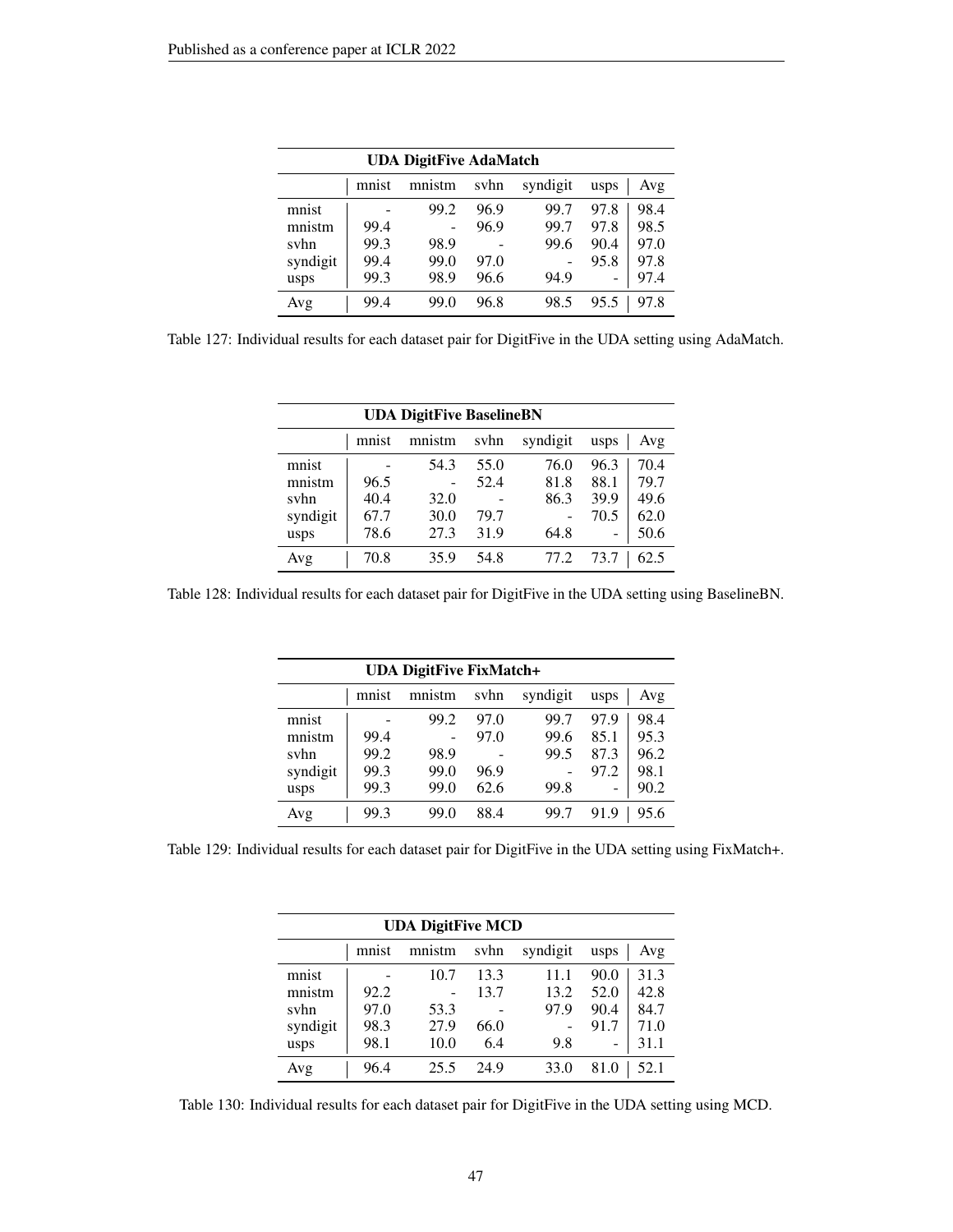| <b>UDA DigitFive NoisyStudent</b> |       |        |      |          |      |      |  |  |  |
|-----------------------------------|-------|--------|------|----------|------|------|--|--|--|
|                                   | mnist | mnistm | svhn | syndigit | usps | Avg  |  |  |  |
| mnist                             |       | 30.4   | 51.4 | 81.8     | 97.2 | 65.2 |  |  |  |
| mnistm                            | 99.2  |        | 63.0 | 89.0     | 97.0 | 87.0 |  |  |  |
| syhn                              | 82.8  | 45.2   |      | 98.9     | 83.9 | 77.7 |  |  |  |
| syndigit                          | 92.6  | 50.5   | 90.0 |          | 87.1 | 80.0 |  |  |  |
| usps                              | 95.5  | 25.2   | 30.0 | 75.3     | -    | 56.5 |  |  |  |
| Avg                               | 92.5  | 37.8   | 58.6 | 86.3     | 91.3 | 73.3 |  |  |  |

Table 131: Individual results for each dataset pair for DigitFive in the UDA setting using NoisyStudent.

| <b>UDA DomainNet224 AdaMatch</b> |         |           |          |           |      |        |      |  |
|----------------------------------|---------|-----------|----------|-----------|------|--------|------|--|
|                                  | clipart | infograph | painting | quickdraw | real | sketch | Avg  |  |
| clipart                          |         | 14.8      | 35.3     | 26.8      | 46.5 | 46.5   | 34.0 |  |
| infograph                        | 21.7    |           | 11.7     | 0.3       | 20.0 | 0.2    | 10.8 |  |
| painting                         | 45.3    | 13.5      |          | 13.2      | 48.1 | 41.0   | 32.2 |  |
| quickdraw                        | 33.6    | 2.4       | 10.1     | -         | 19.1 | 21.1   | 17.3 |  |
| real                             | 56.0    | 16.6      | 47.6     | 22.9      |      | 42.4   | 37.1 |  |
| sketch                           | 60.2    | 17.0      | 42.9     | 34.2      | 49.1 | ۰      | 40.7 |  |
| Avg                              | 43.4    | 12.9      | 29.5     | 19.5      | 36.6 | 30.2   | 28.7 |  |

Table 132: Individual results for each dataset pair for DomainNet224 in the UDA setting using AdaMatch.

| <b>UDA DomainNet224 BaselineBN</b> |         |           |          |           |      |        |      |  |
|------------------------------------|---------|-----------|----------|-----------|------|--------|------|--|
|                                    | clipart | infograph | painting | quickdraw | real | sketch | Avg  |  |
| clipart                            |         | 11.4      | 23.4     | 12.1      | 33.4 | 34.9   | 23.0 |  |
| infograph                          | 16.2    |           | 13.8     | 0.9       | 16.5 | 11.5   | 11.8 |  |
| painting                           | 33.6    | 11.2      |          | 1.0       | 41.2 | 25.7   | 22.5 |  |
| quickdraw                          | 11.2    | 0.8       | 2.5      |           | 5.5  | 7.1    | 5.4  |  |
| real                               | 43.4    | 13.7      | 39.4     | 2.1       |      | 29.6   | 25.6 |  |
| sketch                             | 47.9    | 11.0      | 28.7     | 3.8       | 33.1 | -      | 24.9 |  |
| Avg                                | 30.5    | 9.6       | 21.6     | 4.0       | 25.9 | 21.8   | 18.9 |  |

Table 133: Individual results for each dataset pair for DomainNet224 in the UDA setting using BaselineBN.

|           | <b>UDA DomainNet224 FixMatch+</b> |           |          |           |      |               |  |  |  |
|-----------|-----------------------------------|-----------|----------|-----------|------|---------------|--|--|--|
|           | clipart                           | infograph | painting | quickdraw | real | sketch<br>Avg |  |  |  |
| clipart   |                                   | 11.6      | 26.4     | 11.2      | 37.6 | 37.8<br>24.9  |  |  |  |
| infograph | 15.8                              |           | 6.5      | 0.6       | 8.6  | 8.6<br>11.4   |  |  |  |
| painting  | 39.0                              | 11.6      |          | 4.2       | 42.7 | 25.8<br>31.4  |  |  |  |
| quickdraw | 15.8                              | 1.3       | 5.0      | -         | 11.5 | 9.2<br>12.2   |  |  |  |
| real      | 48.1                              | 13.8      | 39.8     | 7.3       |      | 33.4<br>28.5  |  |  |  |
| sketch    | 50.3                              | 11.8      | 30.7     | 11.8      | 34.2 | 27.8<br>-     |  |  |  |
| Avg       | 33.8                              | 10.0      | 21.7     | 7.0       | 26.9 | 25.2<br>20.8  |  |  |  |

Table 134: Individual results for each dataset pair for DomainNet224 in the UDA setting using FixMatch+.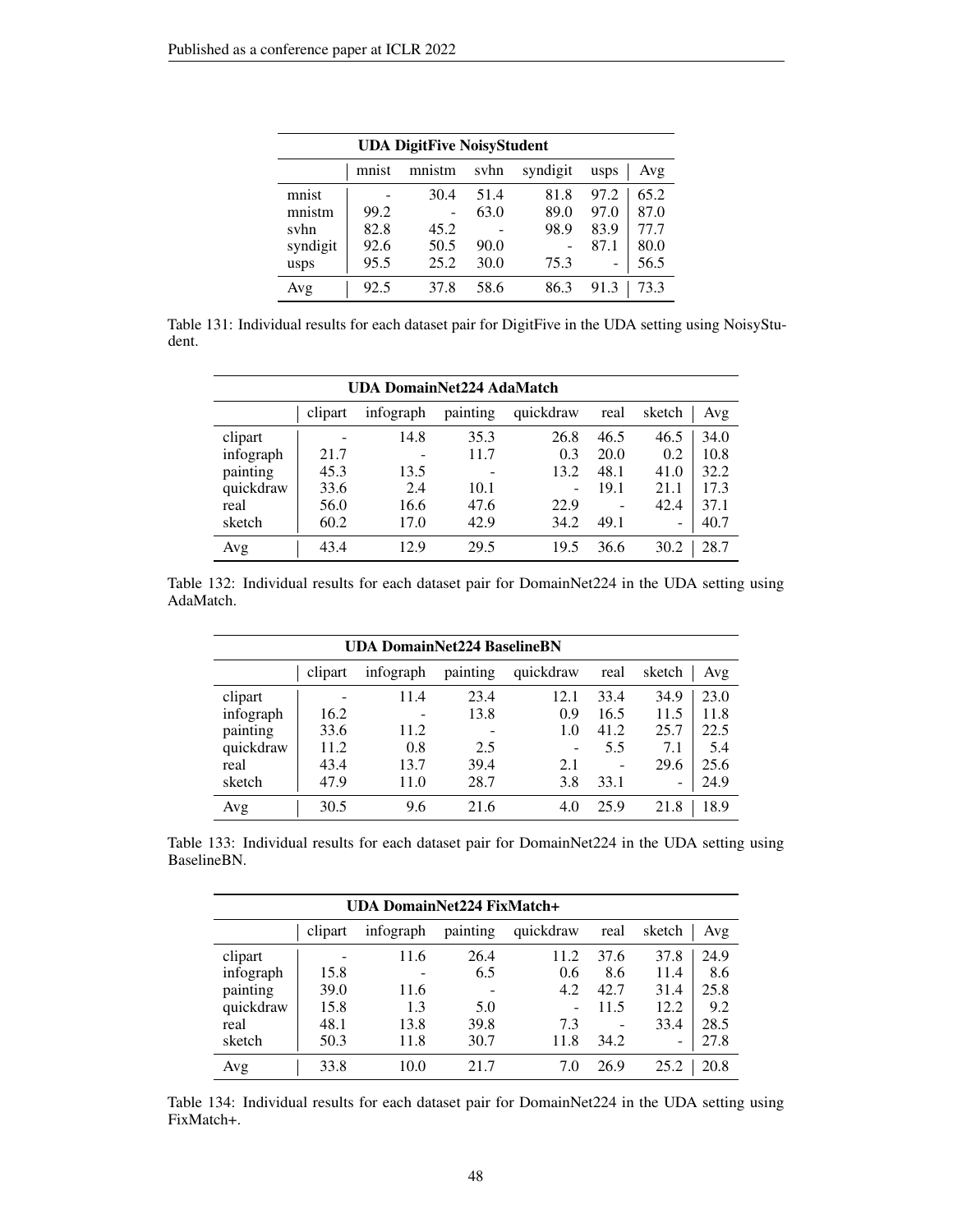| <b>UDA DomainNet224 MCD</b> |         |           |                 |           |      |               |  |  |
|-----------------------------|---------|-----------|-----------------|-----------|------|---------------|--|--|
|                             | clipart | infograph | painting        | quickdraw | real | sketch<br>Avg |  |  |
| clipart                     |         | 7.7       | 15.2            | 15.2      | 25.8 | 17.5<br>23.4  |  |  |
| infograph                   | 9.2     |           | 7.0             | 1.6       | 11.2 | 7.1<br>6.5    |  |  |
| painting                    | 25.6    | 7.0       | $\qquad \qquad$ | 5.3       | 32.1 | 18.8<br>17.8  |  |  |
| quickdraw                   | 7.4     | 0.7       | 0.7             |           | 1.6  | 2.9<br>4.1    |  |  |
| real                        | 38.4    | 10.5      | 32.4            | 7.7       |      | 22.9<br>22.4  |  |  |
| sketch                      | 37.2    | 8.2       | 22.9            | 14.7      | 26.7 | 21.9<br>-     |  |  |
| Avg                         | 23.6    | 6.8       | 15.6            | 8.9       | 19.5 | 14.9<br>15.1  |  |  |

Table 135: Individual results for each dataset pair for DomainNet224 in the UDA setting using MCD.

| <b>UDA DomainNet224 NoisyStudent</b> |         |           |          |           |      |        |      |  |
|--------------------------------------|---------|-----------|----------|-----------|------|--------|------|--|
|                                      | clipart | infograph | painting | quickdraw | real | sketch | Avg  |  |
| clipart                              |         | 12.9      | 28.5     | 20.4      | 39.5 | 42.3   | 28.7 |  |
| infograph                            | 24.5    |           | 18.9     | 3.1       | 23.9 | 18.3   | 17.7 |  |
| painting                             | 37.6    | 11.4      |          | 3.4       | 40.9 | 30.9   | 24.8 |  |
| quickdraw                            | 20.9    | 1.0       | 2.7      | ۰         | 8.7  | 13.2   | 9.3  |  |
| real                                 | 47.8    | 13.7      | 39.8     | 7.7       |      | 32.6   | 28.3 |  |
| sketch                               | 55.2    | 14.8      | 37.1     | 22.8      | 41.8 | ۰      | 34.3 |  |
| Avg                                  | 37.2    | 10.8      | 25.4     | 11.5      | 31.0 | 27.5   | 23.9 |  |

Table 136: Individual results for each dataset pair for DomainNet224 in the UDA setting using NoisyStudent.

| UDA DomainNet64 AdaMatch |         |           |          |           |      |                 |      |  |  |
|--------------------------|---------|-----------|----------|-----------|------|-----------------|------|--|--|
|                          | clipart | infograph | painting | quickdraw | real | sketch          | Avg  |  |  |
| clipart                  |         | 12.2      | 29.1     | 27.7      | 40.9 | 40.8            | 30.1 |  |  |
| infograph                | 22.3    |           | 18.2     | 5.4       | 24.7 | 19.9            | 18.1 |  |  |
| painting                 | 39.7    | 11.7      |          | 12.6      | 43.4 | 34.9            | 28.5 |  |  |
| quickdraw                | 24.6    | 2.4       | 8.4      | -         | 16.4 | 15.5            | 13.5 |  |  |
| real                     | 52.2    | 15.0      | 41.6     | 13.3      |      | 38.6            | 32.1 |  |  |
| sketch                   | 53.4    | 13.6      | 35.6     | 25.4      | 41.5 | $\qquad \qquad$ | 33.9 |  |  |
| Avg                      | 38.4    | 11.0      | 26.6     | 16.9      | 33.4 | 29.9            | 26.0 |  |  |

Table 137: Individual results for each dataset pair for DomainNet64 in the UDA setting using AdaMatch.

|           | <b>UDA DomainNet64 BaselineBN</b> |           |          |           |      |        |      |  |  |
|-----------|-----------------------------------|-----------|----------|-----------|------|--------|------|--|--|
|           | clipart                           | infograph | painting | quickdraw | real | sketch | Avg  |  |  |
| clipart   |                                   | 9.5       | 19.0     | 6.3       | 29.4 | 29.9   | 18.8 |  |  |
| infograph | 12.9                              |           | 10.8     | 0.6       | 14.0 | 9.5    | 9.6  |  |  |
| painting  | 27.3                              | 9.3       |          | 1.0       | 36.3 | 21.8   | 19.1 |  |  |
| quickdraw | 10.3                              | 0.8       | 1.9      |           | 4.8  | 5.9    | 4.7  |  |  |
| real      | 39.3                              | 11.9      | 34.6     | 2.2       |      | 25.5   | 22.7 |  |  |
| sketch    | 40.9                              | 8.5       | 20.4     | 3.3       | 26.0 | -      | 19.8 |  |  |
| Avg       | 26.1                              | 8.0       | 17.3     | 2.7       | 22.1 | 18.5   | 15.8 |  |  |

Table 138: Individual results for each dataset pair for DomainNet64 in the UDA setting using BaselineBN.